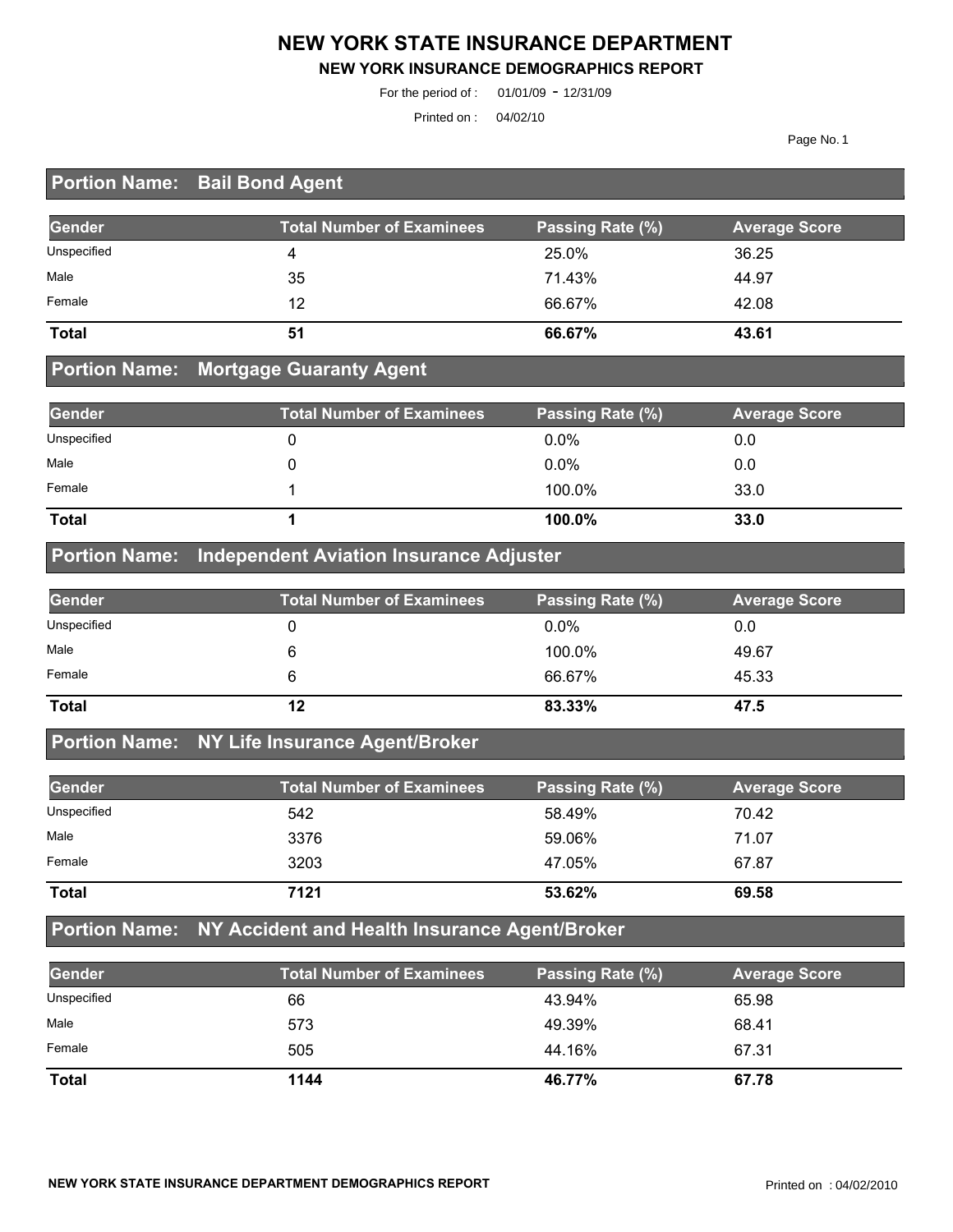### **Portion Name: NY Life, Accident, and Health Insurance Agent/Broker**

| Gender       | <b>Total Number of Examinees</b> | Passing Rate (%) | <b>Average Score</b> |
|--------------|----------------------------------|------------------|----------------------|
| Unspecified  | 636                              | 48.74%           | 102.92               |
| Male         | 6353                             | 59.28%           | 106.37               |
| Female       | 3730                             | 54.42%           | 104.97               |
| <b>Total</b> | 10719                            | 56.96%           | 105.68               |

### **Portion Name: NY Property and Casualty Insurance Broker**

| Gender       | <b>Total Number of Examinees</b> | Passing Rate (%) | <b>Average Score</b> |
|--------------|----------------------------------|------------------|----------------------|
| Unspecified  | 74                               | 29.73%           | 97.64                |
| Male         | 1485                             | 34.55%           | 98.81                |
| Female       | 1419                             | 31.15%           | 96.59                |
| <b>Total</b> | 2978                             | 32.81%           | 97.72                |

#### **Portion Name: NY Property and Casualty Insurance Agent**

| Gender       | <b>Total Number of Examinees</b> | Passing Rate (%) | <b>Average Score</b> |
|--------------|----------------------------------|------------------|----------------------|
| Unspecified  | 55                               | 38.18%           | 98.29                |
| Male         | 632                              | 43.35%           | 101.42               |
| Female       | 733                              | 30.97%           | 97.9                 |
| <b>Total</b> | 1420                             | 36.76%           | 99.48                |

#### **Portion Name: NY Personal Lines Insurance Agent/Broker**

| <b>Gender</b> | <b>Total Number of Examinees</b> | Passing Rate (%) | <b>Average Score</b> |
|---------------|----------------------------------|------------------|----------------------|
| Unspecified   | 239                              | 78.24%           | 77.61                |
| Male          | 384                              | 52.08%           | 69.32                |
| Female        | 828                              | 40.34%           | 67.18                |
| <b>Total</b>  | 1451                             | 49.69%           | 69.47                |

#### **Portion Name: NY Property and Casualty Insurance Consultant**

| Gender       | <b>Total Number of Examinees</b> | Passing Rate (%) | <b>Average Score</b> |
|--------------|----------------------------------|------------------|----------------------|
| Unspecified  |                                  | $0.0\%$          | 0.0                  |
| Male         |                                  | 100.0%           | 110.0                |
| Female       |                                  | 66.67%           | 112.0                |
| <b>Total</b> |                                  | 75.0%            | 111.5                |

#### **Portion Name: NY Independent Casualty Insurance Adjuster**

| <b>Gender</b> | <b>Total Number of Examinees</b> | Passing Rate (%) | <b>Average Score</b> |
|---------------|----------------------------------|------------------|----------------------|
| Unspecified   | 98                               | 59.18%           | 42.33                |
| Male          | 422                              | 54.03%           | 41.38                |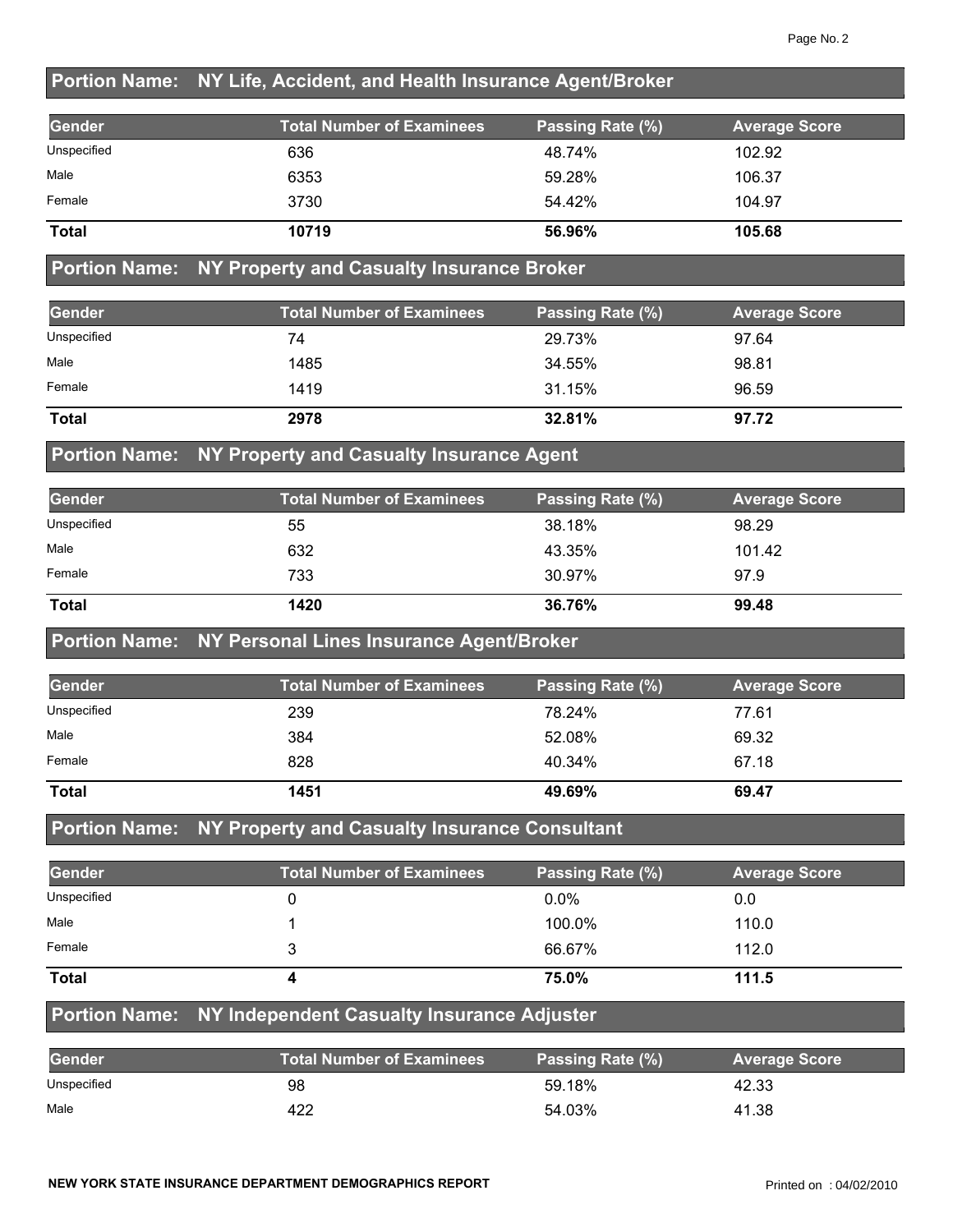| Female               | 624                                                           | 43.27%           | 40.01                |
|----------------------|---------------------------------------------------------------|------------------|----------------------|
| <b>Total</b>         | 1144                                                          | 48.6%            | 40.71                |
| <b>Portion Name:</b> | NY Independent General Adjuster                               |                  |                      |
| <b>Gender</b>        | <b>Total Number of Examinees</b>                              | Passing Rate (%) | <b>Average Score</b> |
| Unspecified          | 31                                                            | 48.39%           | 69.39                |
| Male                 | 418                                                           | 40.67%           | 67.47                |
| Female               | 393                                                           | 37.15%           | 65.72                |
| <b>Total</b>         | 842                                                           | 39.31%           | 66.72                |
| <b>Portion Name:</b> | NY Independent Automobile Damage and Theft Appraisal Adjuster |                  |                      |
| <b>Gender</b>        | <b>Total Number of Examinees</b>                              | Passing Rate (%) | <b>Average Score</b> |
| Unspecified          | 120                                                           | 90.83%           | 48.87                |
| Male                 | 364                                                           | 57.97%           | 42.61                |
| Female               | 98                                                            | 57.14%           | 42.49                |
| <b>Total</b>         | 582                                                           | 64.6%            | 43.88                |
| <b>Portion Name:</b> | NY Ind Motor Vehicle No-Fault Work Comp Health Adj            |                  |                      |
| <b>Gender</b>        | <b>Total Number of Examinees</b>                              | Passing Rate (%) | <b>Average Score</b> |
| Unspecified          | 13                                                            | 23.08%           | 40.62                |
| Male                 | 56                                                            | 48.21%           | 41.11                |
| Female               | 307                                                           | 41.04%           | 39.58                |
| <b>Total</b>         | 376                                                           | 41.49%           | 39.85                |
| <b>Portion Name:</b> | NY Independent Fire Adjuster                                  |                  |                      |
| Gender               | <b>Total Number of Examinees</b>                              | Passing Rate (%) | <b>Average Score</b> |
| Unspecified          | 9                                                             | 66.67%           | 40.56                |
| Male                 | 111                                                           | 44.14%           | 40.07                |
| Female               | 25                                                            | 60.0%            | 41.2                 |
| <b>Total</b>         | 145                                                           | 48.28%           | 40.3                 |
| <b>Portion Name:</b> | NY Independent Automobile Insurance Adjuster                  |                  |                      |
| Gender               | <b>Total Number of Examinees</b>                              | Passing Rate (%) | <b>Average Score</b> |
| Unspecified          | 29                                                            | 65.52%           | 43.83                |
| Male                 | 109                                                           | 39.45%           | 38.39                |
| Female               | 79                                                            | 49.37%           | 41.53                |

**Portion Name: NY Independent Accident and Health Insurance Adjuster** 

**Total 217 46.54% 40.26**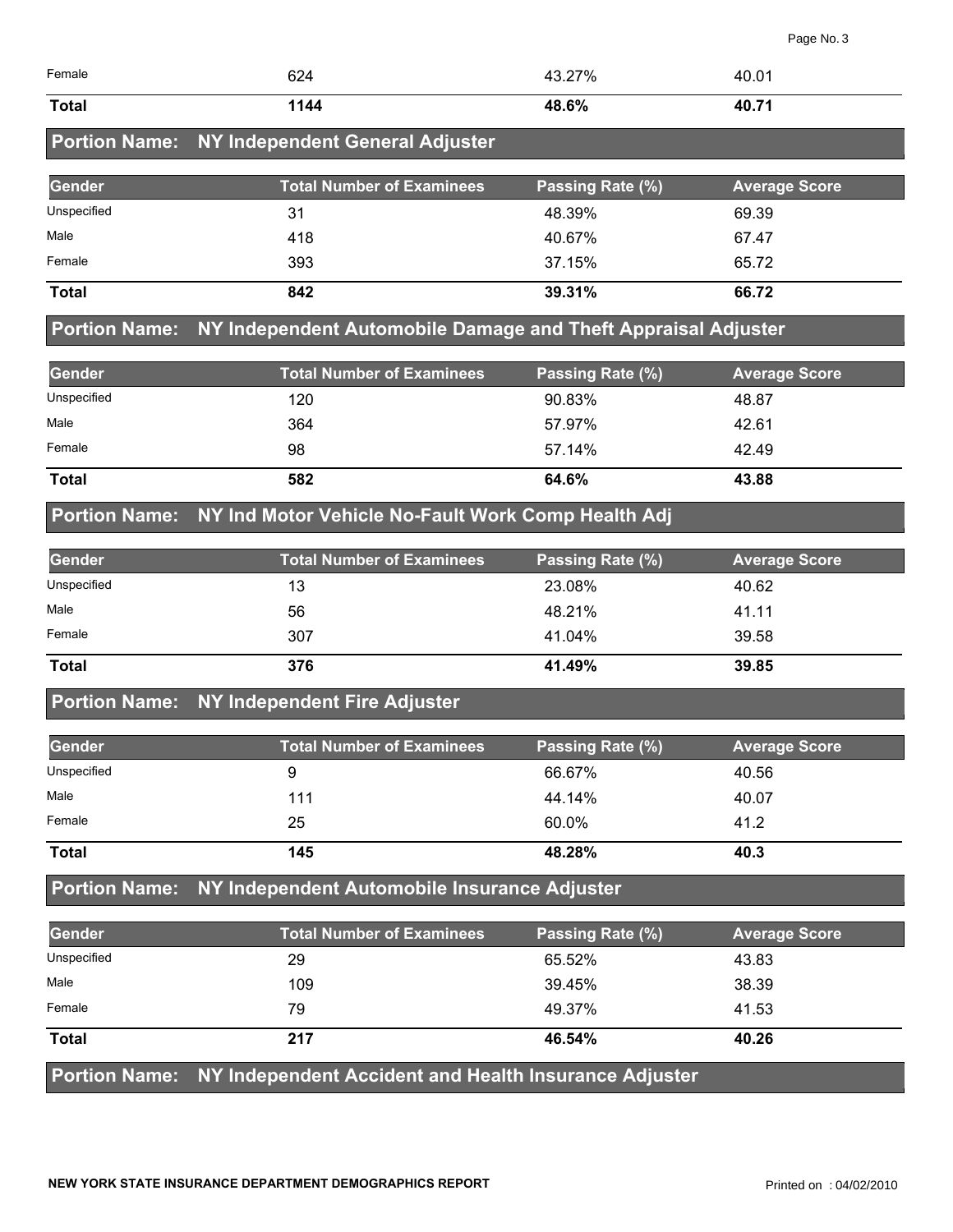| Gender               | <b>Total Number of Examinees</b>                  | Passing Rate (%) | <b>Average Score</b> |
|----------------------|---------------------------------------------------|------------------|----------------------|
| Unspecified          | 18                                                | 61.11%           | 42.11                |
| Male                 | 90                                                | 56.67%           | 42.38                |
| Female               | 262                                               | 48.47%           | 40.96                |
| <b>Total</b>         | 370                                               | 51.08%           | 41.36                |
| <b>Portion Name:</b> | NY Independent Inland Marine Adjuster             |                  |                      |
| Gender               | <b>Total Number of Examinees</b>                  | Passing Rate (%) | <b>Average Score</b> |
| Unspecified          | 0                                                 | 0.0%             | 0.0                  |
| Male                 | 6                                                 | 50.0%            | 42.83                |
| Female               | 1                                                 | 100.0%           | 45.0                 |
| <b>Total</b>         | $\overline{7}$                                    | 57.14%           | 43.14                |
| <b>Portion Name:</b> | NY Life, Accident and Health Ins Laws and Regs    |                  |                      |
| Gender               | <b>Total Number of Examinees</b>                  | Passing Rate (%) | <b>Average Score</b> |
| Unspecified          | 2                                                 | 50.0%            | 38.0                 |
| Male                 | 21                                                | 80.95%           | 37.33                |
| Female               | $\overline{7}$                                    | 71.43%           | 37.86                |
| <b>Total</b>         | 30                                                | 76.67%           | 37.5                 |
| <b>Portion Name:</b> | NY Life, Accident and Health Insurance Consultant |                  |                      |
| Gender               | <b>Total Number of Examinees</b>                  | Passing Rate (%) | <b>Average Score</b> |
| Unspecified          | 0                                                 | 0.0%             | 0.0                  |
| Male                 | 16                                                | 31.25%           | 90.75                |
| Female               | $\overline{7}$                                    | 28.57%           | 99.14                |
| <b>Total</b>         | 23                                                | 30.43%           | 93.3                 |
|                      | Portion Name: NY Public Adjuster                  |                  |                      |
| Gender               | <b>Total Number of Examinees</b>                  | Passing Rate (%) | <b>Average Score</b> |
| Unspecified          | $\overline{2}$                                    | 0.0%             | 32.5                 |
| Male                 | 103                                               | 38.83%           | 38.77                |
| Female               | 30                                                | 43.33%           | 39.83                |
| <b>Total</b>         | 135                                               | 39.26%           | 38.91                |
| <b>Portion Name:</b> | NY Property and Casualty Ins Laws and Regs        |                  |                      |
| Gender               | <b>Total Number of Examinees</b>                  | Passing Rate (%) | <b>Average Score</b> |
| Unspecified          | 1                                                 | 0.0%             | 29.0                 |
| Male                 | 13                                                | 53.85%           | 32.38                |
| Female               | 3                                                 | 66.67%           | 35.67                |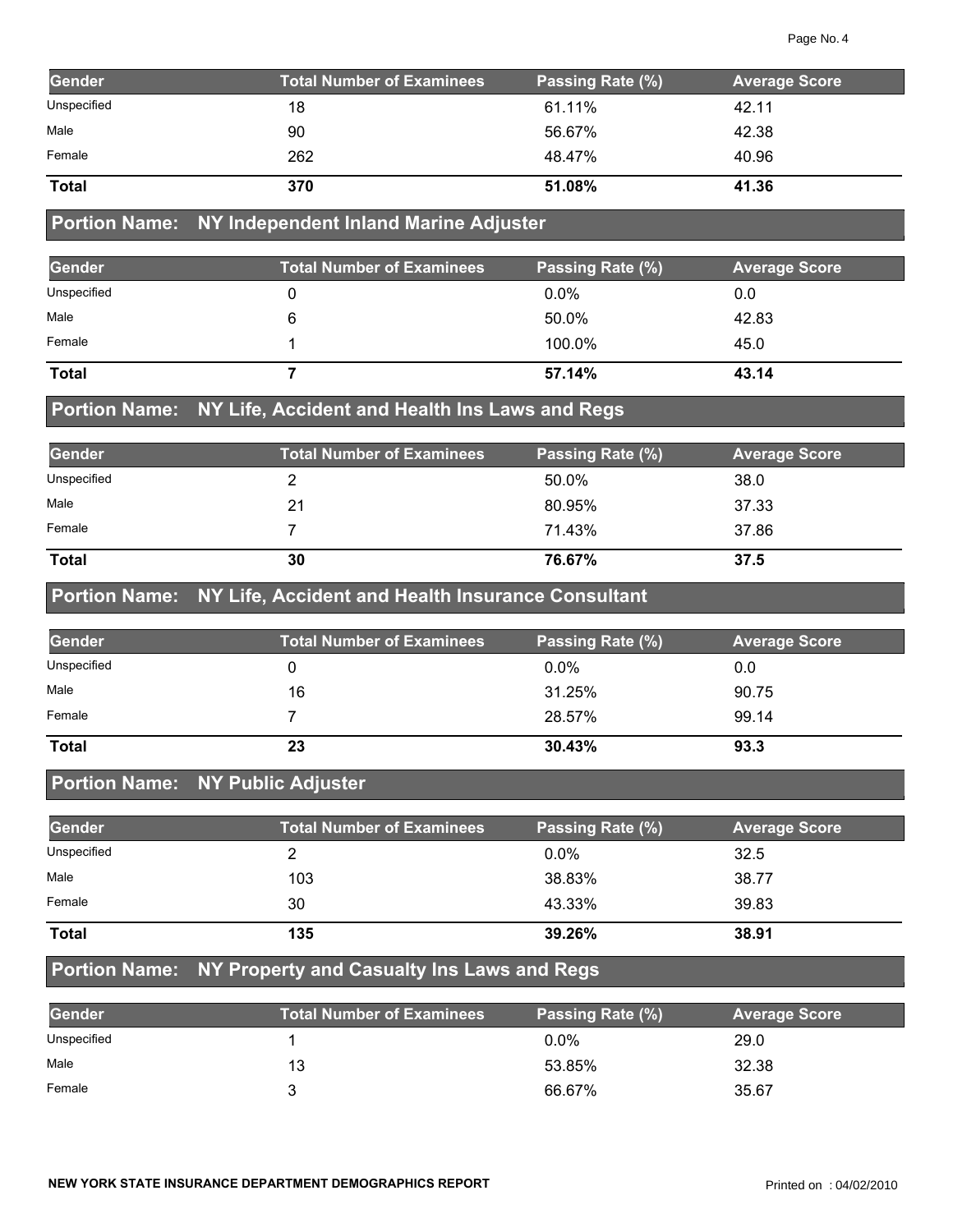|                      | Portion Name: NY Accident and Health Insurance Agent/ Broker Exam - SPANISH |                  |                      |
|----------------------|-----------------------------------------------------------------------------|------------------|----------------------|
| <b>Gender</b>        | <b>Total Number of Examinees</b>                                            | Passing Rate (%) | <b>Average Score</b> |
| Unspecified          | 1                                                                           | 0.0%             | 61.0                 |
| Male                 | 1                                                                           | 0.0%             | 34.0                 |
| Female               | 4                                                                           | 0.0%             | 58.5                 |
| <b>Total</b>         | 6                                                                           | 0.0%             | 54.83                |
|                      | Portion Name: NY Life Insurance Agent/Broker Exam - SPANISH                 |                  |                      |
| <b>Gender</b>        | <b>Total Number of Examinees</b>                                            | Passing Rate (%) | <b>Average Score</b> |
| Unspecified          | 50                                                                          | 12.0%            | 55.18                |
| Male                 | 481                                                                         | 11.85%           | 58.08                |
| Female               | 410                                                                         | 13.9%            | 58.59                |
| <b>Total</b>         | 941                                                                         | 12.75%           | 58.15                |
| <b>Portion Name:</b> | NY Life, Accident and Health Insurance Agent/Broker Exam - SPANISH          |                  |                      |
| <b>Gender</b>        | <b>Total Number of Examinees</b>                                            | Passing Rate (%) | <b>Average Score</b> |
| Unspecified          | 0                                                                           | 0.0%             | 0.0                  |
| Male                 | 3                                                                           | 0.0%             | 77.33                |
| Female               | 4                                                                           | 25.0%            | 85.0                 |
| <b>Total</b>         | $\overline{7}$                                                              | 14.29%           | 81.71                |
| <b>Portion Name:</b> | NY Life, Acc, and Health Ins Laws and Regs Exam -SPANISH                    |                  |                      |
| <b>Gender</b>        | <b>Total Number of Examinees</b>                                            | Passing Rate (%) | <b>Average Score</b> |
| Unspecified          | 0                                                                           | 0.0%             | 0.0                  |
| Male                 | 1                                                                           | 0.0%             | 0.0                  |
| Female               | 0                                                                           | 0.0%             | 0.0                  |
| <b>Total</b>         | 1                                                                           | 0.0%             | 0.0                  |
|                      | <b>Portion Name: Bail Bond Agent</b>                                        |                  |                      |
| Age                  | <b>Total Number of Examinees</b>                                            | Passing Rate (%) | <b>Average Score</b> |
| Under 18             | 0                                                                           | 0.0%             | 0.0                  |
| 18-24                | $\overline{2}$                                                              | 100.0%           | 46.5                 |
| 25-29                | 5                                                                           | 80.0%            | 45.6                 |
| 30-34                | 4                                                                           | 50.0%            | 41.5                 |
| 35-39                | 5                                                                           | 60.0%            | 43.2                 |
| 40-44                | 8                                                                           | 100.0%           | 48.75                |
| 45-49                | 2                                                                           | 50.0%            | 44.0                 |
| 50-54                | 0                                                                           | 0.0%             | 0.0                  |

**Total 17 52.94% 32.76**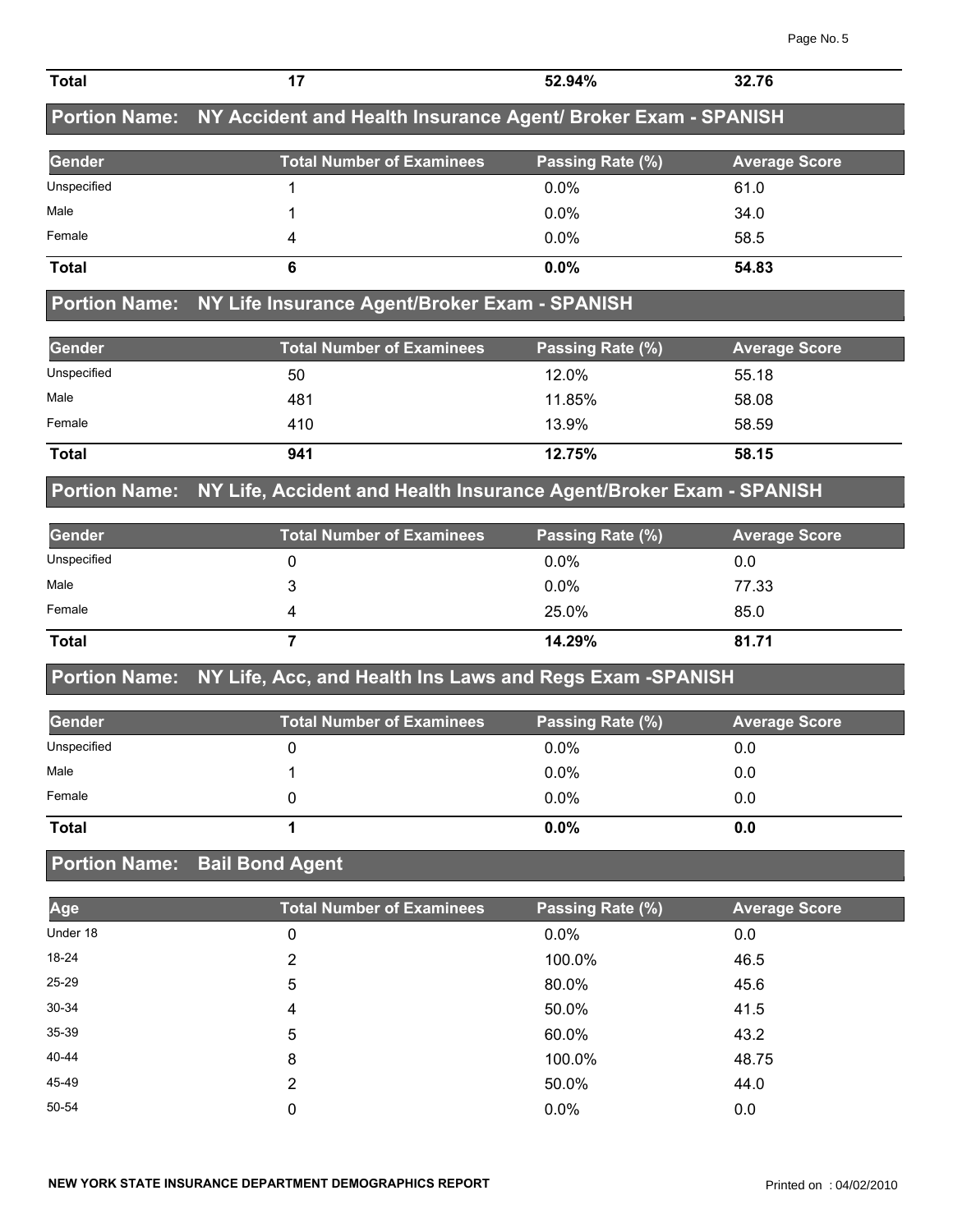| <b>Total</b>             | 51 | 66.67% | 43.61 |
|--------------------------|----|--------|-------|
| I decline to participate | 24 | 58.33% | 41.88 |
| Unspecified              |    | 0.0%   | 38.0  |
| 65 and over              | 0  | 0.0%   | 0.0   |
| 60-64                    | 0  | 0.0%   | 0.0   |
| 55-59                    | 0  | 0.0%   | 0.0   |
|                          |    |        |       |

## **Portion Name: Mortgage Guaranty Agent**

| Age                      | <b>Total Number of Examinees</b> | Passing Rate (%) | <b>Average Score</b> |
|--------------------------|----------------------------------|------------------|----------------------|
| Under 18                 | 0                                | 0.0%             | 0.0                  |
| 18-24                    | 0                                | $0.0\%$          | 0.0                  |
| 25-29                    | 0                                | 0.0%             | 0.0                  |
| 30-34                    | 0                                | 0.0%             | 0.0                  |
| 35-39                    | 0                                | 0.0%             | 0.0                  |
| 40-44                    | 0                                | $0.0\%$          | 0.0                  |
| 45-49                    | 1                                | 100.0%           | 33.0                 |
| 50-54                    | 0                                | $0.0\%$          | 0.0                  |
| 55-59                    | 0                                | $0.0\%$          | 0.0                  |
| 60-64                    | 0                                | 0.0%             | 0.0                  |
| 65 and over              | 0                                | 0.0%             | 0.0                  |
| Unspecified              | 0                                | $0.0\%$          | 0.0                  |
| I decline to participate | 0                                | 0.0%             | 0.0                  |
| <b>Total</b>             | 1                                | 100.0%           | 33.0                 |

### **Portion Name: Independent Aviation Insurance Adjuster**

| Age                      | <b>Total Number of Examinees</b> | Passing Rate (%) | <b>Average Score</b> |
|--------------------------|----------------------------------|------------------|----------------------|
| Under 18                 | 0                                | 0.0%             | 0.0                  |
| 18-24                    | 0                                | $0.0\%$          | 0.0                  |
| 25-29                    |                                  | 100.0%           | 48.0                 |
| $30 - 34$                |                                  | 100.0%           | 47.0                 |
| 35-39                    | $\overline{2}$                   | 100.0%           | 49.5                 |
| 40-44                    |                                  | 100.0%           | 50.0                 |
| 45-49                    | 0                                | 0.0%             | 0.0                  |
| 50-54                    | 2                                | 100.0%           | 50.5                 |
| 55-59                    | 0                                | 0.0%             | 0.0                  |
| 60-64                    |                                  | 0.0%             | 37.0                 |
| 65 and over              | 0                                | $0.0\%$          | 0.0                  |
| Unspecified              | 0                                | 0.0%             | 0.0                  |
| I decline to participate | 4                                | 75.0%            | 47.0                 |
| <b>Total</b>             | 12                               | 83.33%           | 47.5                 |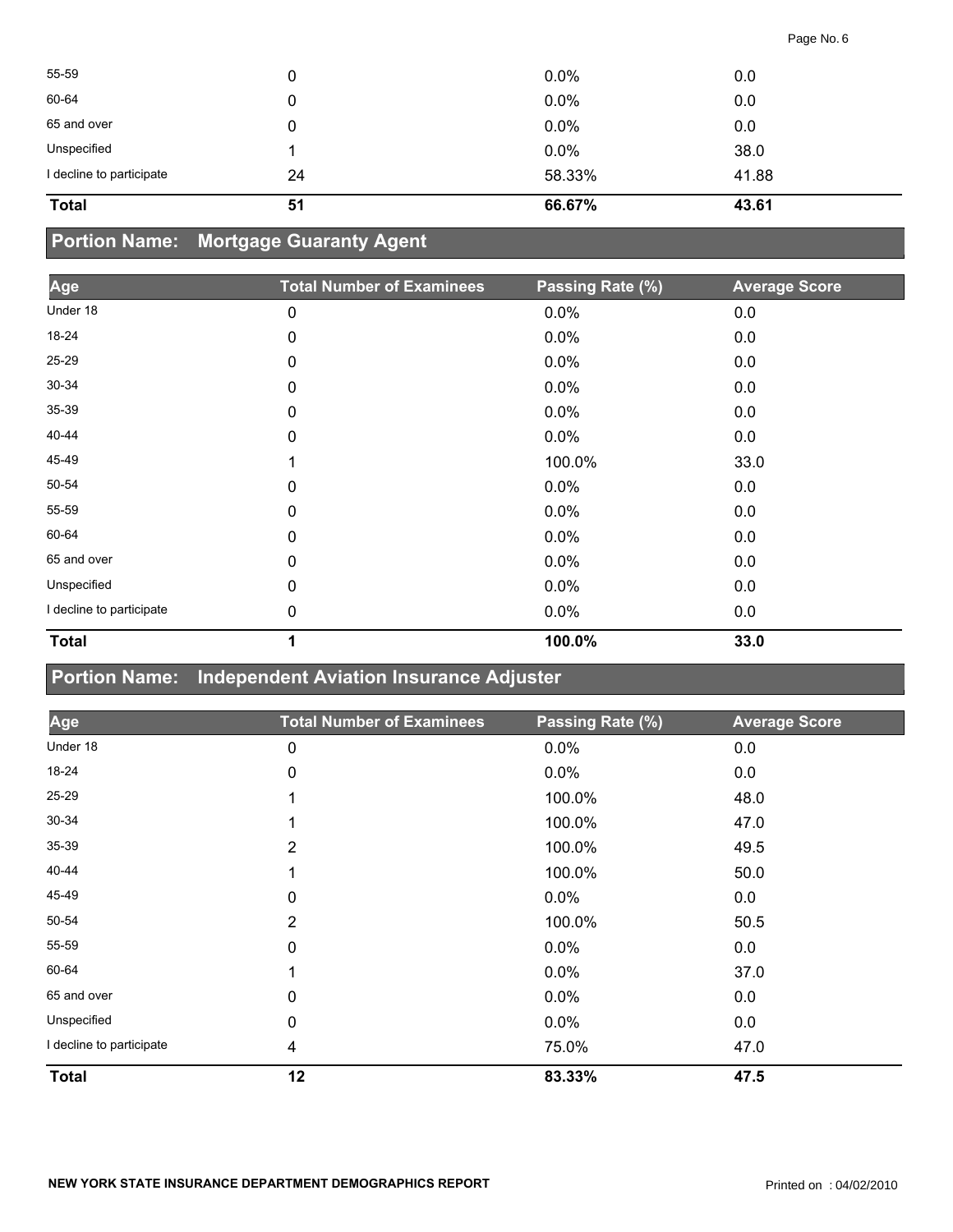## **Portion Name: NY Life Insurance Agent/Broker**

| Age                      | <b>Total Number of Examinees</b> | Passing Rate (%) | <b>Average Score</b> |
|--------------------------|----------------------------------|------------------|----------------------|
|                          |                                  |                  |                      |
| Under 18                 | 1                                | 100.0%           | 74.0                 |
| 18-24                    | 748                              | 50.0%            | 68.15                |
| 25-29                    | 413                              | 62.23%           | 71.36                |
| 30-34                    | 302                              | 62.25%           | 71.61                |
| 35-39                    | 280                              | 58.93%           | 70.74                |
| 40-44                    | 221                              | 60.63%           | 71.5                 |
| 45-49                    | 200                              | 66.5%            | 72.73                |
| 50-54                    | 145                              | 60.69%           | 72.5                 |
| 55-59                    | 95                               | 56.84%           | 71.31                |
| 60-64                    | 38                               | 68.42%           | 75.66                |
| 65 and over              | 16                               | 68.75%           | 73.56                |
| Unspecified              | 71                               | 54.93%           | 70.35                |
| I decline to participate | 4589                             | 51.17%           | 69.02                |
| <b>Total</b>             | 7119                             | 53.63%           | 69.59                |

# **Portion Name: NY Accident and Health Insurance Agent/Broker**

| Age                      | <b>Total Number of Examinees</b> | Passing Rate (%) | <b>Average Score</b> |
|--------------------------|----------------------------------|------------------|----------------------|
| Under 18                 | 0                                | $0.0\%$          | 0.0                  |
| 18-24                    | 62                               | 38.71%           | 65.11                |
| 25-29                    | 83                               | 50.6%            | 68.05                |
| 30-34                    | 51                               | 62.75%           | 70.43                |
| 35-39                    | 52                               | 55.77%           | 68.88                |
| 40-44                    | 48                               | 56.25%           | 70.81                |
| 45-49                    | 38                               | 63.16%           | 71.76                |
| 50-54                    | 35                               | 51.43%           | 71.37                |
| 55-59                    | 17                               | 58.82%           | 71.65                |
| 60-64                    | 14                               | 100.0%           | 79.14                |
| 65 and over              | 4                                | 25.0%            | 64.75                |
| Unspecified              | 15                               | 46.67%           | 66.8                 |
| I decline to participate | 725                              | 42.34%           | 66.86                |
| <b>Total</b>             | 1144                             | 46.77%           | 67.78                |

## **Portion Name: NY Life, Accident, and Health Insurance Agent/Broker**

| Age       | <b>Total Number of Examinees</b> | Passing Rate (%) | <b>Average Score</b> |
|-----------|----------------------------------|------------------|----------------------|
| Under 18  |                                  | 60.0%            | 110.4                |
| 18-24     | 1420                             | 54.44%           | 104.72               |
| $25 - 29$ | 1015                             | 57.64%           | 106.07               |
| 30-34     | 603                              | 64.84%           | 107.81               |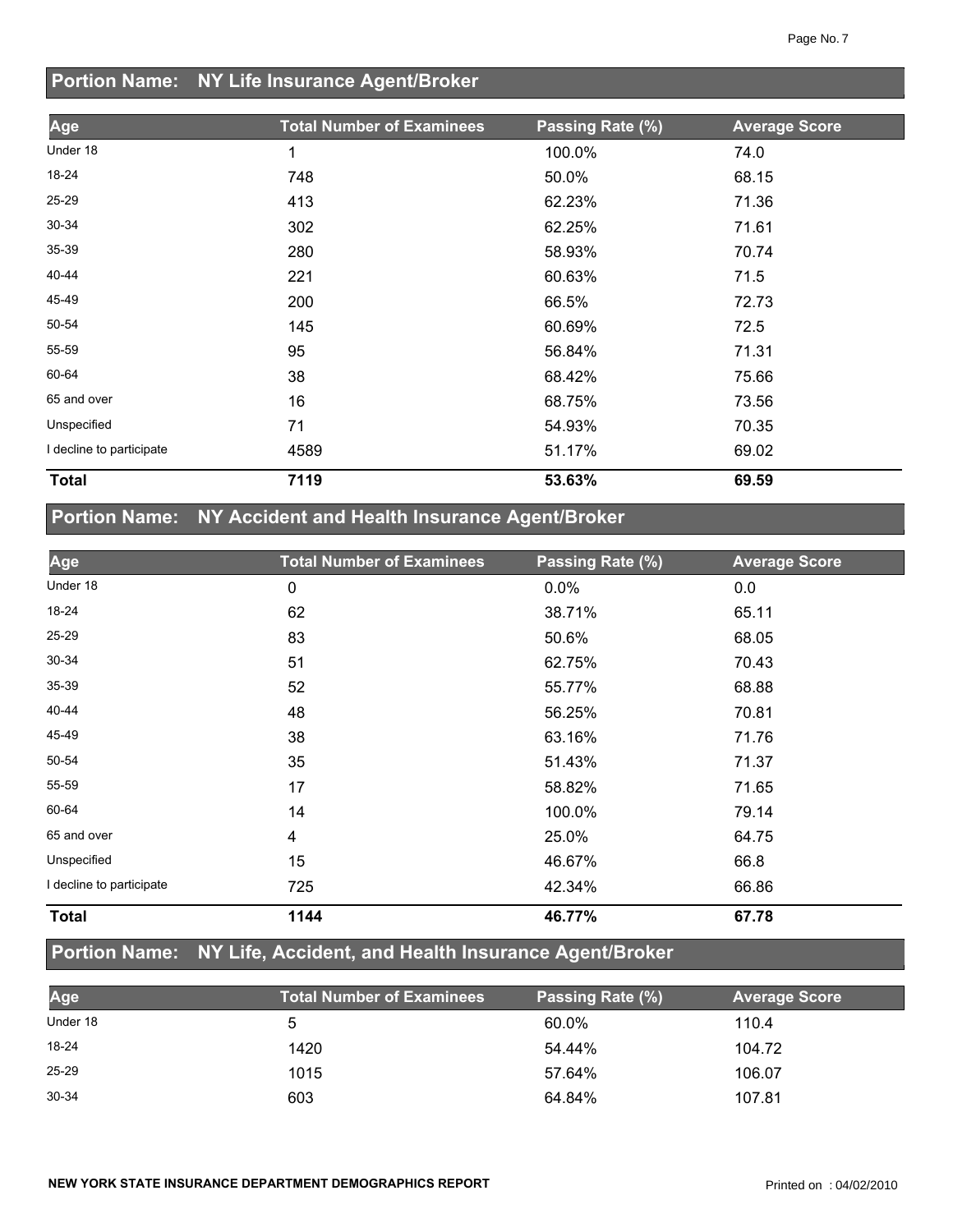| <b>Total</b>             | 10716 | 56.97% | 105.68 |  |
|--------------------------|-------|--------|--------|--|
| I decline to participate | 5424  | 50.44% | 103.41 |  |
| Unspecified              | 111   | 54.05% | 103.13 |  |
| 65 and over              | 38    | 65.79% | 107.13 |  |
| 60-64                    | 89    | 76.4%  | 114.76 |  |
| 55-59                    | 208   | 82.21% | 115.46 |  |
| 50-54                    | 333   | 75.08% | 113.03 |  |
| 45-49                    | 440   | 71.36% | 110.7  |  |
| 40-44                    | 481   | 73.18% | 111.02 |  |
| 35-39                    | 549   | 68.67% | 109.56 |  |
|                          |       |        |        |  |

## **Portion Name: NY Property and Casualty Insurance Broker**

| Age                      | <b>Total Number of Examinees</b> | Passing Rate (%) | <b>Average Score</b> |
|--------------------------|----------------------------------|------------------|----------------------|
| Under 18                 | 3                                | 33.33%           | 87.67                |
| 18-24                    | 327                              | 28.75%           | 96.86                |
| 25-29                    | 268                              | 32.84%           | 97.35                |
| 30-34                    | 204                              | 38.24%           | 100.03               |
| $35 - 39$                | 129                              | 38.76%           | 97.59                |
| 40-44                    | 144                              | 45.14%           | 101.67               |
| 45-49                    | 166                              | 45.78%           | 100.95               |
| 50-54                    | 125                              | 32.0%            | 98.77                |
| 55-59                    | 57                               | 42.11%           | 102.21               |
| 60-64                    | 24                               | 54.17%           | 105.13               |
| 65 and over              | 4                                | 50.0%            | 103.75               |
| Unspecified              | 19                               | 21.05%           | 99.58                |
| I decline to participate | 1503                             | 29.41%           | 96.59                |
| <b>Total</b>             | 2973                             | 32.86%           | 97.74                |

## **Portion Name: NY Property and Casualty Insurance Agent**

| Age         | <b>Total Number of Examinees</b> | Passing Rate (%) | <b>Average Score</b> |
|-------------|----------------------------------|------------------|----------------------|
| Under 18    | 0                                | 0.0%             | 0.0                  |
| 18-24       | 234                              | 29.06%           | 98.19                |
| 25-29       | 165                              | 30.91%           | 98.27                |
| 30-34       | 92                               | 42.39%           | 100.73               |
| 35-39       | 58                               | 53.45%           | 103.71               |
| 40-44       | 67                               | 49.25%           | 101.99               |
| 45-49       | 52                               | 50.0%            | 104.19               |
| 50-54       | 38                               | 44.74%           | 101.82               |
| 55-59       | 26                               | 53.85%           | 104.85               |
| 60-64       | 7                                | 57.14%           | 106.43               |
| 65 and over | 0                                | 0.0%             | 0.0                  |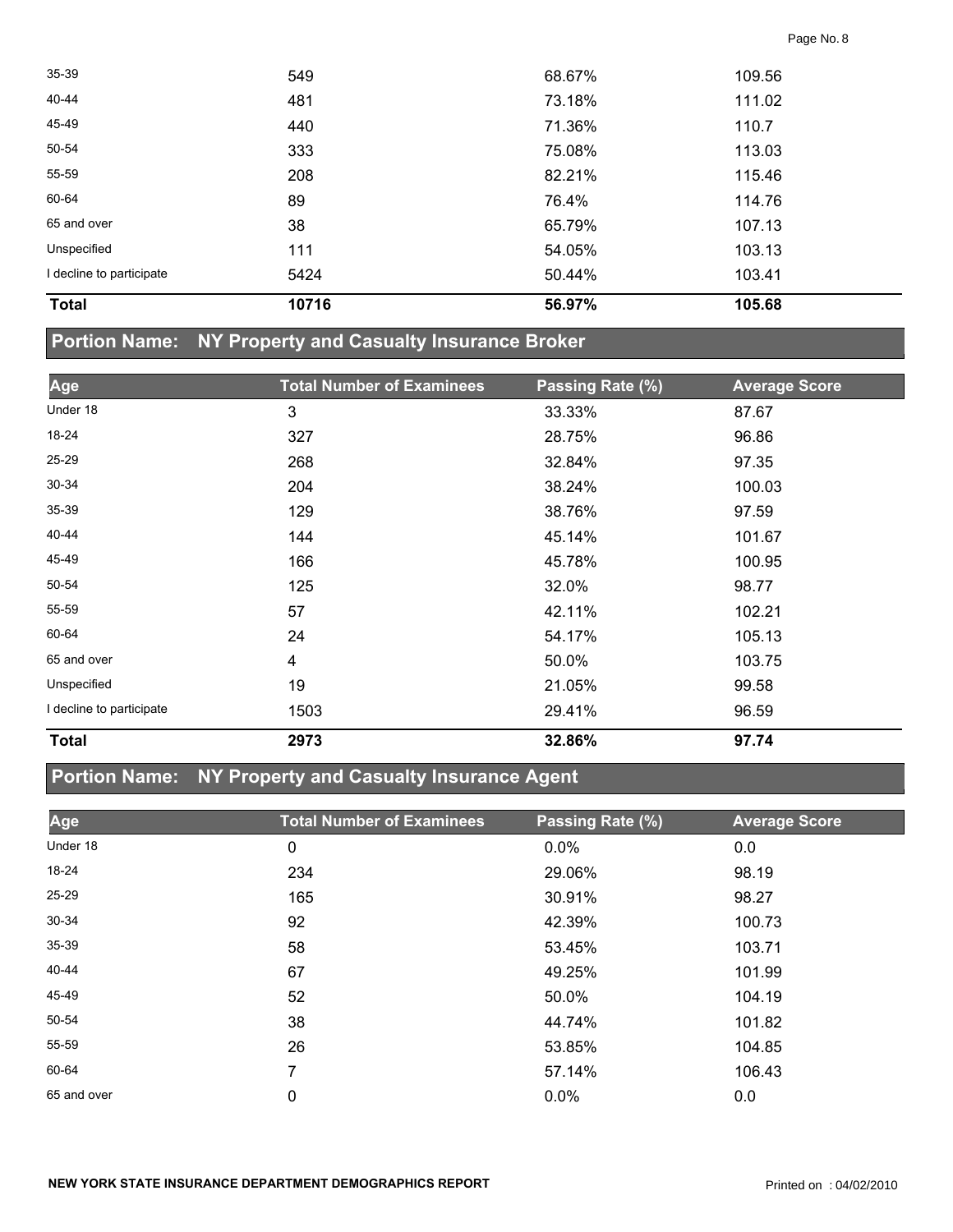| Unspecified              | 25   | 44.0%  | 102.88 |
|--------------------------|------|--------|--------|
| I decline to participate | 655  | 34.81% | 98.56  |
| <b>Total</b>             | 1419 | 36.79% | 99.5   |

## **Portion Name: NY Personal Lines Insurance Agent/Broker**

| Age                      | <b>Total Number of Examinees</b> | Passing Rate (%) | <b>Average Score</b> |
|--------------------------|----------------------------------|------------------|----------------------|
| Under 18                 | 1                                | 0.0%             | 57.0                 |
| 18-24                    | 231                              | 47.62%           | 68.55                |
| 25-29                    | 168                              | 51.79%           | 69.24                |
| 30-34                    | 88                               | 52.27%           | 69.52                |
| 35-39                    | 81                               | 33.33%           | 65.58                |
| 40-44                    | 58                               | 53.45%           | 70.67                |
| 45-49                    | 31                               | 70.97%           | 71.55                |
| 50-54                    | 29                               | 48.28%           | 68.24                |
| 55-59                    | 17                               | 41.18%           | 69.24                |
| 60-64                    | 12                               | 33.33%           | 66.08                |
| 65 and over              | 3                                | 33.33%           | 66.33                |
| Unspecified              | 11                               | 72.73%           | 73.18                |
| I decline to participate | 721                              | 50.49%           | 70.14                |
| <b>Total</b>             | 1451                             | 49.69%           | 69.47                |

## **Portion Name: NY Property and Casualty Insurance Consultant**

| Age                      | <b>Total Number of Examinees</b> | Passing Rate (%) | <b>Average Score</b> |
|--------------------------|----------------------------------|------------------|----------------------|
| Under 18                 | 0                                | 0.0%             | 0.0                  |
| 18-24                    | 0                                | 0.0%             | 0.0                  |
| 25-29                    | 0                                | 0.0%             | 0.0                  |
| 30-34                    | 0                                | 0.0%             | 0.0                  |
| $35 - 39$                | 0                                | 0.0%             | 0.0                  |
| 40-44                    | 0                                | 0.0%             | 0.0                  |
| 45-49                    | 0                                | 0.0%             | 0.0                  |
| 50-54                    | 1                                | 0.0%             | 104.0                |
| 55-59                    | 0                                | 0.0%             | 0.0                  |
| 60-64                    | 1                                | 100.0%           | 115.0                |
| 65 and over              | 0                                | 0.0%             | 0.0                  |
| Unspecified              | $\mathbf 0$                      | $0.0\%$          | 0.0                  |
| I decline to participate | $\overline{2}$                   | 100.0%           | 113.5                |
| <b>Total</b>             | 4                                | 75.0%            | 111.5                |

#### **Portion Name: NY Independent Casualty Insurance Adjuster**

| Age      | Total Number of Examinees | Passing Rate (%) | <b>Average Score</b> |
|----------|---------------------------|------------------|----------------------|
| Under 18 |                           | $0.0\%$          |                      |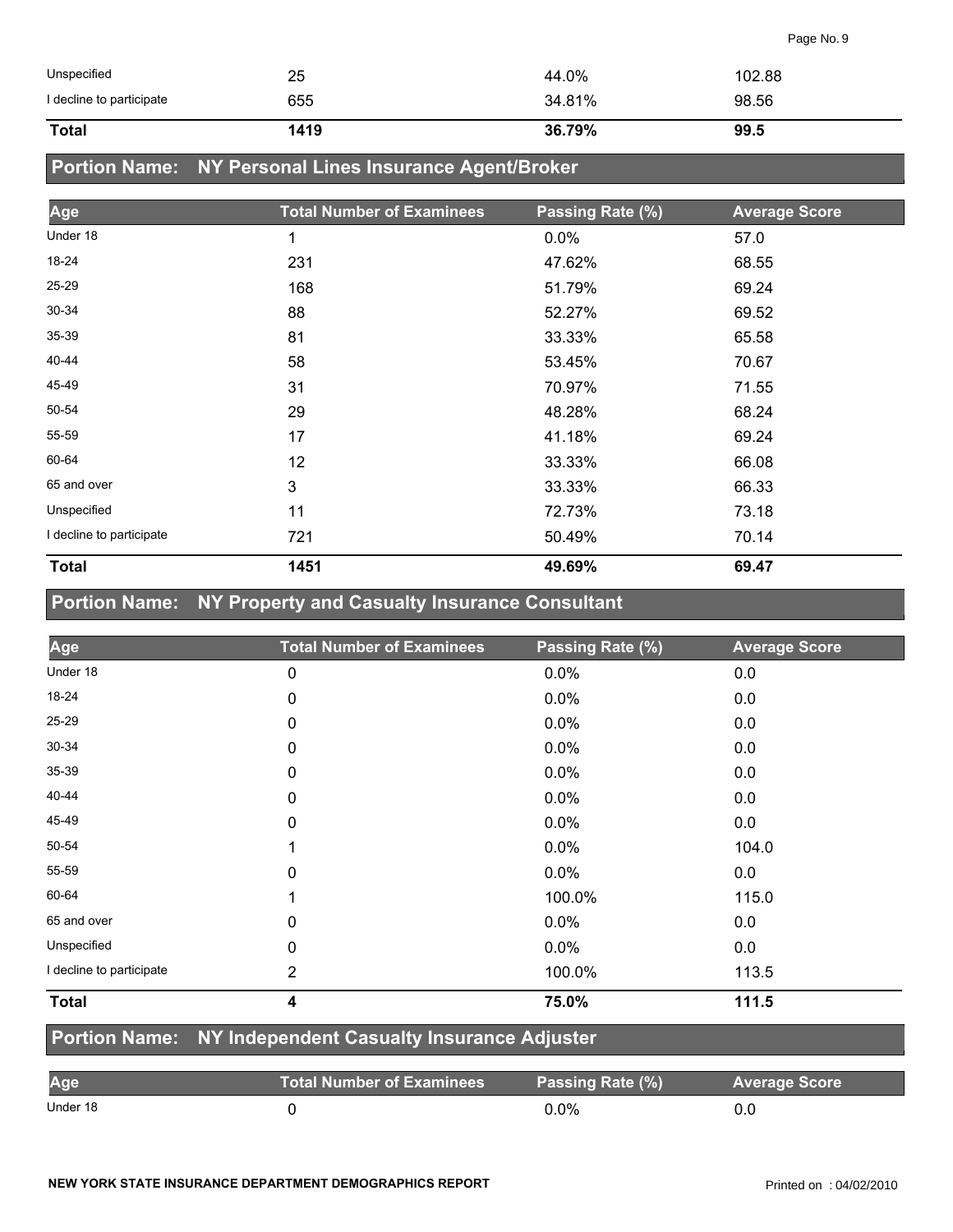| <b>Total</b>             | 1137           | 48.72% | 40.74 |  |
|--------------------------|----------------|--------|-------|--|
| I decline to participate | 649            | 48.23% | 40.58 |  |
| Unspecified              | 26             | 57.69% | 43.38 |  |
| 65 and over              | $\overline{2}$ | 50.0%  | 42.5  |  |
| 60-64                    | 12             | 91.67% | 43.08 |  |
| 55-59                    | 30             | 73.33% | 43.57 |  |
| 50-54                    | 42             | 47.62% | 41.79 |  |
| 45-49                    | 52             | 50.0%  | 42.63 |  |
| 40-44                    | 90             | 47.78% | 39.83 |  |
| 35-39                    | 70             | 48.57% | 40.74 |  |
| 30-34                    | 79             | 45.57% | 40.66 |  |
| 25-29                    | 52             | 42.31% | 39.75 |  |
| 18-24                    | 33             | 33.33% | 37.94 |  |

## **Portion Name: NY Independent General Adjuster**

| Age                      | <b>Total Number of Examinees</b> | Passing Rate (%) | <b>Average Score</b> |
|--------------------------|----------------------------------|------------------|----------------------|
| Under 18                 | 0                                | 0.0%             | 0.0                  |
| 18-24                    | 83                               | 30.12%           | 64.67                |
| 25-29                    | 41                               | 29.27%           | 64.66                |
| 30-34                    | 56                               | 21.43%           | 62.46                |
| 35-39                    | 64                               | 42.19%           | 66.42                |
| 40-44                    | 55                               | 52.73%           | 69.33                |
| 45-49                    | 54                               | 59.26%           | 70.2                 |
| 50-54                    | 40                               | 52.5%            | 71.15                |
| 55-59                    | 32                               | 56.25%           | 71.03                |
| 60-64                    | 20                               | 55.0%            | 71.35                |
| 65 and over              | 1                                | 100.0%           | 77.0                 |
| Unspecified              | 1                                | $0.0\%$          | 65.0                 |
| I decline to participate | 394                              | 36.29%           | 66.14                |
| <b>Total</b>             | 841                              | 39.36%           | 66.73                |

## **Portion Name: NY Independent Automobile Damage and Theft Appraisal Adjuster**

| Age       | <b>Total Number of Examinees</b> | Passing Rate (%) | <b>Average Score</b> |
|-----------|----------------------------------|------------------|----------------------|
| Under 18  | 0                                | $0.0\%$          | 0.0                  |
| 18-24     | 24                               | 45.83%           | 41.25                |
| 25-29     | 46                               | 47.83%           | 41.0                 |
| $30 - 34$ | 29                               | 68.97%           | 43.48                |
| 35-39     | 28                               | 64.29%           | 43.46                |
| 40-44     | 34                               | 64.71%           | 44.21                |
| 45-49     | 22                               | 72.73%           | 44.5                 |
| $50 - 54$ | 11                               | 45.45%           | 41.91                |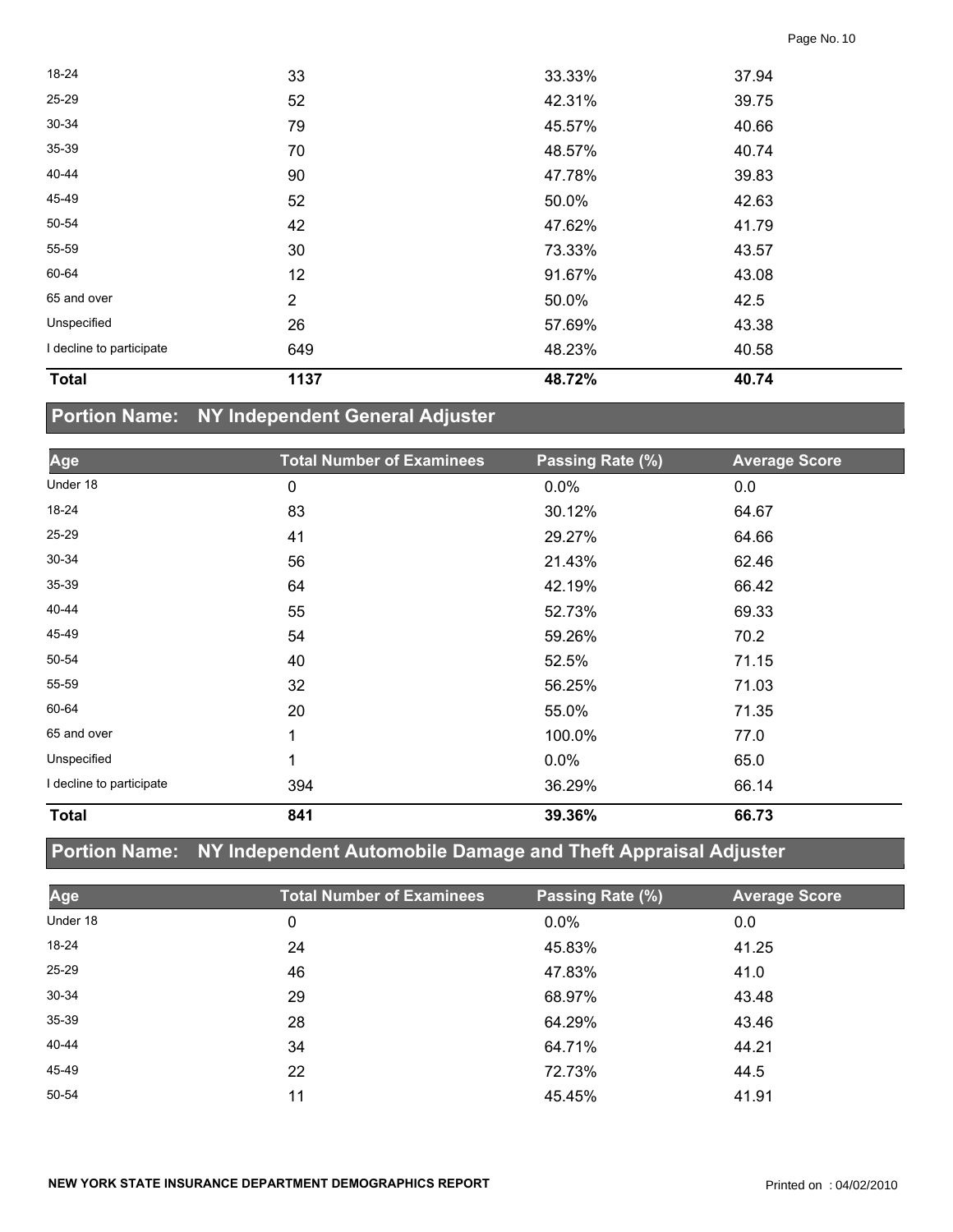| <b>Total</b>             | 582 | 64.6%  | 43.88 |
|--------------------------|-----|--------|-------|
| I decline to participate | 359 | 67.97% | 44.43 |
| Unspecified              | 9   | 88.89% | 45.89 |
| 65 and over              |     | 0.0%   | 33.0  |
| 60-64                    | 8   | 50.0%  | 45.38 |
| 55-59                    | 11  | 54.55% | 43.73 |
|                          |     |        |       |

**Portion Name: NY Ind Motor Vehicle No-Fault Work Comp Health Adj**

| Age                      | <b>Total Number of Examinees</b> | Passing Rate (%) | <b>Average Score</b> |
|--------------------------|----------------------------------|------------------|----------------------|
| Under 18                 | 0                                | 0.0%             | 0.0                  |
| 18-24                    | 9                                | 11.11%           | 35.67                |
| 25-29                    | 21                               | 28.57%           | 38.38                |
| $30 - 34$                | 30                               | 36.67%           | 40.07                |
| $35 - 39$                | 28                               | 39.29%           | 40.14                |
| 40-44                    | 32                               | 43.75%           | 40.28                |
| 45-49                    | 23                               | 34.78%           | 39.43                |
| 50-54                    | 18                               | 38.89%           | 38.72                |
| 55-59                    | 13                               | 53.85%           | 40.69                |
| 60-64                    | 9                                | 66.67%           | 43.78                |
| 65 and over              | 1                                | 100.0%           | 50.0                 |
| Unspecified              | 3                                | $0.0\%$          | 34.33                |
| I decline to participate | 188                              | 44.68%           | 40.0                 |
| <b>Total</b>             | 375                              | 41.6%            | 39.85                |

### **Portion Name: NY Independent Fire Adjuster**

| Age                      | <b>Total Number of Examinees</b> | Passing Rate (%) | <b>Average Score</b> |
|--------------------------|----------------------------------|------------------|----------------------|
| Under 18                 | $\pmb{0}$                        | 0.0%             | 0.0                  |
| 18-24                    | 14                               | 57.14%           | 40.71                |
| 25-29                    | 5                                | 60.0%            | 41.6                 |
| 30-34                    | $\overline{2}$                   | 100.0%           | 44.0                 |
| 35-39                    | 5                                | 60.0%            | 39.0                 |
| 40-44                    | 17                               | 64.71%           | 42.88                |
| 45-49                    | 8                                | 62.5%            | 39.63                |
| 50-54                    | 6                                | 50.0%            | 40.17                |
| 55-59                    | 6                                | 66.67%           | 43.17                |
| 60-64                    |                                  | 100.0%           | 42.0                 |
| 65 and over              | 0                                | $0.0\%$          | 0.0                  |
| Unspecified              |                                  | 100.0%           | 43.0                 |
| I decline to participate | 80                               | 36.25%           | 39.39                |
| <b>Total</b>             | 145                              | 48.28%           | 40.3                 |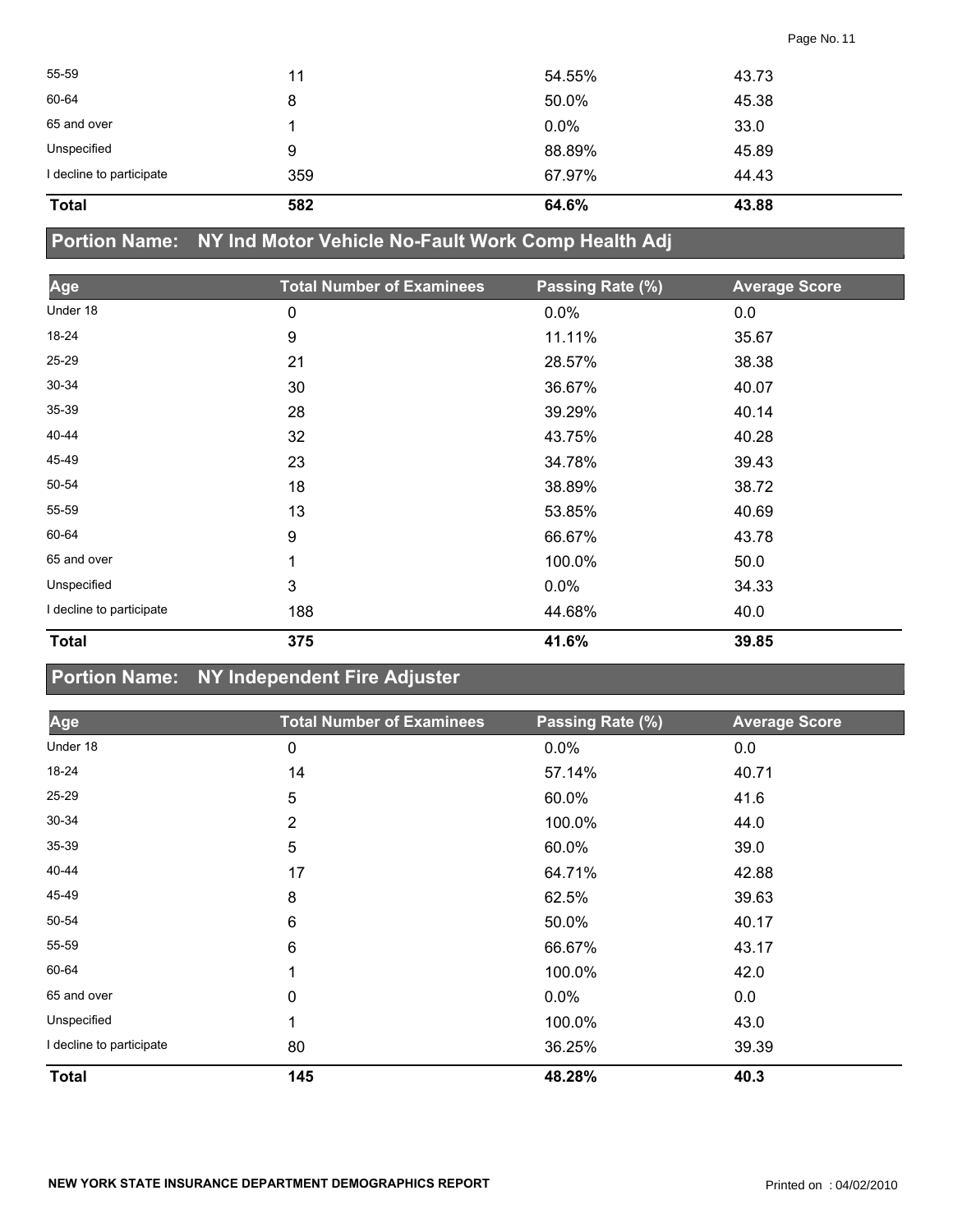|                          | Portion Name: NY Independent Automobile Insurance Adjuster |                  |                      |  |
|--------------------------|------------------------------------------------------------|------------------|----------------------|--|
| Age                      | <b>Total Number of Examinees</b>                           | Passing Rate (%) | <b>Average Score</b> |  |
| Under 18                 | 0                                                          | 0.0%             | 0.0                  |  |
| 18-24                    | 5                                                          | 60.0%            | 41.6                 |  |
| 25-29                    | 6                                                          | 50.0%            | 38.33                |  |
| $30 - 34$                | 6                                                          | 33.33%           | 38.5                 |  |
| 35-39                    | 15                                                         | 53.33%           | 41.27                |  |
| 40-44                    | 11                                                         | 36.36%           | 39.91                |  |
| 45-49                    | 13                                                         | 46.15%           | 38.0                 |  |
| 50-54                    | 3                                                          | 100.0%           | 48.33                |  |
| 55-59                    | 6                                                          | 50.0%            | 40.33                |  |
| 60-64                    |                                                            | 0.0%             | 26.0                 |  |
| 65 and over              | 0                                                          | 0.0%             | 0.0                  |  |
| Unspecified              | 0                                                          | 0.0%             | 0.0                  |  |
| I decline to participate | 151                                                        | 45.7%            | 40.41                |  |
| <b>Total</b>             | 217                                                        | 46.54%           | 40.26                |  |

## **Portion Name: NY Independent Accident and Health Insurance Adjuster**

| Age                      | <b>Total Number of Examinees</b> | Passing Rate (%) | <b>Average Score</b> |
|--------------------------|----------------------------------|------------------|----------------------|
| Under 18                 | 0                                | 0.0%             | 0.0                  |
| 18-24                    | 7                                | 42.86%           | 40.57                |
| 25-29                    | 25                               | 56.0%            | 41.32                |
| 30-34                    | 24                               | 54.17%           | 41.88                |
| 35-39                    | 14                               | 64.29%           | 41.5                 |
| 40-44                    | 25                               | 64.0%            | 44.16                |
| 45-49                    | 22                               | 77.27%           | 45.36                |
| 50-54                    | 8                                | 87.5%            | 46.63                |
| 55-59                    | 7                                | 71.43%           | 47.57                |
| 60-64                    | 1                                | 100.0%           | 49.0                 |
| 65 and over              | 0                                | $0.0\%$          | 0.0                  |
| Unspecified              | 6                                | 50.0%            | 41.83                |
| I decline to participate | 231                              | 43.72%           | 40.23                |
| <b>Total</b>             | 370                              | 51.08%           | 41.36                |

## **Portion Name: NY Independent Inland Marine Adjuster**

| Age       | <b>Total Number of Examinees</b> | Passing Rate (%) | <b>Average Score</b> |
|-----------|----------------------------------|------------------|----------------------|
| Under 18  |                                  | $0.0\%$          | 0.0                  |
| 18-24     |                                  | 100.0%           | 50.0                 |
| $25 - 29$ |                                  | $0.0\%$          | 0.0                  |
| 30-34     |                                  | $0.0\%$          | 0.0                  |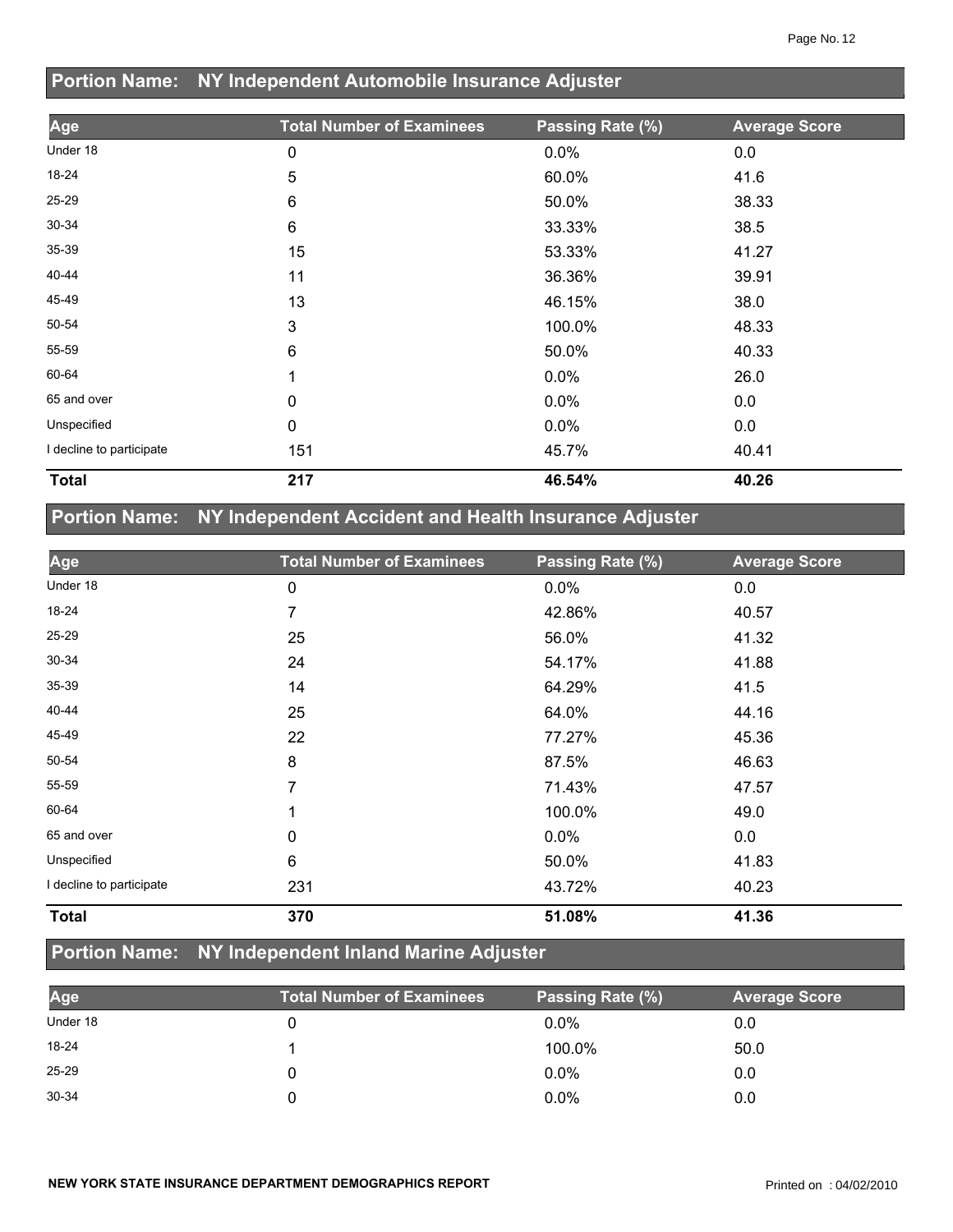| <b>Total</b>             |   | 57.14% | 43.14 |  |
|--------------------------|---|--------|-------|--|
| I decline to participate | 4 | 50.0%  | 41.5  |  |
| Unspecified              | 0 | 0.0%   | 0.0   |  |
| 65 and over              | 0 | 0.0%   | 0.0   |  |
| 60-64                    | 0 | 0.0%   | 0.0   |  |
| 55-59                    | 0 | 0.0%   | 0.0   |  |
| 50-54                    |   | 0.0%   | 41.0  |  |
| 45-49                    | 0 | 0.0%   | 0.0   |  |
| 40-44                    | 0 | 0.0%   | 0.0   |  |
| $35 - 39$                |   | 100.0% | 45.0  |  |

## **Portion Name: NY Life, Accident and Health Ins Laws and Regs**

| Age                      | <b>Total Number of Examinees</b> | Passing Rate (%) | <b>Average Score</b> |
|--------------------------|----------------------------------|------------------|----------------------|
| Under 18                 | 0                                | 0.0%             | 0.0                  |
| 18-24                    | 6                                | 50.0%            | 32.17                |
| $25 - 29$                |                                  | 100.0%           | 40.0                 |
| $30 - 34$                | $\overline{2}$                   | 100.0%           | 42.0                 |
| 35-39                    | 3                                | 66.67%           | 38.33                |
| 40-44                    | 3                                | 100.0%           | 38.0                 |
| 45-49                    | 0                                | $0.0\%$          | 0.0                  |
| 50-54                    | 8                                | 87.5%            | 39.88                |
| 55-59                    | 0                                | 0.0%             | 0.0                  |
| 60-64                    | 1                                | 100.0%           | 35.0                 |
| 65 and over              | 0                                | $0.0\%$          | 0.0                  |
| Unspecified              | 0                                | $0.0\%$          | 0.0                  |
| I decline to participate | 6                                | 66.67%           | 37.5                 |
| <b>Total</b>             | 30                               | 76.67%           | 37.5                 |

### **Portion Name: NY Life, Accident and Health Insurance Consultant**

| Age         | <b>Total Number of Examinees</b> | Passing Rate (%) | <b>Average Score</b> |
|-------------|----------------------------------|------------------|----------------------|
| Under 18    | 0                                | 0.0%             | 0.0                  |
| 18-24       | 4                                | $0.0\%$          | 71.75                |
| 25-29       | 7                                | 14.29%           | 83.0                 |
| 30-34       |                                  | $0.0\%$          | 103.0                |
| 35-39       |                                  | 100.0%           | 111.0                |
| 40-44       | 2                                | 50.0%            | 113.0                |
| 45-49       |                                  | $0.0\%$          | 88.0                 |
| 50-54       | 2                                | 100.0%           | 110.0                |
| 55-59       | 0                                | $0.0\%$          | 0.0                  |
| 60-64       | 0                                | $0.0\%$          | 0.0                  |
| 65 and over | 0                                | 0.0%             | 0.0                  |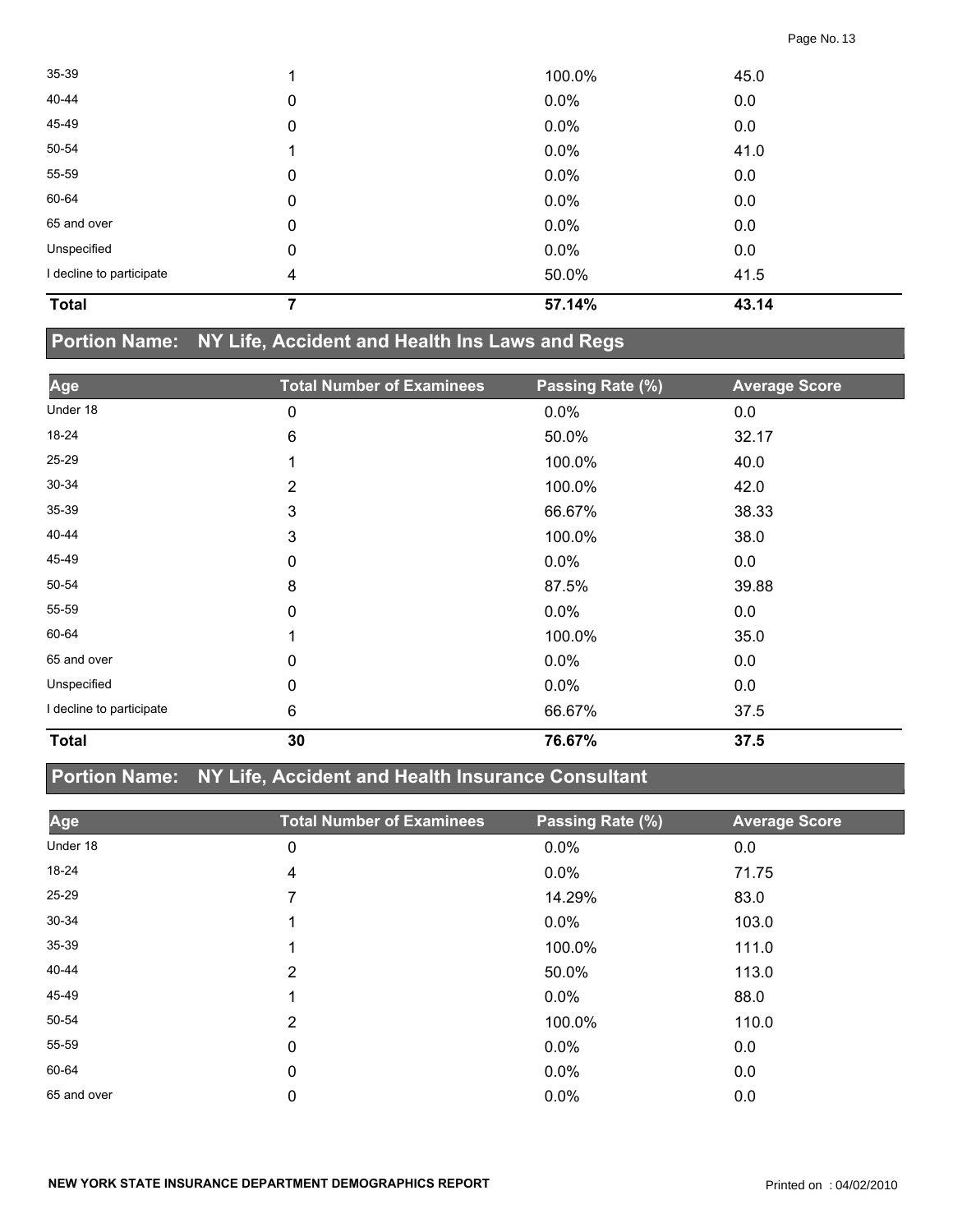| Unspecified              |    | $0.0\%$ | 0.0   |
|--------------------------|----|---------|-------|
| I decline to participate | ∽  | 40.0%   | 106.0 |
| <b>Total</b>             | 23 | 30.43%  | 93.3  |

## **Portion Name: NY Public Adjuster**

| Age                      | <b>Total Number of Examinees</b> | Passing Rate (%) | <b>Average Score</b> |
|--------------------------|----------------------------------|------------------|----------------------|
| Under 18                 | 0                                | 0.0%             | 0.0                  |
| 18-24                    | 14                               | 21.43%           | 30.29                |
| 25-29                    | 4                                | 50.0%            | 40.0                 |
| 30-34                    | 8                                | 50.0%            | 39.13                |
| $35 - 39$                | 16                               | 31.25%           | 37.25                |
| 40-44                    | 8                                | 75.0%            | 45.25                |
| 45-49                    | $\overline{2}$                   | 100.0%           | 46.5                 |
| 50-54                    | 4                                | 50.0%            | 37.5                 |
| 55-59                    | 1                                | 100.0%           | 48.0                 |
| 60-64                    | 1                                | 100.0%           | 43.0                 |
| 65 and over              | 1                                | 0.0%             | 38.0                 |
| Unspecified              | 1                                | 100.0%           | 50.0                 |
| I decline to participate | 75                               | 34.67%           | 39.68                |
| <b>Total</b>             | 135                              | 39.26%           | 38.91                |

## **Portion Name: NY Property and Casualty Ins Laws and Regs**

| Age                      | <b>Total Number of Examinees</b> | Passing Rate (%) | <b>Average Score</b> |
|--------------------------|----------------------------------|------------------|----------------------|
| Under 18                 | $\mathbf 0$                      | 0.0%             | 0.0                  |
| 18-24                    | 0                                | $0.0\%$          | 0.0                  |
| 25-29                    |                                  | 0.0%             | 23.0                 |
| 30-34                    | 0                                | $0.0\%$          | 0.0                  |
| 35-39                    | 5                                | 60.0%            | 31.2                 |
| 40-44                    | $\overline{2}$                   | $0.0\%$          | 26.5                 |
| 45-49                    | 1                                | 100.0%           | 44.0                 |
| 50-54                    | 0                                | 0.0%             | 0.0                  |
| 55-59                    | 2                                | 100.0%           | 38.5                 |
| 60-64                    | 0                                | 0.0%             | 0.0                  |
| 65 and over              | 0                                | $0.0\%$          | 0.0                  |
| Unspecified              | $\mathbf{0}$                     | $0.0\%$          | 0.0                  |
| I decline to participate | 6                                | 50.0%            | 34.0                 |
| <b>Total</b>             | 17                               | 52.94%           | 32.76                |

#### **Portion Name: NY Accident and Health Insurance Agent/ Broker Exam - SPANISH**

| Age      | <b>Total Number of Examinees</b> | Passing Rate (%) | <b>Average Score</b> |
|----------|----------------------------------|------------------|----------------------|
| Under 18 |                                  | $0.0\%$          |                      |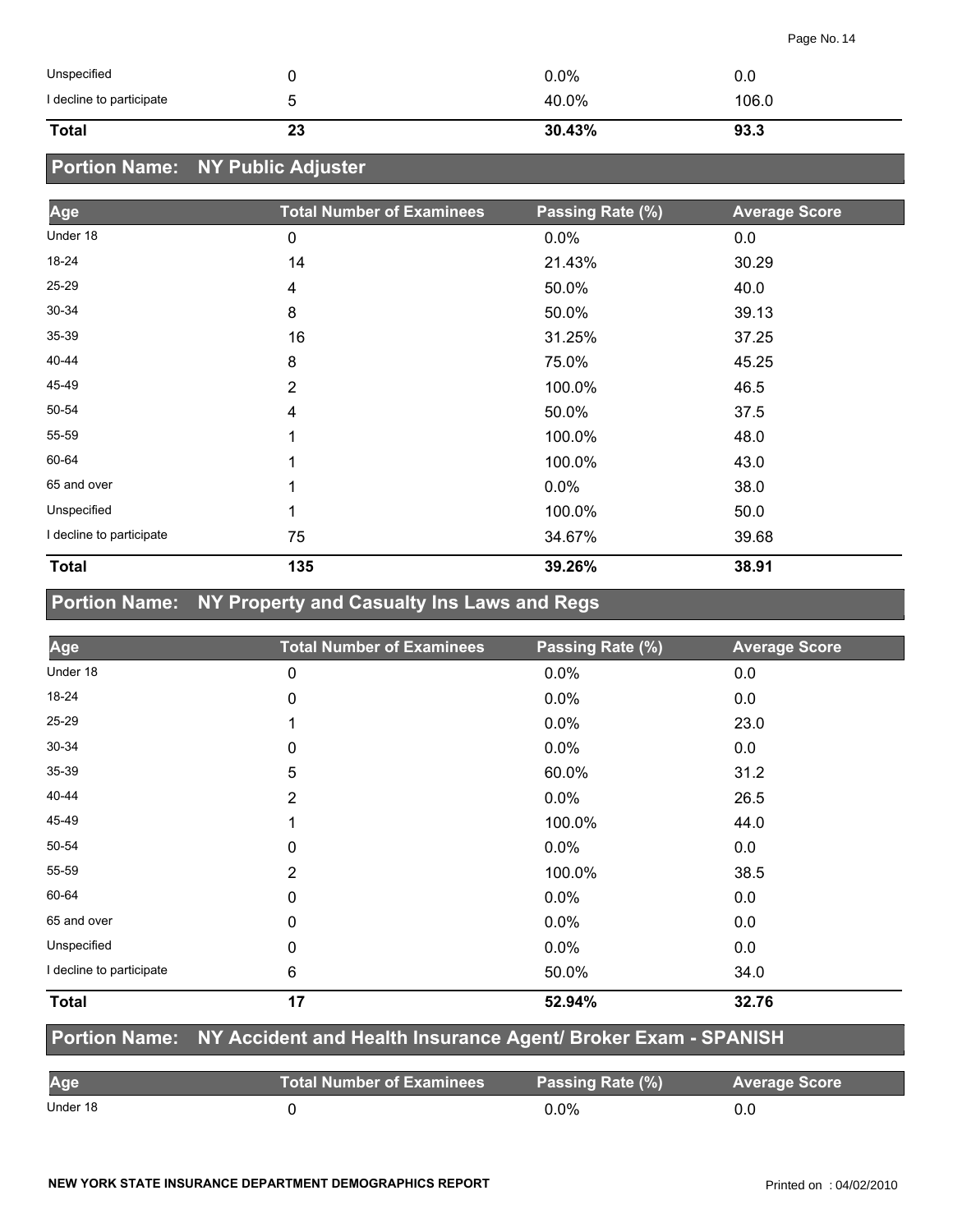| <b>Total</b>             | $6\phantom{1}6$         | 0.0%    | 54.83 |  |
|--------------------------|-------------------------|---------|-------|--|
| I decline to participate | $\overline{\mathbf{4}}$ | $0.0\%$ | 55.25 |  |
| Unspecified              | $\pmb{0}$               | 0.0%    | 0.0   |  |
| 65 and over              | $\pmb{0}$               | 0.0%    | 0.0   |  |
| 60-64                    | $\mathbf 0$             | $0.0\%$ | 0.0   |  |
| 55-59                    | $\mathbf 0$             | $0.0\%$ | 0.0   |  |
| 50-54                    | $\mathbf 0$             | 0.0%    | 0.0   |  |
| 45-49                    | $\mathbf 0$             | 0.0%    | 0.0   |  |
| 40-44                    |                         | $0.0\%$ | 61.0  |  |
| 35-39                    |                         | 0.0%    | 47.0  |  |
| 30-34                    | $\mathbf 0$             | 0.0%    | 0.0   |  |
| 25-29                    | $\mathbf 0$             | $0.0\%$ | 0.0   |  |
| 18-24                    | $\pmb{0}$               | 0.0%    | 0.0   |  |

## **Portion Name: NY Life Insurance Agent/Broker Exam - SPANISH**

| Age                      | <b>Total Number of Examinees</b> | Passing Rate (%) | <b>Average Score</b> |
|--------------------------|----------------------------------|------------------|----------------------|
| Under 18                 | 1                                | 0.0%             | 54.0                 |
| 18-24                    | 15                               | 13.33%           | 51.73                |
| 25-29                    | 18                               | 22.22%           | 61.72                |
| 30-34                    | 18                               | 16.67%           | 55.44                |
| $35 - 39$                | 42                               | 16.67%           | 56.31                |
| 40-44                    | 16                               | 12.5%            | 54.44                |
| 45-49                    | 13                               | 7.69%            | 55.31                |
| 50-54                    | 15                               | 13.33%           | 65.33                |
| 55-59                    | 7                                | 14.29%           | 53.86                |
| 60-64                    | 0                                | 0.0%             | 0.0                  |
| 65 and over              | 1                                | 0.0%             | 36.0                 |
| Unspecified              | 3                                | 0.0%             | 61.33                |
| I decline to participate | 792                              | 12.37%           | 58.4                 |
| <b>Total</b>             | 941                              | 12.75%           | 58.15                |

## **Portion Name: NY Life, Accident and Health Insurance Agent/Broker Exam - SPANISH**

| Age      | <b>Total Number of Examinees</b> | Passing Rate (%) | <b>Average Score</b> |
|----------|----------------------------------|------------------|----------------------|
| Under 18 | 0                                | 0.0%             | 0.0                  |
| 18-24    | 0                                | 0.0%             | 0.0                  |
| 25-29    | 2                                | 50.0%            | 104.5                |
| 30-34    | 0                                | $0.0\%$          | 0.0                  |
| 35-39    |                                  | $0.0\%$          | 68.0                 |
| 40-44    | 0                                | $0.0\%$          | 0.0                  |
| 45-49    | 0                                | $0.0\%$          | 0.0                  |
| 50-54    | 0                                | 0.0%             | 0.0                  |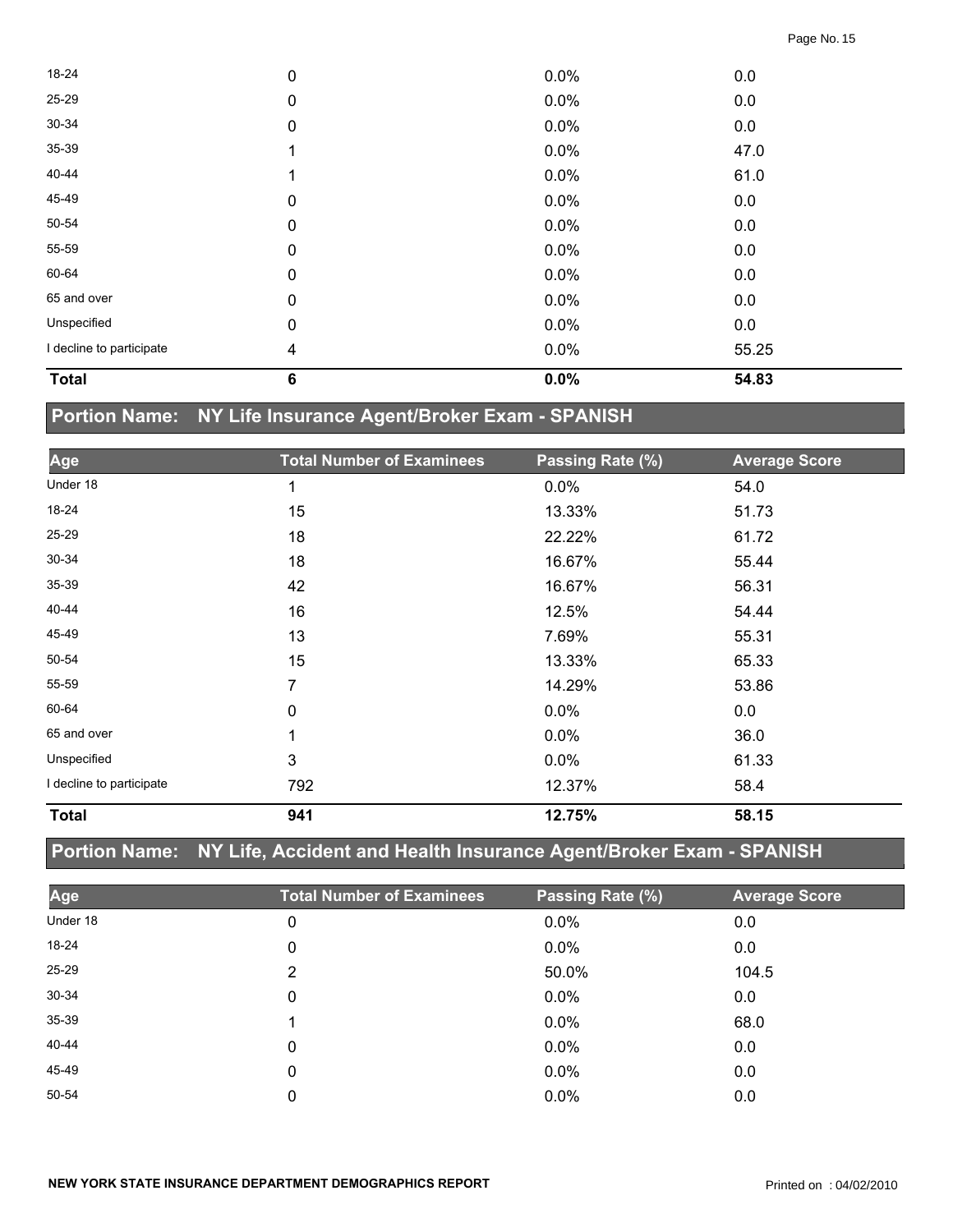| <b>Total</b>             |   | 14.29% | 81.71 |  |
|--------------------------|---|--------|-------|--|
| I decline to participate | 4 | 0.0%   | 73.75 |  |
| Unspecified              | 0 | 0.0%   | 0.0   |  |
| 65 and over              | 0 | 0.0%   | 0.0   |  |
| 60-64                    | 0 | 0.0%   | 0.0   |  |
| 55-59                    | 0 | 0.0%   | 0.0   |  |
|                          |   |        |       |  |

## **Portion Name: NY Life, Acc, and Health Ins Laws and Regs Exam -SPANISH**

| Age                      | <b>Total Number of Examinees</b> | Passing Rate (%) | <b>Average Score</b> |
|--------------------------|----------------------------------|------------------|----------------------|
| Under 18                 | $\pmb{0}$                        | 0.0%             | 0.0                  |
| 18-24                    | 0                                | 0.0%             | 0.0                  |
| 25-29                    | $\pmb{0}$                        | 0.0%             | 0.0                  |
| $30 - 34$                | $\mathbf 0$                      | 0.0%             | 0.0                  |
| 35-39                    | 1                                | 0.0%             | 0.0                  |
| 40-44                    | 0                                | 0.0%             | 0.0                  |
| 45-49                    | 0                                | 0.0%             | 0.0                  |
| 50-54                    | $\mathbf 0$                      | 0.0%             | 0.0                  |
| 55-59                    | $\mathbf 0$                      | 0.0%             | 0.0                  |
| 60-64                    | 0                                | 0.0%             | 0.0                  |
| 65 and over              | $\mathbf 0$                      | 0.0%             | 0.0                  |
| Unspecified              | $\mathbf 0$                      | 0.0%             | 0.0                  |
| I decline to participate | $\mathbf 0$                      | 0.0%             | 0.0                  |
| <b>Total</b>             | 1                                | 0.0%             | 0.0                  |

### **Portion Name: Bail Bond Agent**

| <b>Education</b>                   | <b>Total Number of Examinees</b> | Passing Rate (%) | <b>Average Score</b> |
|------------------------------------|----------------------------------|------------------|----------------------|
| High School or GED                 |                                  | 57.14%           | 43.86                |
| Some College                       |                                  | 85.71%           | 46.43                |
| 2-Year College Degree (Associates) | 4                                | 100.0%           | 46.25                |
| 4-Year College Degree (BA - BS)    | 2                                | 50.0%            | 46.0                 |
| <b>Masters Degree</b>              | 2                                | 50.0%            | 41.0                 |
| Doctoral Degree                    | $\Omega$                         | $0.0\%$          | 0.0                  |
| Unspecified                        | 2                                | 50.0%            | 40.5                 |
| I decline to participate           | 27                               | 62.96%           | 42.67                |
| <b>Total</b>                       | 51                               | 66.67%           | 43.61                |

## **Portion Name: Mortgage Guaranty Agent**

| <b>Education</b>                   | <b>Total Number of Examinees</b> | Passing Rate (%) | <b>Average Score</b> |
|------------------------------------|----------------------------------|------------------|----------------------|
| High School or GED                 |                                  | $0.0\%$          | 0.0                  |
| Some College                       |                                  | $0.0\%$          | 0.0                  |
| 2-Year College Degree (Associates) |                                  | $0.0\%$          | 0.0                  |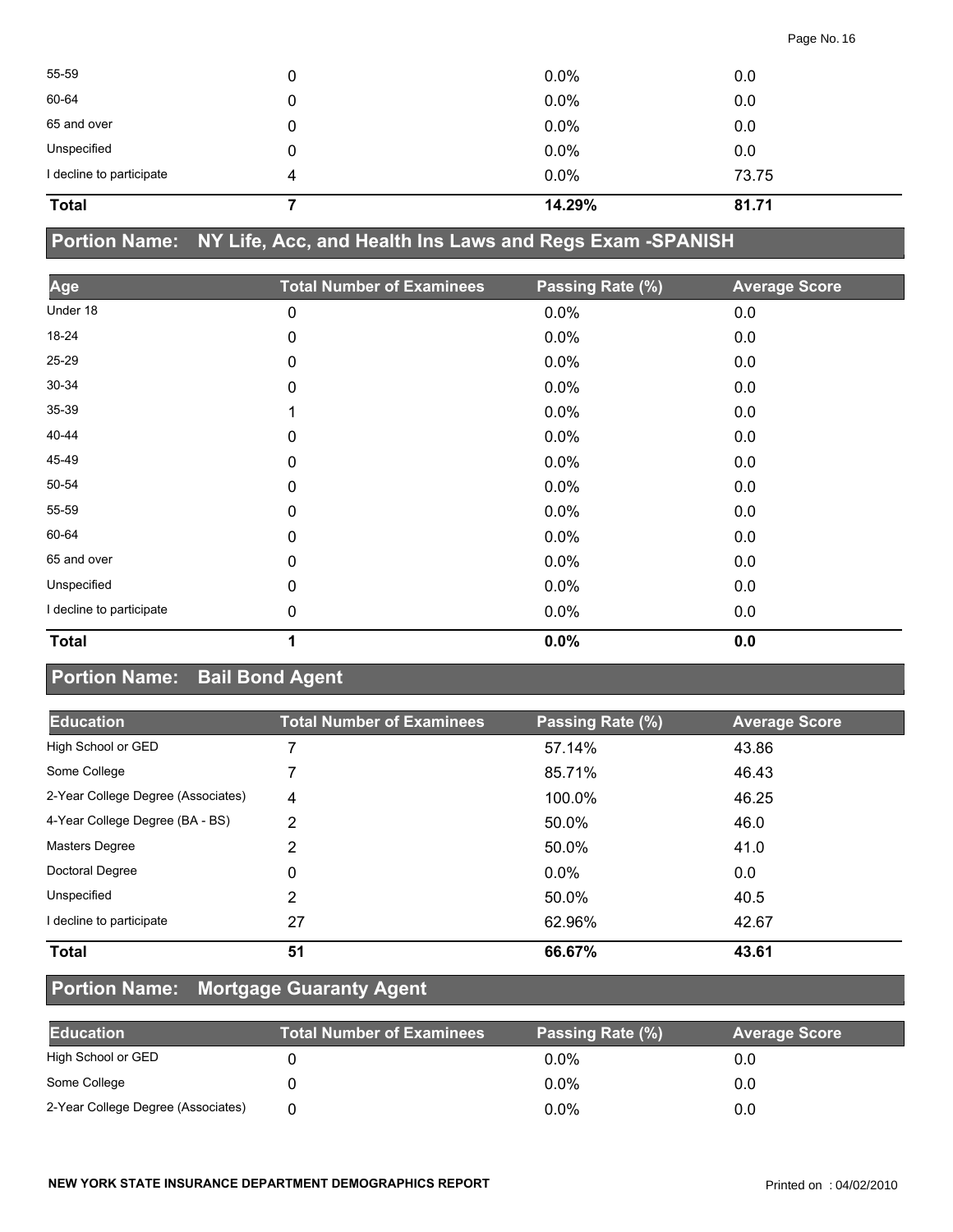| 4-Year College Degree (BA - BS) |   | 100.0%  | 33.0 |
|---------------------------------|---|---------|------|
| Masters Degree                  | 0 | $0.0\%$ | 0.0  |
| Doctoral Degree                 | 0 | 0.0%    | 0.0  |
| Unspecified                     | 0 | $0.0\%$ | 0.0  |
| I decline to participate        | 0 | $0.0\%$ | 0.0  |
| <b>Total</b>                    |   | 100.0%  | 33.0 |

#### **Portion Name: Independent Aviation Insurance Adjuster**

| <b>Education</b>                   | <b>Total Number of Examinees</b> | Passing Rate (%) | <b>Average Score</b> |
|------------------------------------|----------------------------------|------------------|----------------------|
| High School or GED                 | 0                                | 0.0%             | 0.0                  |
| Some College                       | 2                                | 50.0%            | 41.5                 |
| 2-Year College Degree (Associates) | 2                                | 100.0%           | 48.5                 |
| 4-Year College Degree (BA - BS)    | 3                                | 100.0%           | 51.33                |
| Masters Degree                     | 0                                | 0.0%             | 0.0                  |
| Doctoral Degree                    | 0                                | $0.0\%$          | 0.0                  |
| Unspecified                        | 0                                | $0.0\%$          | 0.0                  |
| I decline to participate           | 5                                | 80.0%            | 47.2                 |
| <b>Total</b>                       | 12                               | 83.33%           | 47.5                 |

## **Portion Name: NY Life Insurance Agent/Broker**

| <b>Education</b>                   | <b>Total Number of Examinees</b> | Passing Rate (%) | <b>Average Score</b> |
|------------------------------------|----------------------------------|------------------|----------------------|
| High School or GED                 | 386                              | 39.64%           | 65.3                 |
| Some College                       | 739                              | 51.29%           | 68.71                |
| 2-Year College Degree (Associates) | 305                              | 51.48%           | 68.25                |
| 4-Year College Degree (BA - BS)    | 761                              | 71.75%           | 74.6                 |
| <b>Masters Degree</b>              | 176                              | 82.95%           | 78.03                |
| Doctoral Degree                    | 26                               | 84.62%           | 81.73                |
| Unspecified                        | 114                              | 47.37%           | 67.5                 |
| I decline to participate           | 4612                             | 51.19%           | 69.01                |
| <b>Total</b>                       | 7119                             | 53.63%           | 69.59                |

## **Portion Name: NY Accident and Health Insurance Agent/Broker**

| <b>Education</b>                   | <b>Total Number of Examinees</b> | Passing Rate (%) | <b>Average Score</b> |
|------------------------------------|----------------------------------|------------------|----------------------|
|                                    |                                  |                  |                      |
| High School or GED                 | 41                               | 26.83%           | 64.61                |
| Some College                       | 112                              | 44.64%           | 67.14                |
| 2-Year College Degree (Associates) | 54                               | 59.26%           | 68.31                |
| 4-Year College Degree (BA - BS)    | 150                              | 66.67%           | 72.98                |
| Masters Degree                     | 35                               | 54.29%           | 69.26                |
| Doctoral Degree                    | 3                                | 100.0%           | 74.67                |
| Unspecified                        | 26                               | 50.0%            | 68.81                |
| I decline to participate           | 723                              | 42.46%           | 66.81                |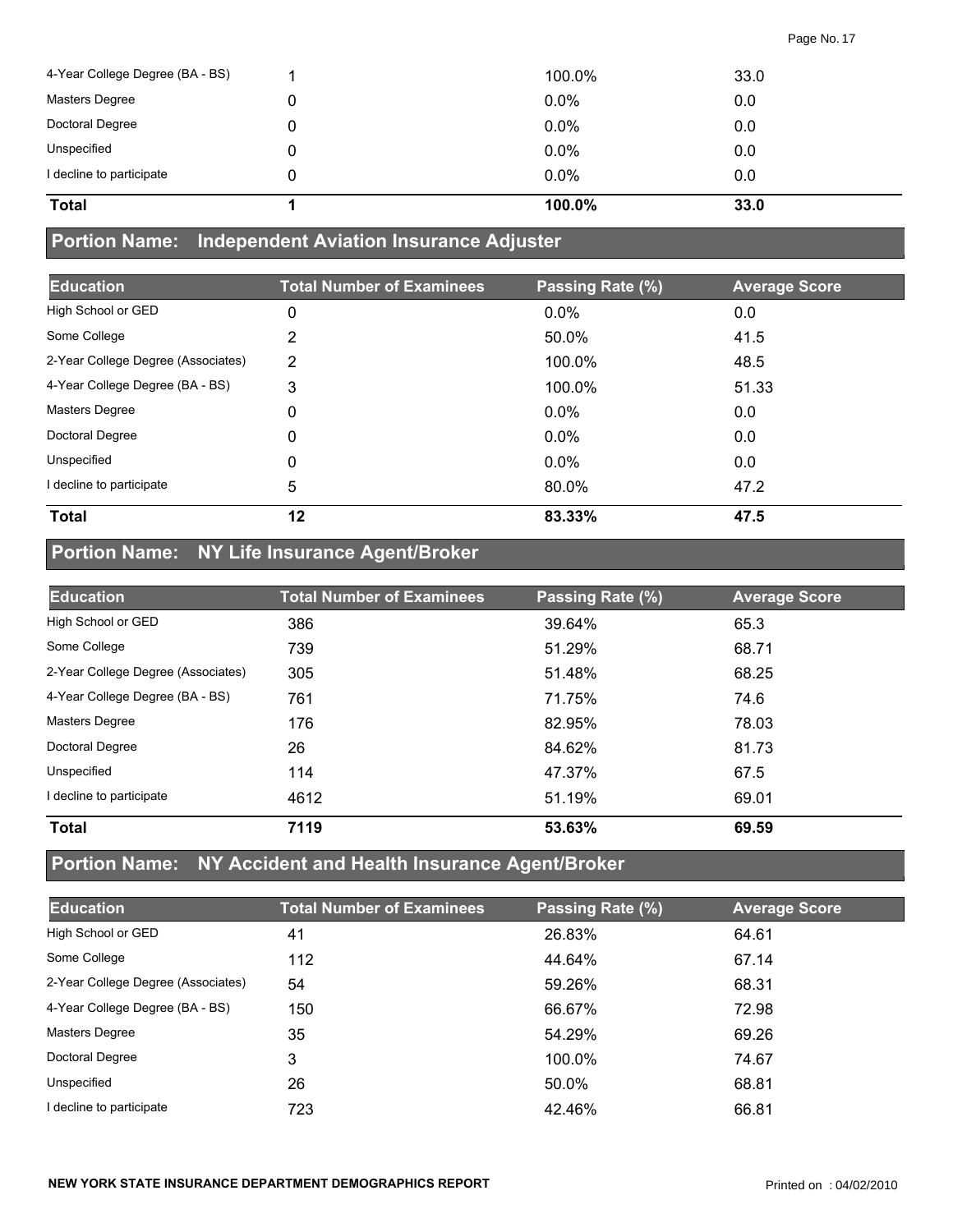| <b>Total</b> | 144 | 46.77% | 67.78 |  |
|--------------|-----|--------|-------|--|
|              |     |        |       |  |

## **Portion Name: NY Life, Accident, and Health Insurance Agent/Broker**

| <b>Education</b>                   | <b>Total Number of Examinees</b> | Passing Rate (%) | <b>Average Score</b> |
|------------------------------------|----------------------------------|------------------|----------------------|
| High School or GED                 | 420                              | 46.67%           | 101.71               |
| Some College                       | 1111                             | 55.36%           | 105.06               |
| 2-Year College Degree (Associates) | 512                              | 56.25%           | 105.39               |
| 4-Year College Degree (BA - BS)    | 2449                             | 68.52%           | 109.51               |
| <b>Masters Degree</b>              | 514                              | 78.6%            | 114.81               |
| Doctoral Degree                    | 61                               | 80.33%           | 114.79               |
| Unspecified                        | 182                              | 68.68%           | 107.83               |
| I decline to participate           | 5467                             | 50.3%            | 103.39               |
| <b>Total</b>                       | 10716                            | 56.97%           | 105.68               |

### **Portion Name: NY Property and Casualty Insurance Broker**

| <b>Education</b>                   | <b>Total Number of Examinees</b> | Passing Rate (%) | <b>Average Score</b> |
|------------------------------------|----------------------------------|------------------|----------------------|
| High School or GED                 | 154                              | 24.03%           | 92.79                |
| Some College                       | 328                              | 28.05%           | 95.35                |
| 2-Year College Degree (Associates) | 166                              | 32.53%           | 97.61                |
| 4-Year College Degree (BA - BS)    | 629                              | 42.93%           | 101.76               |
| <b>Masters Degree</b>              | 110                              | 55.45%           | 104.5                |
| Doctoral Degree                    | 21                               | 66.67%           | 107.9                |
| Unspecified                        | 50                               | 16.0%            | 91.84                |
| I decline to participate           | 1515                             | 29.11%           | 96.68                |
| <b>Total</b>                       | 2973                             | 32.86%           | 97.74                |

### **Portion Name: NY Property and Casualty Insurance Agent**

| <b>Education</b>                                       | <b>Total Number of Examinees</b> | Passing Rate (%) | <b>Average Score</b> |  |  |
|--------------------------------------------------------|----------------------------------|------------------|----------------------|--|--|
| High School or GED                                     | 80                               | 27.5%            | 95.83                |  |  |
| Some College                                           | 227                              | 22.47%           | 96.35                |  |  |
| 2-Year College Degree (Associates)                     | 130                              | 35.38%           | 98.44                |  |  |
| 4-Year College Degree (BA - BS)                        | 250                              | 54.4%            | 104.87               |  |  |
| <b>Masters Degree</b>                                  | 31                               | 54.84%           | 106.19               |  |  |
| Doctoral Degree                                        | 5                                | 100.0%           | 124.0                |  |  |
| Unspecified                                            | 34                               | 41.18%           | 102.94               |  |  |
| I decline to participate                               | 662                              | 34.89%           | 98.53                |  |  |
| <b>Total</b>                                           | 1419                             | 36.79%           | 99.5                 |  |  |
| Portion Name: NY Personal Lines Insurance Agent/Broker |                                  |                  |                      |  |  |
| <b>Education</b>                                       | <b>Total Number of Examinees</b> | Passing Rate (%) | <b>Average Score</b> |  |  |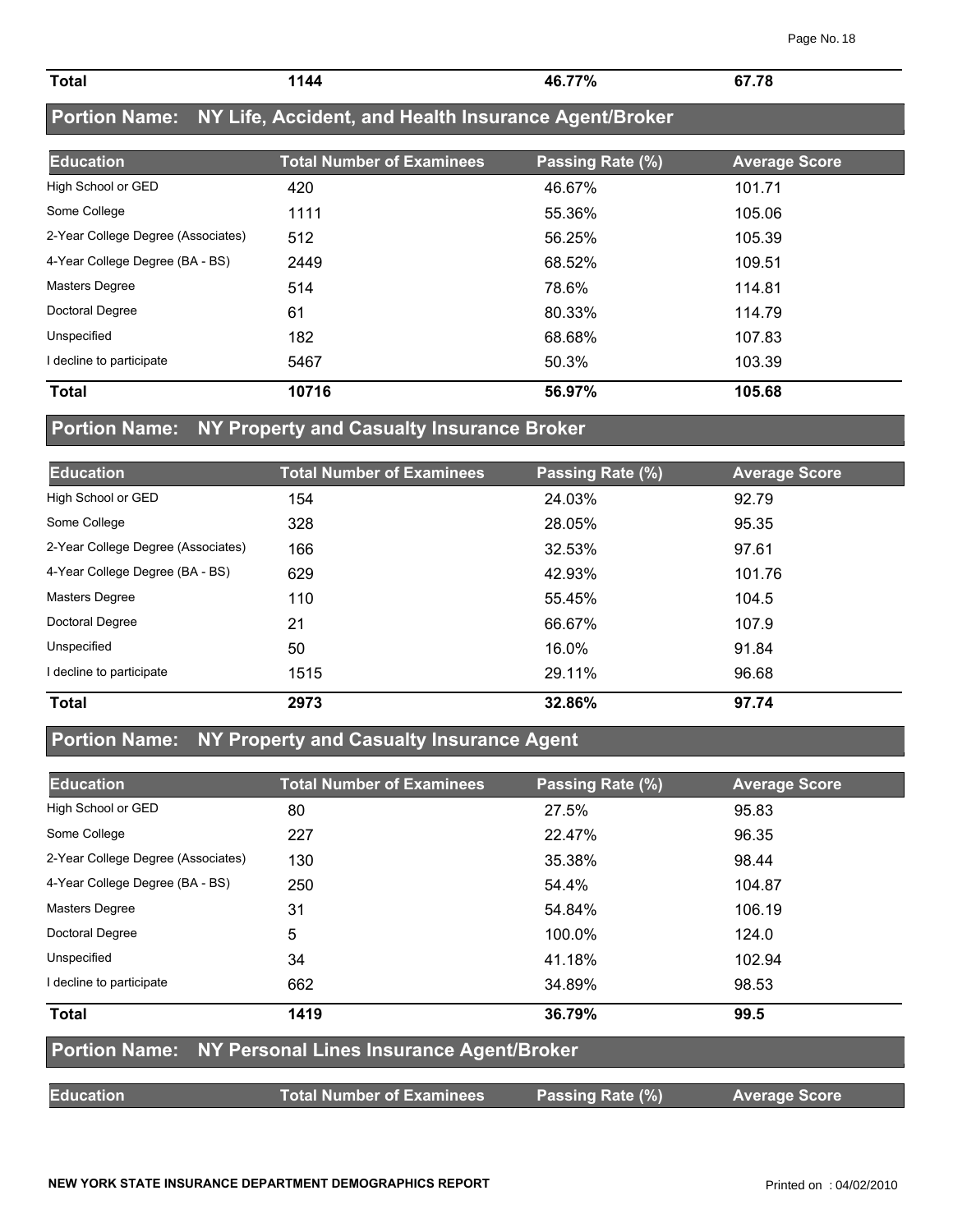| <b>Total</b>                       | 1451 | 49.69%  | 69.47 |
|------------------------------------|------|---------|-------|
| I decline to participate           | 737  | 51.7%   | 70.46 |
| Unspecified                        | 155  | 66.45%  | 72.37 |
| Doctoral Degree                    | 2    | $0.0\%$ | 63.0  |
| <b>Masters Degree</b>              | 24   | 62.5%   | 70.25 |
| 4-Year College Degree (BA - BS)    | 163  | 50.92%  | 69.55 |
| 2-Year College Degree (Associates) | 72   | 43.06%  | 66.19 |
| Some College                       | 170  | 42.94%  | 67.9  |
| High School or GED                 | 128  | 27.34%  | 63.99 |

### **Portion Name: NY Property and Casualty Insurance Consultant**

| <b>Education</b>                   | <b>Total Number of Examinees</b> | Passing Rate (%) | <b>Average Score</b> |
|------------------------------------|----------------------------------|------------------|----------------------|
| High School or GED                 | 0                                | $0.0\%$          | 0.0                  |
| Some College                       | 0                                | $0.0\%$          | 0.0                  |
| 2-Year College Degree (Associates) | 0                                | $0.0\%$          | 0.0                  |
| 4-Year College Degree (BA - BS)    |                                  | 100.0%           | 115.0                |
| <b>Masters Degree</b>              | 0                                | $0.0\%$          | 0.0                  |
| Doctoral Degree                    |                                  | $0.0\%$          | 104.0                |
| Unspecified                        | 0                                | $0.0\%$          | 0.0                  |
| I decline to participate           | 2                                | 100.0%           | 113.5                |
| <b>Total</b>                       | 4                                | 75.0%            | 111.5                |

### **Portion Name: NY Independent Casualty Insurance Adjuster**

| <b>Education</b>                   | <b>Total Number of Examinees</b> | Passing Rate (%) | <b>Average Score</b> |
|------------------------------------|----------------------------------|------------------|----------------------|
| High School or GED                 | 43                               | 41.86%           | 40.23                |
| Some College                       | 76                               | 32.89%           | 38.89                |
| 2-Year College Degree (Associates) | 31                               | 35.48%           | 39.19                |
| 4-Year College Degree (BA - BS)    | 186                              | 47.85%           | 40.51                |
| <b>Masters Degree</b>              | 35                               | 45.71%           | 41.17                |
| Doctoral Degree                    | 89                               | 73.03%           | 43.63                |
| Unspecified                        | 27                               | 62.96%           | 44.15                |
| I decline to participate           | 650                              | 48.15%           | 40.56                |
| <b>Total</b>                       | 1137                             | 48.72%           | 40.74                |

## **Portion Name: NY Independent General Adjuster**

| <b>Education</b>                   | <b>Total Number of Examinees</b> | Passing Rate (%) | <b>Average Score</b> |  |
|------------------------------------|----------------------------------|------------------|----------------------|--|
| High School or GED                 | 37                               | 27.03%           | 64.78                |  |
| Some College                       | 85                               | 34.12%           | 65.09                |  |
| 2-Year College Degree (Associates) | 41                               | 34.15%           | 63.85                |  |
| 4-Year College Degree (BA - BS)    | 237                              | 44.73%           | 68.07                |  |
| Masters Degree                     | 19                               | 68.42%           | 73.0                 |  |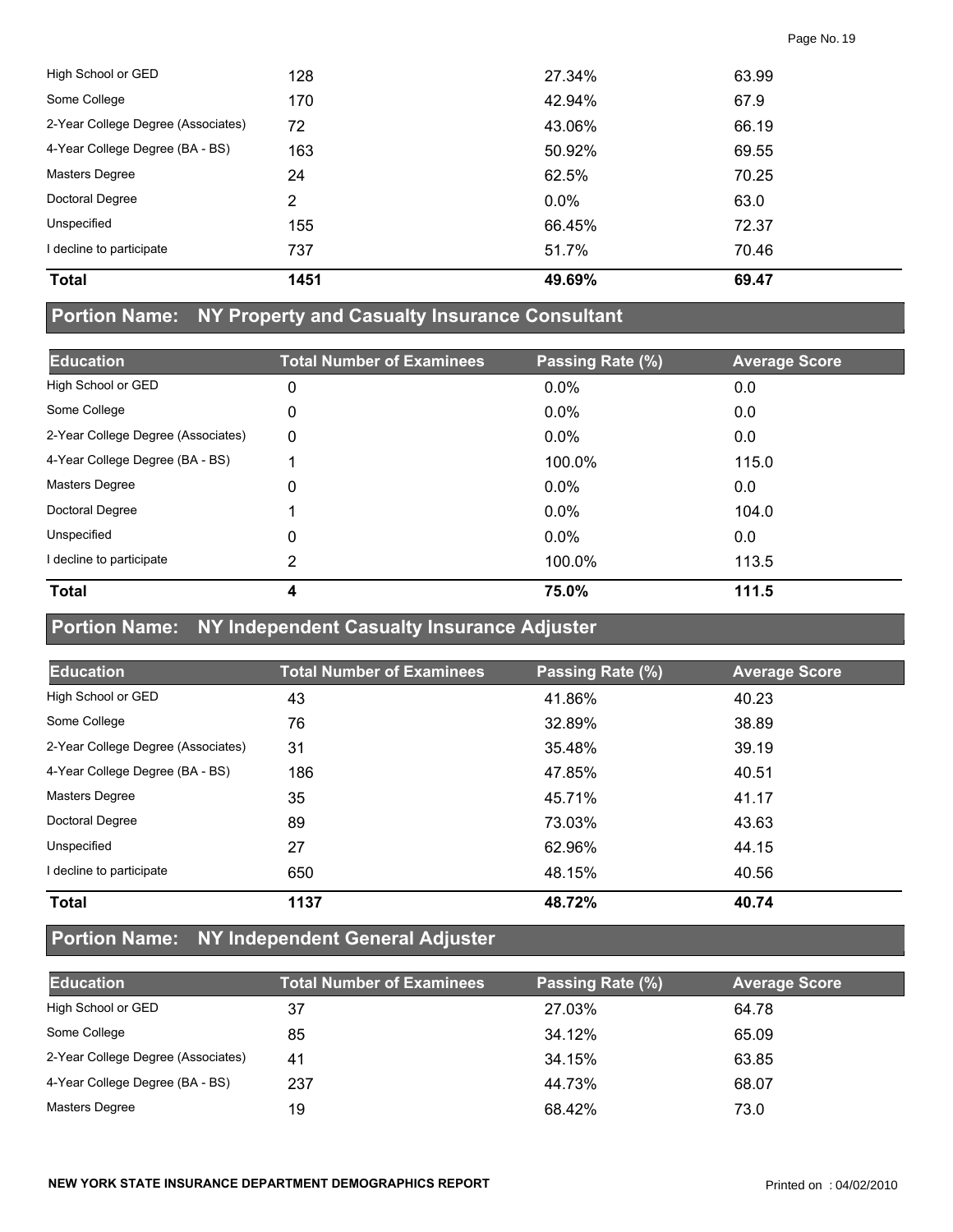| <b>Total</b>             | 841 | 39.36% | 66.73 |  |
|--------------------------|-----|--------|-------|--|
| I decline to participate | 395 | 36.2%  | 66.09 |  |
| Unspecified              |     | 27.27% | 65.91 |  |
| Doctoral Degree          | 16  | 81.25% | 76.44 |  |

## **Portion Name: NY Independent Automobile Damage and Theft Appraisal Adjuster**

| <b>Education</b>                   | <b>Total Number of Examinees</b> | Passing Rate (%) | <b>Average Score</b> |
|------------------------------------|----------------------------------|------------------|----------------------|
| High School or GED                 | 63                               | 53.97%           | 42.05                |
| Some College                       | 55                               | 40.0%            | 40.75                |
| 2-Year College Degree (Associates) | 31                               | 64.52%           | 42.13                |
| 4-Year College Degree (BA - BS)    | 50                               | 70.0%            | 45.44                |
| <b>Masters Degree</b>              | 2                                | $0.0\%$          | 39.0                 |
| Doctoral Degree                    | 0                                | $0.0\%$          | 0.0                  |
| Unspecified                        | 23                               | 82.61%           | 46.26                |
| I decline to participate           | 358                              | 68.72%           | 44.49                |
| <b>Total</b>                       | 582                              | 64.6%            | 43.88                |

## **Portion Name: NY Ind Motor Vehicle No-Fault Work Comp Health Adj**

| <b>Education</b>                   | <b>Total Number of Examinees</b> | Passing Rate (%) | <b>Average Score</b> |
|------------------------------------|----------------------------------|------------------|----------------------|
| High School or GED                 | 37                               | 32.43%           | 38.7                 |
| Some College                       | 39                               | 38.46%           | 39.18                |
| 2-Year College Degree (Associates) | 23                               | 52.17%           | 42.74                |
| 4-Year College Degree (BA - BS)    | 61                               | 39.34%           | 39.66                |
| <b>Masters Degree</b>              | 9                                | 55.56%           | 44.11                |
| Doctoral Degree                    |                                  | 100.0%           | 51.0                 |
| Unspecified                        | 5                                | 20.0%            | 33.6                 |
| I decline to participate           | 200                              | 43.0%            | 39.82                |
| <b>Total</b>                       | 375                              | 41.6%            | 39.85                |

#### **Portion Name: NY Independent Fire Adjuster**

| <b>Education</b>                   | <b>Total Number of Examinees</b> | Passing Rate (%) | <b>Average Score</b> |
|------------------------------------|----------------------------------|------------------|----------------------|
| High School or GED                 | 5                                | 60.0%            | 40.2                 |
| Some College                       | 20                               | 65.0%            | 40.45                |
| 2-Year College Degree (Associates) | 8                                | 62.5%            | 41.38                |
| 4-Year College Degree (BA - BS)    | 26                               | 65.38%           | 42.35                |
| <b>Masters Degree</b>              | 3                                | 33.33%           | 43.33                |
| Doctoral Degree                    | 0                                | $0.0\%$          | 0.0                  |
| Unspecified                        | 2                                | 50.0%            | 42.0                 |
| I decline to participate           | 81                               | 37.04%           | 39.35                |
| <b>Total</b>                       | 145                              | 48.28%           | 40.3                 |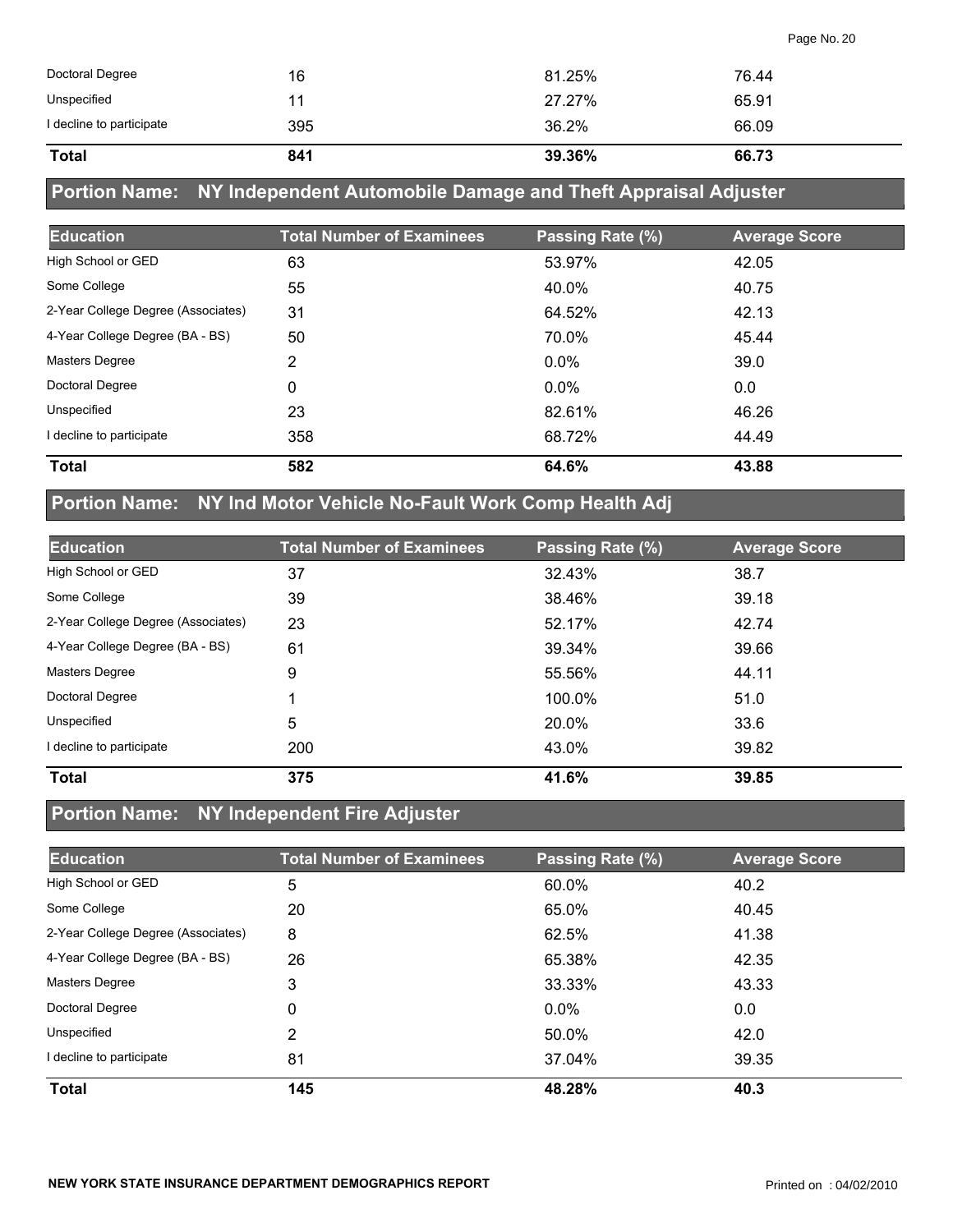### **Portion Name: NY Independent Automobile Insurance Adjuster**

| <b>Education</b>                   | <b>Total Number of Examinees</b> | Passing Rate (%) | <b>Average Score</b> |
|------------------------------------|----------------------------------|------------------|----------------------|
| High School or GED                 | 13                               | 30.77%           | 34.15                |
| Some College                       | 21                               | 19.05%           | 37.76                |
| 2-Year College Degree (Associates) | 5                                | 60.0%            | 40.4                 |
| 4-Year College Degree (BA - BS)    | 16                               | 75.0%            | 43.5                 |
| <b>Masters Degree</b>              |                                  | 100.0%           | 44.0                 |
| Doctoral Degree                    | 0                                | $0.0\%$          | 0.0                  |
| Unspecified                        | 2                                | 100.0%           | 46.0                 |
| decline to participate             | 159                              | 47.17%           | 40.66                |
| <b>Total</b>                       | 217                              | 46.54%           | 40.26                |

#### **Portion Name: NY Independent Accident and Health Insurance Adjuster**

| <b>Education</b>                   | <b>Total Number of Examinees</b> | Passing Rate (%) | <b>Average Score</b> |
|------------------------------------|----------------------------------|------------------|----------------------|
| High School or GED                 | 27                               | 44.44%           | 41.37                |
| Some College                       | 46                               | 56.52%           | 42.39                |
| 2-Year College Degree (Associates) | 15                               | 66.67%           | 43.47                |
| 4-Year College Degree (BA - BS)    | 30                               | 83.33%           | 45.57                |
| <b>Masters Degree</b>              | 7                                | 100.0%           | 48.57                |
| Doctoral Degree                    | 4                                | 75.0%            | 42.75                |
| Unspecified                        | 11                               | 45.45%           | 41.45                |
| I decline to participate           | 230                              | 43.91%           | 40.22                |
| <b>Total</b>                       | 370                              | 51.08%           | 41.36                |

#### **Portion Name: NY Independent Inland Marine Adjuster**

| <b>Education</b>                   | <b>Total Number of Examinees</b> | Passing Rate (%) | <b>Average Score</b> |
|------------------------------------|----------------------------------|------------------|----------------------|
| High School or GED                 |                                  | 100.0%           | 45.0                 |
| Some College                       | 0                                | $0.0\%$          | 0.0                  |
| 2-Year College Degree (Associates) | 0                                | $0.0\%$          | 0.0                  |
| 4-Year College Degree (BA - BS)    | 2                                | 50.0%            | 45.5                 |
| <b>Masters Degree</b>              | 0                                | $0.0\%$          | 0.0                  |
| Doctoral Degree                    | 0                                | $0.0\%$          | 0.0                  |
| Unspecified                        | 0                                | $0.0\%$          | 0.0                  |
| decline to participate             | 4                                | 50.0%            | 41.5                 |
| <b>Total</b>                       |                                  | 57.14%           | 43.14                |

#### **Portion Name: NY Life, Accident and Health Ins Laws and Regs**

| <b>Education</b>   | <b>Total Number of Examinees</b> | Passing Rate (%) | <b>Average Score</b> |
|--------------------|----------------------------------|------------------|----------------------|
| High School or GED |                                  | $0.0\%$          | 0.0                  |
| Some College       |                                  | 63.64%           | 35.82                |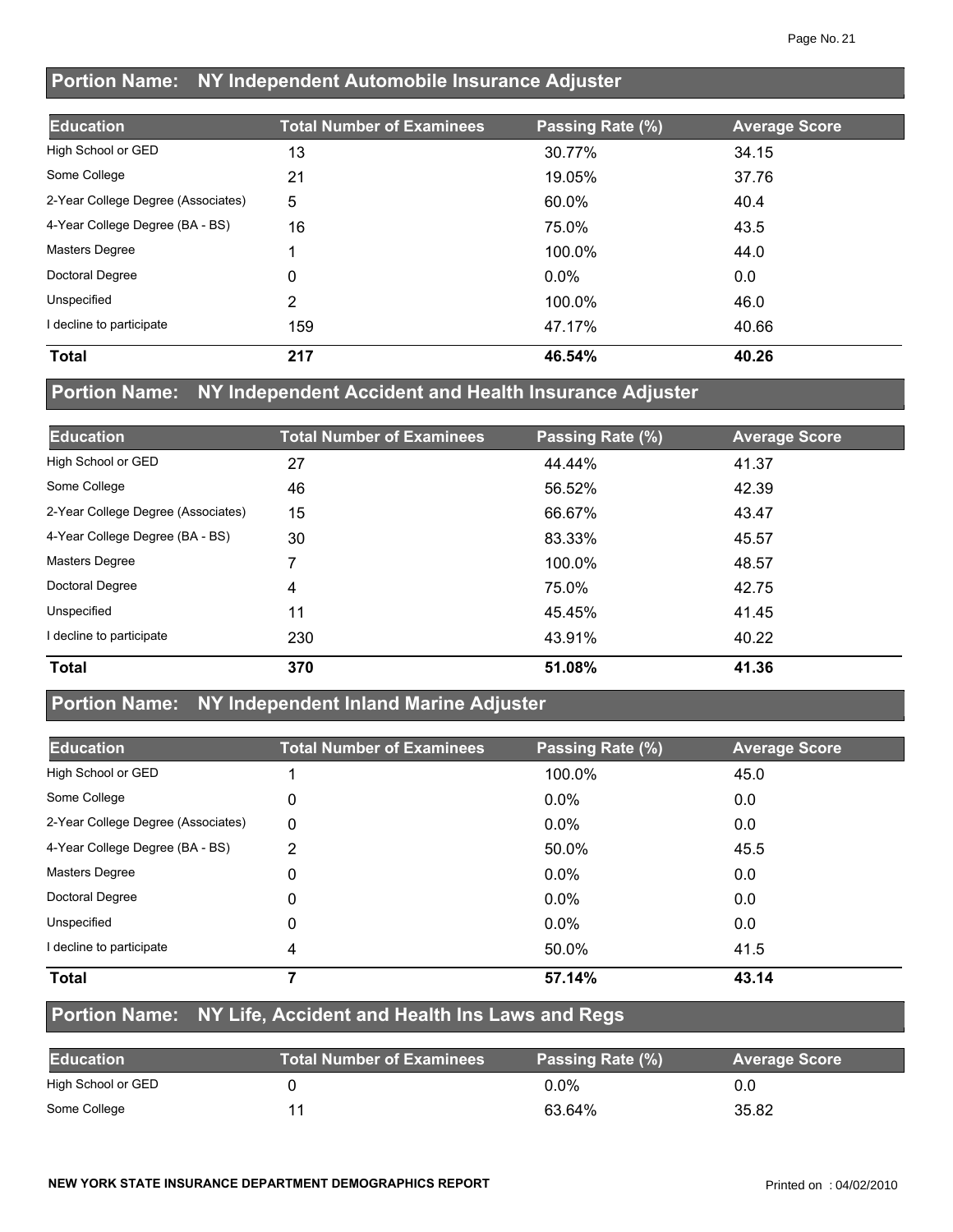| <b>Total</b>                       | 30 | 76.67%  | 37.5  |
|------------------------------------|----|---------|-------|
| I decline to participate           | 6  | 66.67%  | 37.5  |
| Unspecified                        | 0  | $0.0\%$ | 0.0   |
| Doctoral Degree                    |    | 100.0%  | 38.0  |
| Masters Degree                     | っ  | 100.0%  | 38.5  |
| 4-Year College Degree (BA - BS)    | 8  | 87.5%   | 39.25 |
| 2-Year College Degree (Associates) | 2  | 100.0%  | 38.5  |

#### **Portion Name: NY Life, Accident and Health Insurance Consultant**

| <b>Education</b>                   | <b>Total Number of Examinees</b> | Passing Rate (%) | <b>Average Score</b> |
|------------------------------------|----------------------------------|------------------|----------------------|
| High School or GED                 |                                  | 0.0%             | 80.0                 |
| Some College                       | 0                                | 0.0%             | 0.0                  |
| 2-Year College Degree (Associates) | 0                                | $0.0\%$          | 0.0                  |
| 4-Year College Degree (BA - BS)    | 13                               | 23.08%           | 87.08                |
| <b>Masters Degree</b>              | 3                                | 66.67%           | 105.33               |
| Doctoral Degree                    |                                  | $0.0\%$          | 88.0                 |
| Unspecified                        | 0                                | 0.0%             | 0.0                  |
| I decline to participate           | 5                                | 40.0%            | 106.0                |
| <b>Total</b>                       | 23                               | 30.43%           | 93.3                 |

## **Portion Name: NY Public Adjuster**

| <b>Education</b>                   | <b>Total Number of Examinees</b> | Passing Rate (%) | <b>Average Score</b> |
|------------------------------------|----------------------------------|------------------|----------------------|
| High School or GED                 | 10                               | 40.0%            | 36.8                 |
| Some College                       | 19                               | 36.84%           | 38.42                |
| 2-Year College Degree (Associates) | 6                                | 50.0%            | 38.5                 |
| 4-Year College Degree (BA - BS)    | 18                               | 50.0%            | 37.44                |
| <b>Masters Degree</b>              | 2                                | 50.0%            | 40.5                 |
| Doctoral Degree                    | 0                                | $0.0\%$          | 0.0                  |
| Unspecified                        | 2                                | 50.0%            | 36.5                 |
| decline to participate             | 78                               | 35.9%            | 39.69                |
| <b>Total</b>                       | 135                              | 39.26%           | 38.91                |

## **Portion Name: NY Property and Casualty Ins Laws and Regs**

| <b>Education</b>                   | <b>Total Number of Examinees</b> | Passing Rate (%) | <b>Average Score</b> |
|------------------------------------|----------------------------------|------------------|----------------------|
| High School or GED                 | 0                                | $0.0\%$          | 0.0                  |
| Some College                       | 0                                | $0.0\%$          | 0.0                  |
| 2-Year College Degree (Associates) | $\Omega$                         | $0.0\%$          | 0.0                  |
| 4-Year College Degree (BA - BS)    | 9                                | 55.56%           | 33.89                |
| Masters Degree                     |                                  | 100.0%           | 45.0                 |
| Doctoral Degree                    | 0                                | $0.0\%$          | 0.0                  |
| Unspecified                        | 0                                | $0.0\%$          | 0.0                  |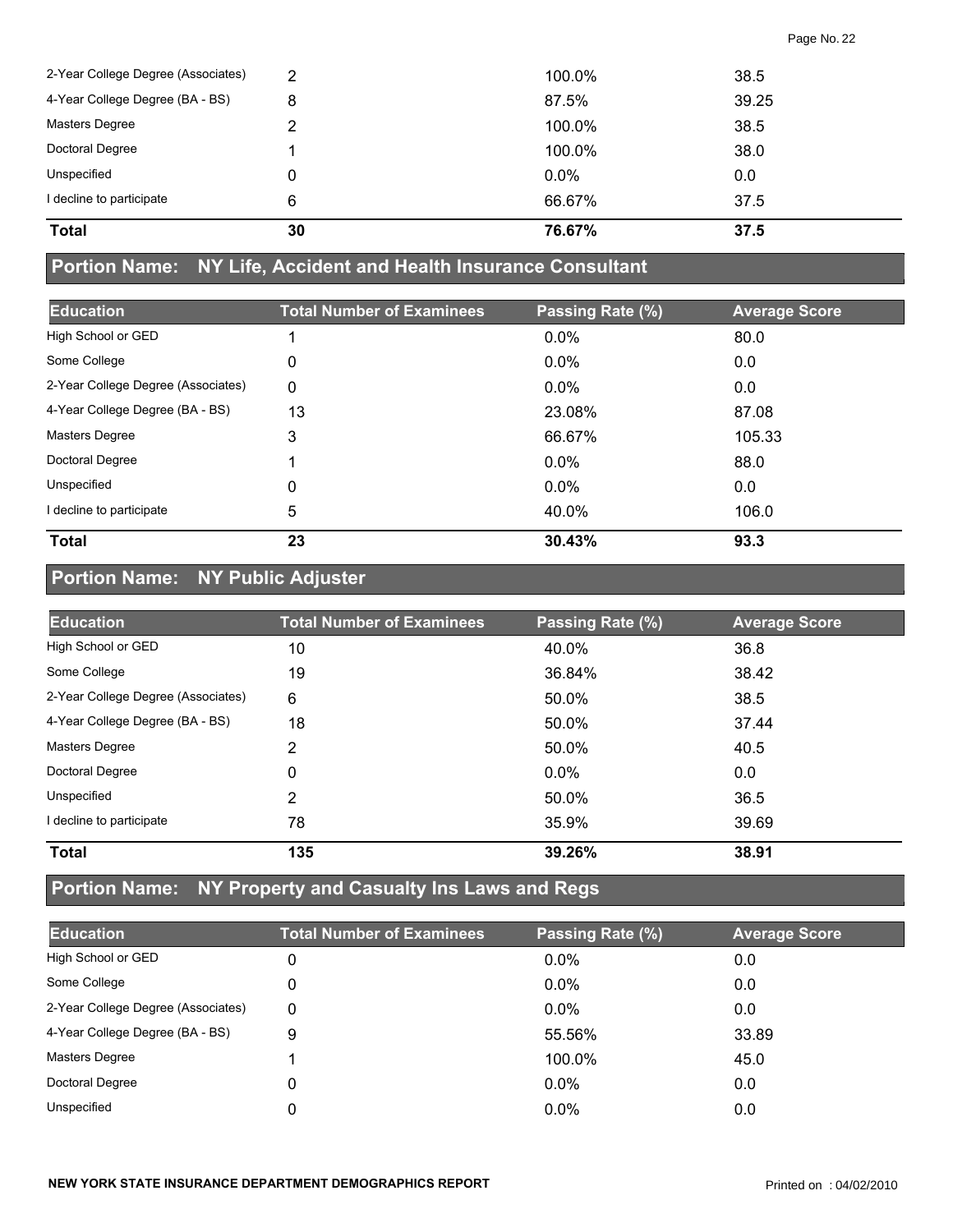| I decline to participate |     | 42.86% | 29.57 |
|--------------------------|-----|--------|-------|
| Total                    | . . | 52.94% | 32.76 |

## **Portion Name: NY Accident and Health Insurance Agent/ Broker Exam - SPANISH**

| <b>Education</b>                   | <b>Total Number of Examinees</b> | Passing Rate (%) | <b>Average Score</b> |
|------------------------------------|----------------------------------|------------------|----------------------|
| High School or GED                 | 0                                | $0.0\%$          | 0.0                  |
| Some College                       |                                  | $0.0\%$          | 61.0                 |
| 2-Year College Degree (Associates) | 0                                | $0.0\%$          | 0.0                  |
| 4-Year College Degree (BA - BS)    |                                  | $0.0\%$          | 47.0                 |
| <b>Masters Degree</b>              | 0                                | 0.0%             | 0.0                  |
| Doctoral Degree                    | 0                                | $0.0\%$          | 0.0                  |
| Unspecified                        | 0                                | $0.0\%$          | 0.0                  |
| decline to participate             | 4                                | $0.0\%$          | 55.25                |
| <b>Total</b>                       | 6                                | 0.0%             | 54.83                |

#### **Portion Name: NY Life Insurance Agent/Broker Exam - SPANISH**

| <b>Education</b>                   | <b>Total Number of Examinees</b> | Passing Rate (%) | <b>Average Score</b> |
|------------------------------------|----------------------------------|------------------|----------------------|
| High School or GED                 | 68                               | 14.71%           | 54.59                |
| Some College                       | 42                               | 14.29%           | 58.71                |
| 2-Year College Degree (Associates) | 10                               | 30.0%            | 57.9                 |
| 4-Year College Degree (BA - BS)    | 13                               | 7.69%            | 60.77                |
| <b>Masters Degree</b>              | 2                                | $0.0\%$          | 58.0                 |
| Doctoral Degree                    | 0                                | $0.0\%$          | 0.0                  |
| Unspecified                        | 12                               | 16.67%           | 61.25                |
| I decline to participate           | 794                              | 12.34%           | 58.34                |
| <b>Total</b>                       | 941                              | 12.75%           | 58.15                |

### **Portion Name: NY Life, Accident and Health Insurance Agent/Broker Exam - SPANISH**

| <b>Education</b>                   | <b>Total Number of Examinees</b> | Passing Rate (%) | <b>Average Score</b> |
|------------------------------------|----------------------------------|------------------|----------------------|
| High School or GED                 | 0                                | 0.0%             | 0.0                  |
| Some College                       |                                  | 0.0%             | 68.0                 |
| 2-Year College Degree (Associates) | 0                                | $0.0\%$          | 0.0                  |
| 4-Year College Degree (BA - BS)    | 0                                | $0.0\%$          | 0.0                  |
| Masters Degree                     | 2                                | 50.0%            | 104.5                |
| Doctoral Degree                    | 0                                | $0.0\%$          | 0.0                  |
| Unspecified                        | 0                                | 0.0%             | 0.0                  |
| I decline to participate           | 4                                | $0.0\%$          | 73.75                |
| <b>Total</b>                       | 7                                | 14.29%           | 81.71                |

#### **Portion Name: NY Life, Acc, and Health Ins Laws and Regs Exam -SPANISH**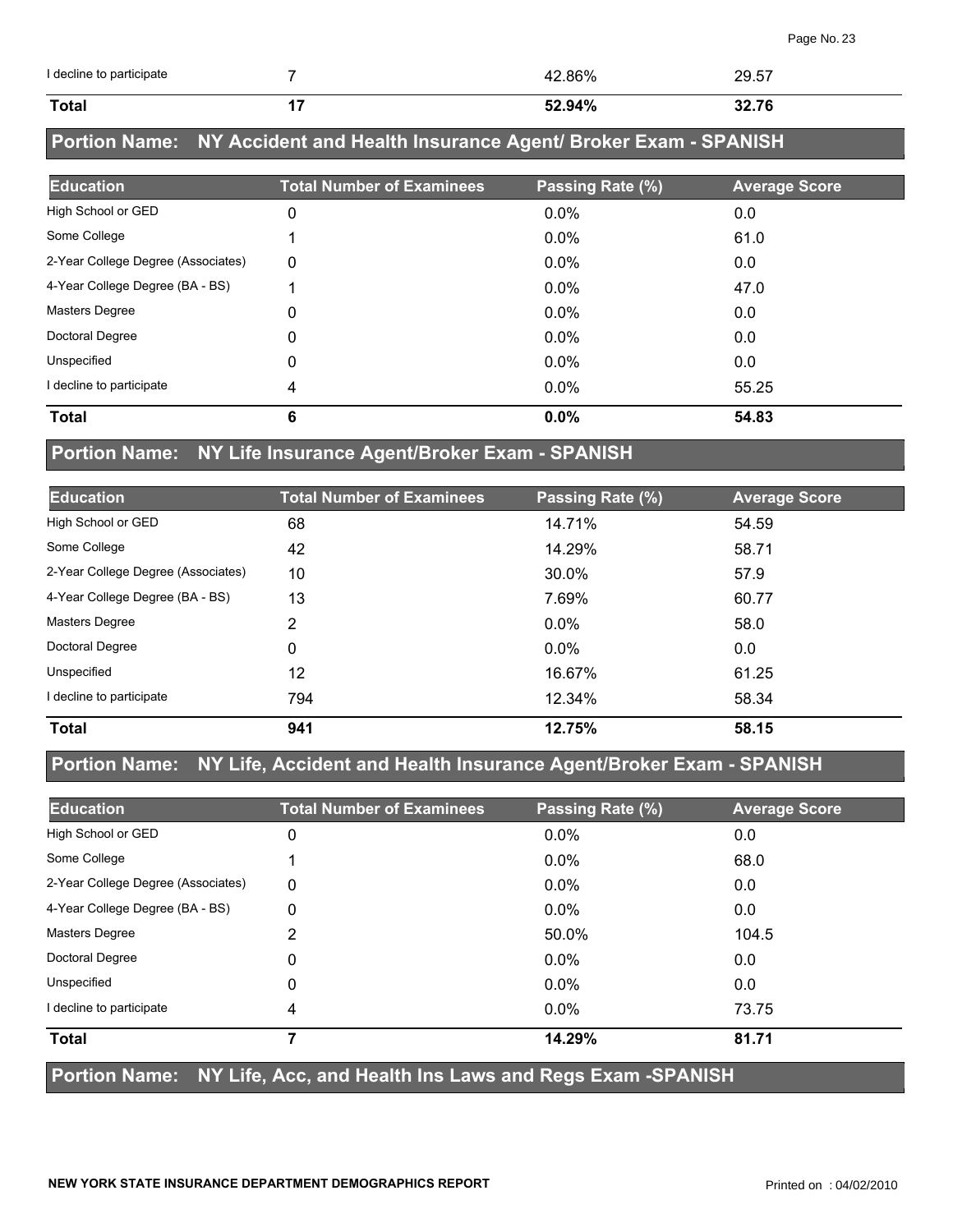| <b>Education</b>                   | <b>Total Number of Examinees</b> | Passing Rate (%) | <b>Average Score</b> |
|------------------------------------|----------------------------------|------------------|----------------------|
| High School or GED                 |                                  | $0.0\%$          | 0.0                  |
| Some College                       | 0                                | $0.0\%$          | 0.0                  |
| 2-Year College Degree (Associates) | 0                                | $0.0\%$          | 0.0                  |
| 4-Year College Degree (BA - BS)    | 0                                | 0.0%             | 0.0                  |
| <b>Masters Degree</b>              | 0                                | $0.0\%$          | 0.0                  |
| Doctoral Degree                    | 0                                | $0.0\%$          | 0.0                  |
| Unspecified                        | 0                                | $0.0\%$          | 0.0                  |
| I decline to participate           | 0                                | $0.0\%$          | 0.0                  |
| <b>Total</b>                       |                                  | 0.0%             | 0.0                  |

# **Portion Name: Bail Bond Agent**

| Race                              | <b>Total Number of Examinees</b> | Passing Rate (%) | <b>Average Score</b> |
|-----------------------------------|----------------------------------|------------------|----------------------|
| American Indian and Alaska Native | 0                                | 0.0%             | 0.0                  |
| Asian                             | 0                                | $0.0\%$          | 0.0                  |
| <b>Black or African American</b>  | 2                                | 50.0%            | 43.0                 |
| Native Hawaiin and Other Pacific  | 0                                | $0.0\%$          | 0.0                  |
| White                             | 19                               | 78.95%           | 46.0                 |
| Two or more races                 | 0                                | $0.0\%$          | 0.0                  |
| Unspecified                       | 2                                | 50.0%            | 40.5                 |
| I decline to participate          | 28                               | 60.71%           | 42.25                |
| <b>Total</b>                      | 51                               | 66.67%           | 43.61                |

## **Portion Name: Mortgage Guaranty Agent**

| Race                              | <b>Total Number of Examinees</b> | Passing Rate (%) | <b>Average Score</b> |
|-----------------------------------|----------------------------------|------------------|----------------------|
| American Indian and Alaska Native | 0                                | 0.0%             | 0.0                  |
| Asian                             | 0                                | $0.0\%$          | 0.0                  |
| <b>Black or African American</b>  | 0                                | $0.0\%$          | 0.0                  |
| Native Hawaiin and Other Pacific  | 0                                | $0.0\%$          | 0.0                  |
| White                             |                                  | 100.0%           | 33.0                 |
| Two or more races                 | 0                                | $0.0\%$          | 0.0                  |
| Unspecified                       | 0                                | 0.0%             | 0.0                  |
| I decline to participate          | 0                                | $0.0\%$          | 0.0                  |
| <b>Total</b>                      |                                  | 100.0%           | 33.0                 |

#### **Portion Name: Independent Aviation Insurance Adjuster**

| Race                              | <b>Total Number of Examinees</b> | Passing Rate (%) | <b>Average Score</b> |
|-----------------------------------|----------------------------------|------------------|----------------------|
| American Indian and Alaska Native |                                  | $0.0\%$          |                      |
| Asian                             |                                  | $0.0\%$          | 0.0                  |
| <b>Black or African American</b>  |                                  | $0.0\%$          | 0.0                  |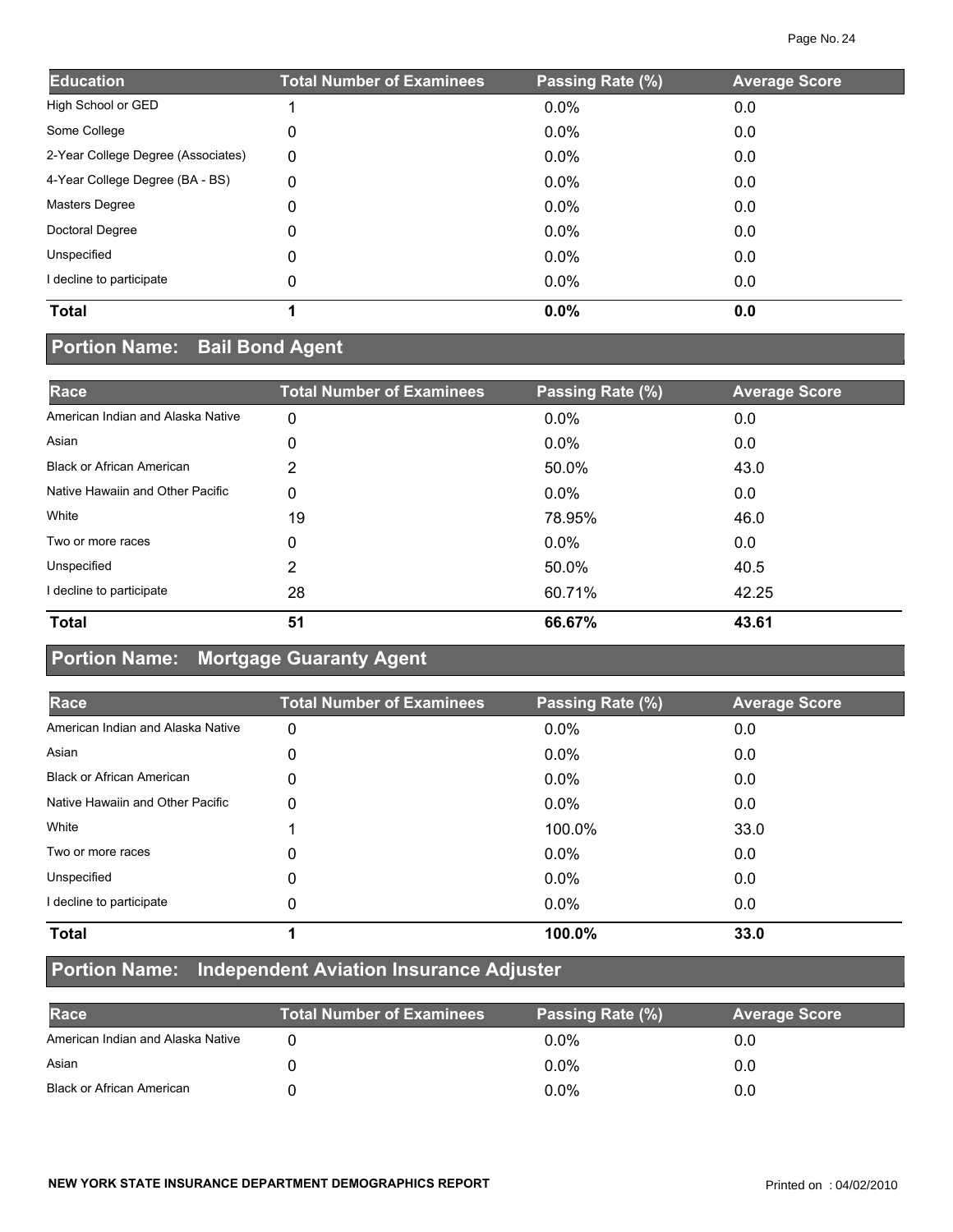| <b>Total</b>                     | 12 | 83.33% | 47.5  |
|----------------------------------|----|--------|-------|
| I decline to participate         | 5  | 80.0%  | 47.2  |
| Unspecified                      |    | 0.0%   | 0.0   |
| Two or more races                |    | 100.0% | 47.0  |
| White                            | 6  | 83.33% | 47.83 |
| Native Hawaiin and Other Pacific |    | 0.0%   | 0.0   |

## **Portion Name: NY Life Insurance Agent/Broker**

| Race                              | <b>Total Number of Examinees</b> | Passing Rate (%) | <b>Average Score</b> |
|-----------------------------------|----------------------------------|------------------|----------------------|
| American Indian and Alaska Native | 10                               | 60.0%            | 65.4                 |
| Asian                             | 403                              | 52.85%           | 68.13                |
| <b>Black or African American</b>  | 501                              | 48.3%            | 68.16                |
| Native Hawaiin and Other Pacific  | 11                               | 27.27%           | 61.27                |
| White                             | 906                              | 74.39%           | 75.45                |
| Two or more races                 | 83                               | 49.4%            | 69.67                |
| Unspecified                       | 383                              | 44.91%           | 67.3                 |
| I decline to participate          | 4822                             | 51.16%           | 68.96                |
| <b>Total</b>                      | 7119                             | 53.63%           | 69.59                |

## **Portion Name: NY Accident and Health Insurance Agent/Broker**

| Race                              | <b>Total Number of Examinees</b> | Passing Rate (%) | <b>Average Score</b> |
|-----------------------------------|----------------------------------|------------------|----------------------|
| American Indian and Alaska Native | 4                                | 25.0%            | 67.75                |
| Asian                             | 52                               | 59.62%           | 70.4                 |
| <b>Black or African American</b>  | 42                               | 47.62%           | 68.19                |
| Native Hawaiin and Other Pacific  | 0                                | $0.0\%$          | 0.0                  |
| White                             | 210                              | 60.95%           | 70.61                |
| Two or more races                 | 15                               | 66.67%           | 70.8                 |
| Unspecified                       | 60                               | 43.33%           | 66.72                |
| decline to participate            | 761                              | 41.92%           | 66.83                |
| <b>Total</b>                      | 1144                             | 46.77%           | 67.78                |

## **Portion Name: NY Life, Accident, and Health Insurance Agent/Broker**

| Race                              | <b>Total Number of Examinees</b> | Passing Rate (%) | <b>Average Score</b> |
|-----------------------------------|----------------------------------|------------------|----------------------|
| American Indian and Alaska Native | 20                               | 30.0%            | 98.25                |
| Asian                             | 351                              | 58.97%           | 106.52               |
| <b>Black or African American</b>  | 429                              | 50.35%           | 103.57               |
| Native Hawaiin and Other Pacific  | 9                                | 66.67%           | 112.22               |
| White                             | 3580                             | 68.6%            | 109.79               |
| Two or more races                 | 131                              | 62.6%            | 106.37               |
| Unspecified                       | 453                              | 47.9%            | 102.05               |
| I decline to participate          | 5743                             | 50.76%           | 103.51               |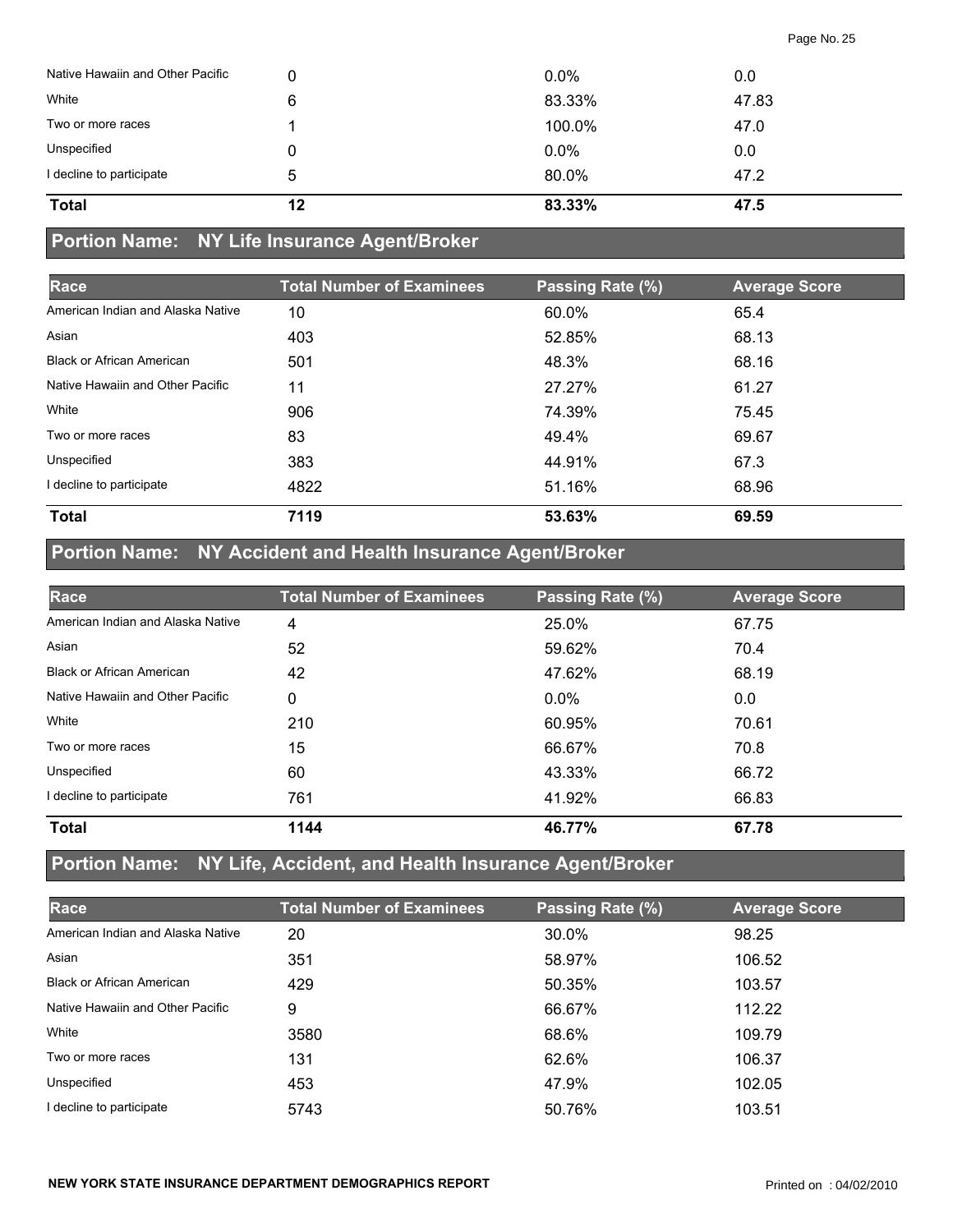| <b>Total</b> | 10716 | EC 070/<br>ວo.ຯ77 <sub>0</sub> | 105.68<br>. |
|--------------|-------|--------------------------------|-------------|
|              |       |                                |             |

## **Portion Name: NY Property and Casualty Insurance Broker**

| Race                              | <b>Total Number of Examinees</b> | Passing Rate (%) | <b>Average Score</b> |
|-----------------------------------|----------------------------------|------------------|----------------------|
| American Indian and Alaska Native | 5                                | 0.0%             | 87.8                 |
| Asian                             | 142                              | 26.06%           | 93.7                 |
| <b>Black or African American</b>  | 91                               | 23.08%           | 95.04                |
| Native Hawaiin and Other Pacific  | 2                                | 100.0%           | 108.5                |
| White                             | 973                              | 43.17%           | 101.35               |
| Two or more races                 | 33                               | 15.15%           | 89.58                |
| Unspecified                       | 100                              | 13.0%            | 91.46                |
| I decline to participate          | 1627                             | 29.44%           | 96.66                |
| <b>Total</b>                      | 2973                             | 32.86%           | 97.74                |

### **Portion Name: NY Property and Casualty Insurance Agent**

| Race                              | <b>Total Number of Examinees</b> | Passing Rate (%) | <b>Average Score</b> |
|-----------------------------------|----------------------------------|------------------|----------------------|
| American Indian and Alaska Native |                                  | 14.29%           | 84.71                |
| Asian                             | 74                               | 27.03%           | 95.28                |
| <b>Black or African American</b>  | 31                               | 32.26%           | 99.0                 |
| Native Hawaiin and Other Pacific  | 0                                | $0.0\%$          | 0.0                  |
| White                             | 499                              | 43.29%           | 102.09               |
| Two or more races                 | 14                               | 28.57%           | 99.0                 |
| Unspecified                       | 78                               | 26.92%           | 96.78                |
| I decline to participate          | 716                              | 34.92%           | 98.6                 |
| <b>Total</b>                      | 1419                             | 36.79%           | 99.5                 |

### **Portion Name: NY Personal Lines Insurance Agent/Broker**

| Race                              | <b>Total Number of Examinees</b>                                   | Passing Rate (%) | <b>Average Score</b> |
|-----------------------------------|--------------------------------------------------------------------|------------------|----------------------|
| American Indian and Alaska Native |                                                                    | $0.0\%$          | 66.0                 |
| Asian                             | 14                                                                 | 50.0%            | 65.29                |
| <b>Black or African American</b>  | 30                                                                 | 40.0%            | 64.43                |
| Native Hawaiin and Other Pacific  | 4                                                                  | 25.0%            | 65.75                |
| White                             | 401                                                                | 43.89%           | 68.03                |
| Two or more races                 | 13                                                                 | 53.85%           | 70.54                |
| Unspecified                       | 214                                                                | 58.41%           | 70.52                |
| I decline to participate          | 774                                                                | 50.78%           | 70.19                |
| <b>Total</b>                      | 1451                                                               | 49.69%           | 69.47                |
|                                   | <b>Portion Name: NY Property and Casualty Insurance Consultant</b> |                  |                      |
| Race                              | <b>Total Number of Examinees</b>                                   | Passing Rate (%) | <b>Average Score</b> |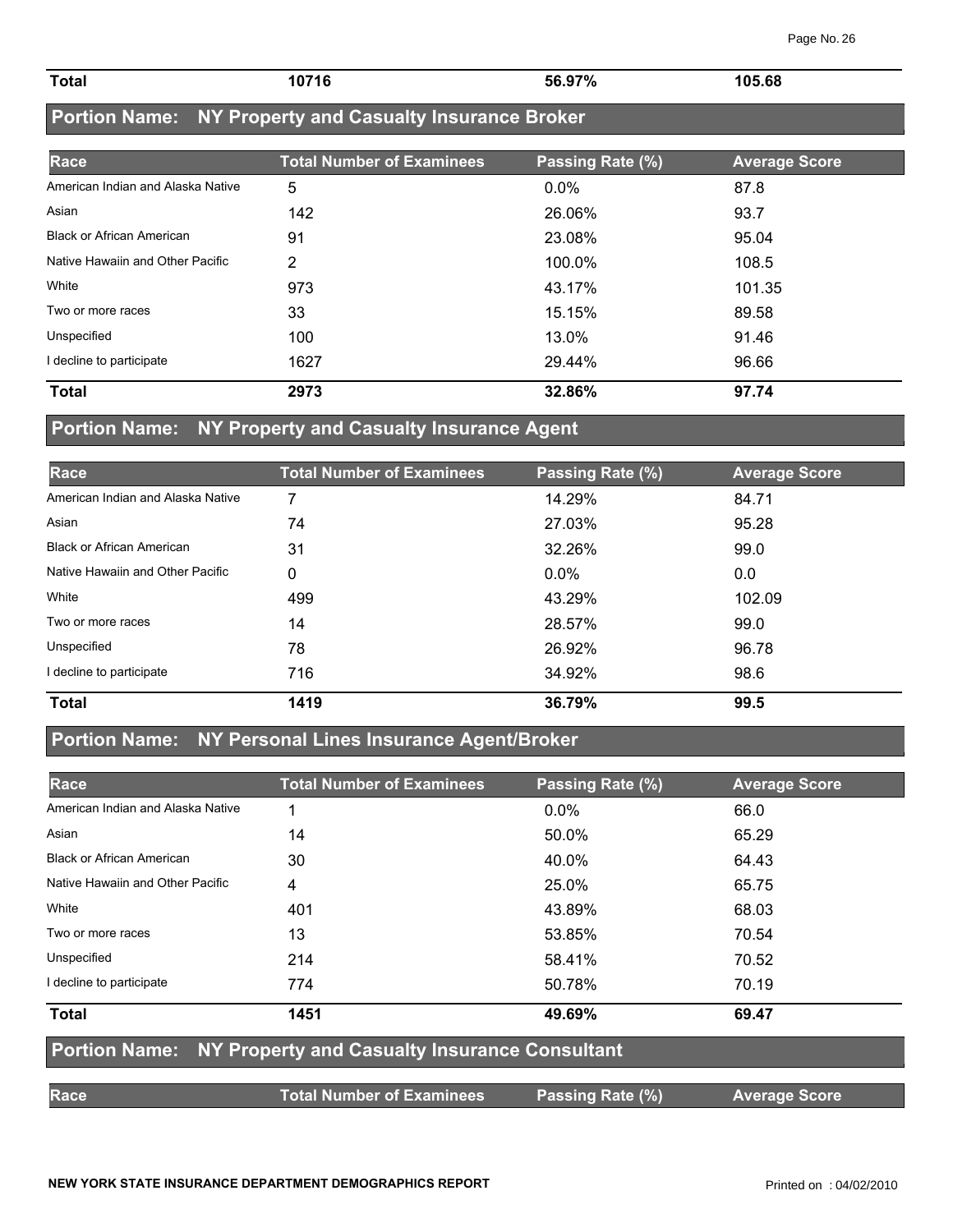| <b>Total</b>                      | Δ | 75.0%   | 111.5 |
|-----------------------------------|---|---------|-------|
| I decline to participate          | 2 | 100.0%  | 113.5 |
| Unspecified                       | 0 | $0.0\%$ | 0.0   |
| Two or more races                 | 0 | $0.0\%$ | 0.0   |
| White                             | 2 | 50.0%   | 109.5 |
| Native Hawaiin and Other Pacific  | 0 | 0.0%    | 0.0   |
| <b>Black or African American</b>  | 0 | 0.0%    | 0.0   |
| Asian                             | 0 | 0.0%    | 0.0   |
| American Indian and Alaska Native | 0 | 0.0%    | 0.0   |

#### **Portion Name: NY Independent Casualty Insurance Adjuster**

| Race                              | <b>Total Number of Examinees</b> | Passing Rate (%) | <b>Average Score</b> |
|-----------------------------------|----------------------------------|------------------|----------------------|
| American Indian and Alaska Native | 6                                | 33.33%           | 40.17                |
| Asian                             | 6                                | 50.0%            | 39.0                 |
| <b>Black or African American</b>  | 46                               | 28.26%           | 38.7                 |
| Native Hawaiin and Other Pacific  | 0                                | $0.0\%$          | 0.0                  |
| White                             | 341                              | 52.79%           | 41.44                |
| Two or more races                 | 18                               | 44.44%           | 38.0                 |
| Unspecified                       | 40                               | 52.5%            | 41.73                |
| I decline to participate          | 680                              | 48.09%           | 40.55                |
| <b>Total</b>                      | 1137                             | 48.72%           | 40.74                |

### **Portion Name: NY Independent General Adjuster**

| Race                              | <b>Total Number of Examinees</b> | Passing Rate (%) | <b>Average Score</b> |
|-----------------------------------|----------------------------------|------------------|----------------------|
| American Indian and Alaska Native | 6                                | 33.33%           | 71.33                |
| Asian                             | 15                               | 20.0%            | 63.47                |
| <b>Black or African American</b>  | 23                               | 17.39%           | 61.52                |
| Native Hawaiin and Other Pacific  |                                  | $0.0\%$          | 68.0                 |
| White                             | 339                              | 46.02%           | 68.18                |
| Two or more races                 | 6                                | 16.67%           | 57.83                |
| Unspecified                       | 16                               | 12.5%            | 63.19                |
| I decline to participate          | 435                              | 37.47%           | 66.17                |
| <b>Total</b>                      | 841                              | 39.36%           | 66.73                |

## **Portion Name: NY Independent Automobile Damage and Theft Appraisal Adjuster**

| Race                              | <b>Total Number of Examinees</b> | Passing Rate (%) | <b>Average Score</b> |
|-----------------------------------|----------------------------------|------------------|----------------------|
| American Indian and Alaska Native | 0                                | $0.0\%$          | 0.0                  |
| Asian                             |                                  | 37.5%            | 40.13                |
| <b>Black or African American</b>  |                                  | 50.0%            | 43.17                |
| Native Hawaiin and Other Pacific  |                                  | 100.0%           | 51.0                 |
| White                             | 177                              | 56.5%            | 42.67                |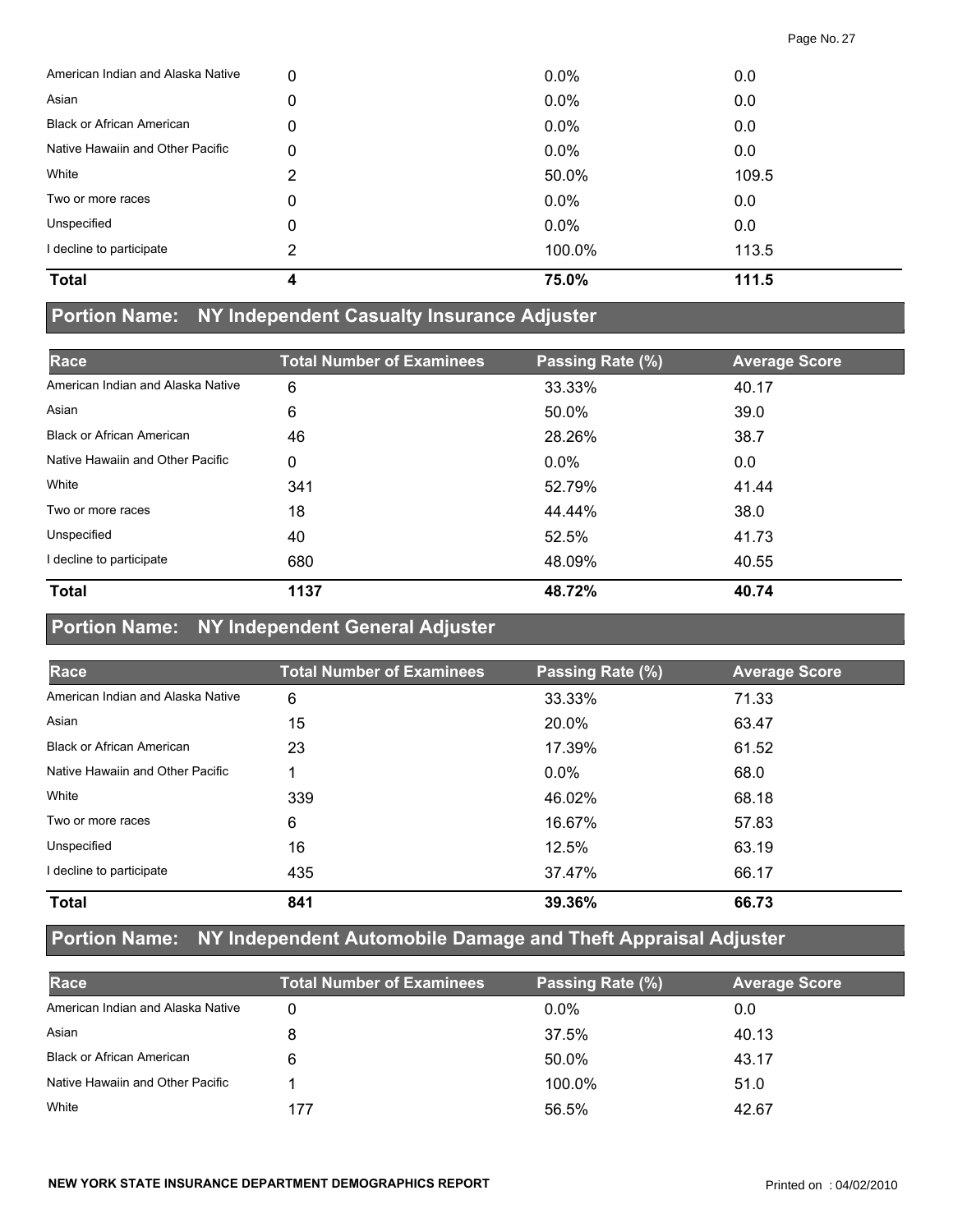| <b>Total</b>             | 582 | 64.6%   | 43.88 |
|--------------------------|-----|---------|-------|
| I decline to participate | 369 | 68.02%  | 44.4  |
| Unspecified              | 19  | 94.74%  | 48.26 |
| Two or more races        | _   | $0.0\%$ | 26.0  |

## **Portion Name: NY Ind Motor Vehicle No-Fault Work Comp Health Adj**

| Race                              | <b>Total Number of Examinees</b> | Passing Rate (%) | <b>Average Score</b> |
|-----------------------------------|----------------------------------|------------------|----------------------|
| American Indian and Alaska Native | 0                                | 0.0%             | 0.0                  |
| Asian                             | 3                                | $0.0\%$          | 28.33                |
| <b>Black or African American</b>  | 10                               | 20.0%            | 36.1                 |
| Native Hawaiin and Other Pacific  |                                  | $0.0\%$          | 41.0                 |
| White                             | 141                              | 43.97%           | 40.96                |
| Two or more races                 |                                  | 100.0%           | 46.0                 |
| Unspecified                       | 11                               | 27.27%           | 34.36                |
| I decline to participate          | 208                              | 42.31%           | 39.69                |
| <b>Total</b>                      | 375                              | 41.6%            | 39.85                |

## **Portion Name: NY Independent Fire Adjuster**

| Race                              | <b>Total Number of Examinees</b> | Passing Rate (%) | <b>Average Score</b> |
|-----------------------------------|----------------------------------|------------------|----------------------|
| American Indian and Alaska Native | 0                                | $0.0\%$          | 0.0                  |
| Asian                             | 0                                | $0.0\%$          | 0.0                  |
| <b>Black or African American</b>  | 8                                | 50.0%            | 40.25                |
| Native Hawaiin and Other Pacific  | 0                                | $0.0\%$          | 0.0                  |
| White                             | 50                               | 66.0%            | 42.14                |
| Two or more races                 | 0                                | $0.0\%$          | 0.0                  |
| Unspecified                       |                                  | 0.0%             | 28.0                 |
| I decline to participate          | 86                               | 38.37%           | 39.37                |
| <b>Total</b>                      | 145                              | 48.28%           | 40.3                 |

#### **Portion Name: NY Independent Automobile Insurance Adjuster**

| Race                              | <b>Total Number of Examinees</b> | Passing Rate (%) | <b>Average Score</b> |
|-----------------------------------|----------------------------------|------------------|----------------------|
| American Indian and Alaska Native | 0                                | 0.0%             | 0.0                  |
| Asian                             | 0                                | $0.0\%$          | 0.0                  |
| <b>Black or African American</b>  | 5                                | 80.0%            | 43.0                 |
| Native Hawaiin and Other Pacific  | 0                                | $0.0\%$          | 0.0                  |
| White                             | 53                               | 45.28%           | 39.6                 |
| Two or more races                 | 2                                | 50.0%            | 36.5                 |
| Unspecified                       | 5                                | 60.0%            | 44.0                 |
| I decline to participate          | 152                              | 45.39%           | 40.32                |
| <b>Total</b>                      | 217                              | 46.54%           | 40.26                |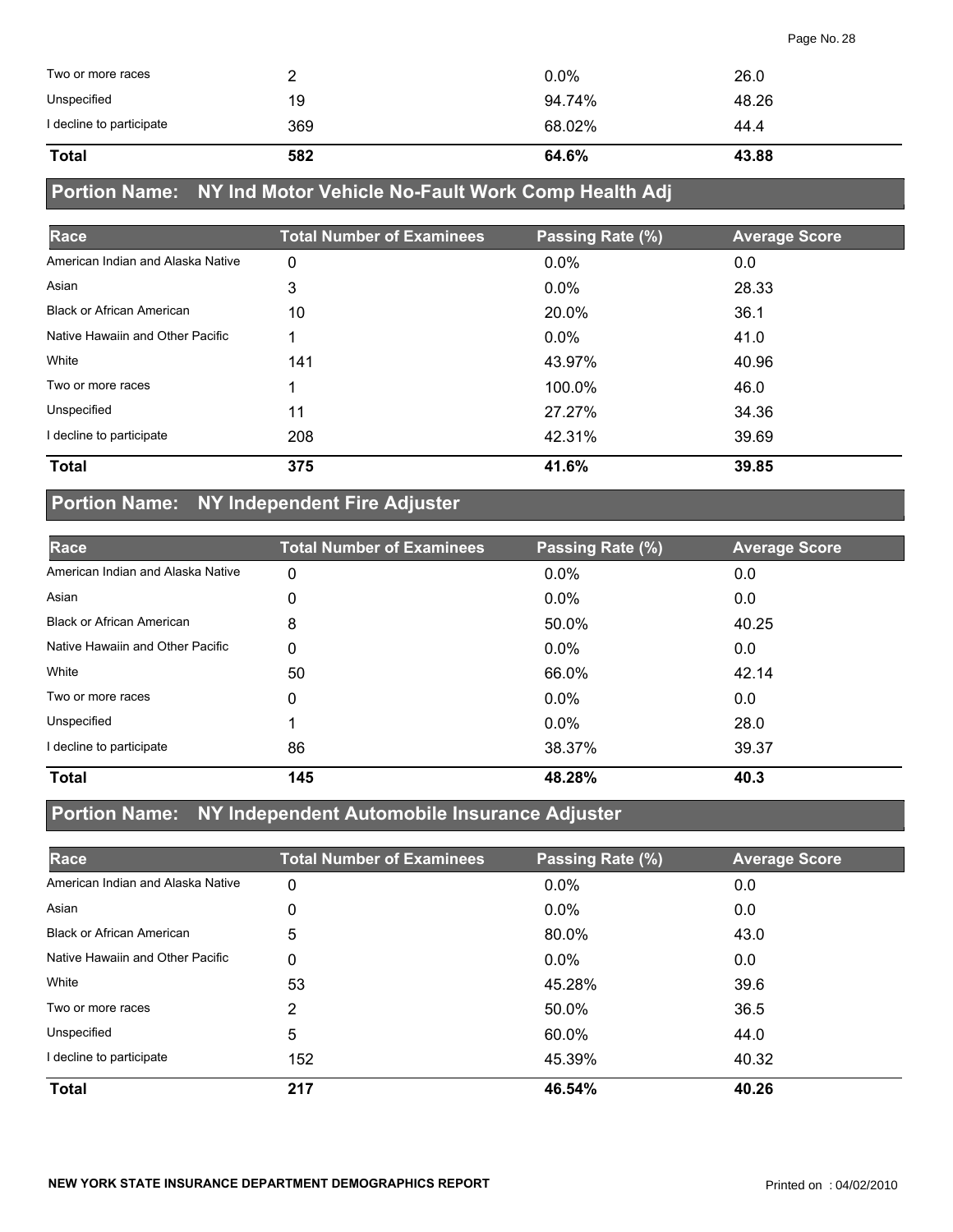### **Portion Name: NY Independent Accident and Health Insurance Adjuster**

| Race                              | <b>Total Number of Examinees</b> | Passing Rate (%) | <b>Average Score</b> |
|-----------------------------------|----------------------------------|------------------|----------------------|
| American Indian and Alaska Native | 0                                | $0.0\%$          | 0.0                  |
| Asian                             |                                  | 14.29%           | 36.43                |
| <b>Black or African American</b>  | 11                               | 36.36%           | 38.09                |
| Native Hawaiin and Other Pacific  | 0                                | $0.0\%$          | 0.0                  |
| White                             | 95                               | 74.74%           | 45.13                |
| Two or more races                 | 3                                | 33.33%           | 39.33                |
| Unspecified                       | 17                               | 35.29%           | 39.0                 |
| decline to participate            | 237                              | 44.73%           | 40.35                |
| <b>Total</b>                      | 370                              | 51.08%           | 41.36                |

### **Portion Name: NY Independent Inland Marine Adjuster**

| Race                              | <b>Total Number of Examinees</b> | Passing Rate (%) | <b>Average Score</b> |
|-----------------------------------|----------------------------------|------------------|----------------------|
| American Indian and Alaska Native | 0                                | 0.0%             | 0.0                  |
| Asian                             | 0                                | $0.0\%$          | 0.0                  |
| <b>Black or African American</b>  | 0                                | $0.0\%$          | 0.0                  |
| Native Hawaiin and Other Pacific  | 0                                | $0.0\%$          | 0.0                  |
| White                             | 3                                | 66.67%           | 45.33                |
| Two or more races                 | 0                                | $0.0\%$          | 0.0                  |
| Unspecified                       | 0                                | $0.0\%$          | 0.0                  |
| I decline to participate          | 4                                | 50.0%            | 41.5                 |
| <b>Total</b>                      |                                  | 57.14%           | 43.14                |

#### **Portion Name: NY Life, Accident and Health Ins Laws and Regs**

| Race                              | <b>Total Number of Examinees</b> | Passing Rate (%) | <b>Average Score</b> |
|-----------------------------------|----------------------------------|------------------|----------------------|
| American Indian and Alaska Native | 0                                | $0.0\%$          | 0.0                  |
| Asian                             | 3                                | 100.0%           | 36.67                |
| <b>Black or African American</b>  | 4                                | 75.0%            | 39.5                 |
| Native Hawaiin and Other Pacific  | 0                                | $0.0\%$          | 0.0                  |
| White                             | 9                                | 100.0%           | 39.44                |
| Two or more races                 |                                  | 100.0%           | 41.0                 |
| Unspecified                       | 6                                | 33.33%           | 32.33                |
| I decline to participate          |                                  | 71.43%           | 38.14                |
| <b>Total</b>                      | 30                               | 76.67%           | 37.5                 |

#### **Portion Name: NY Life, Accident and Health Insurance Consultant**

| <b>Race</b>                       | <b>Total Number of Examinees</b> | Passing Rate (%) | <b>Average Score</b> |
|-----------------------------------|----------------------------------|------------------|----------------------|
| American Indian and Alaska Native |                                  | $0.0\%$          | 0.0                  |
| Asian                             |                                  | 0.0%             | 44.0                 |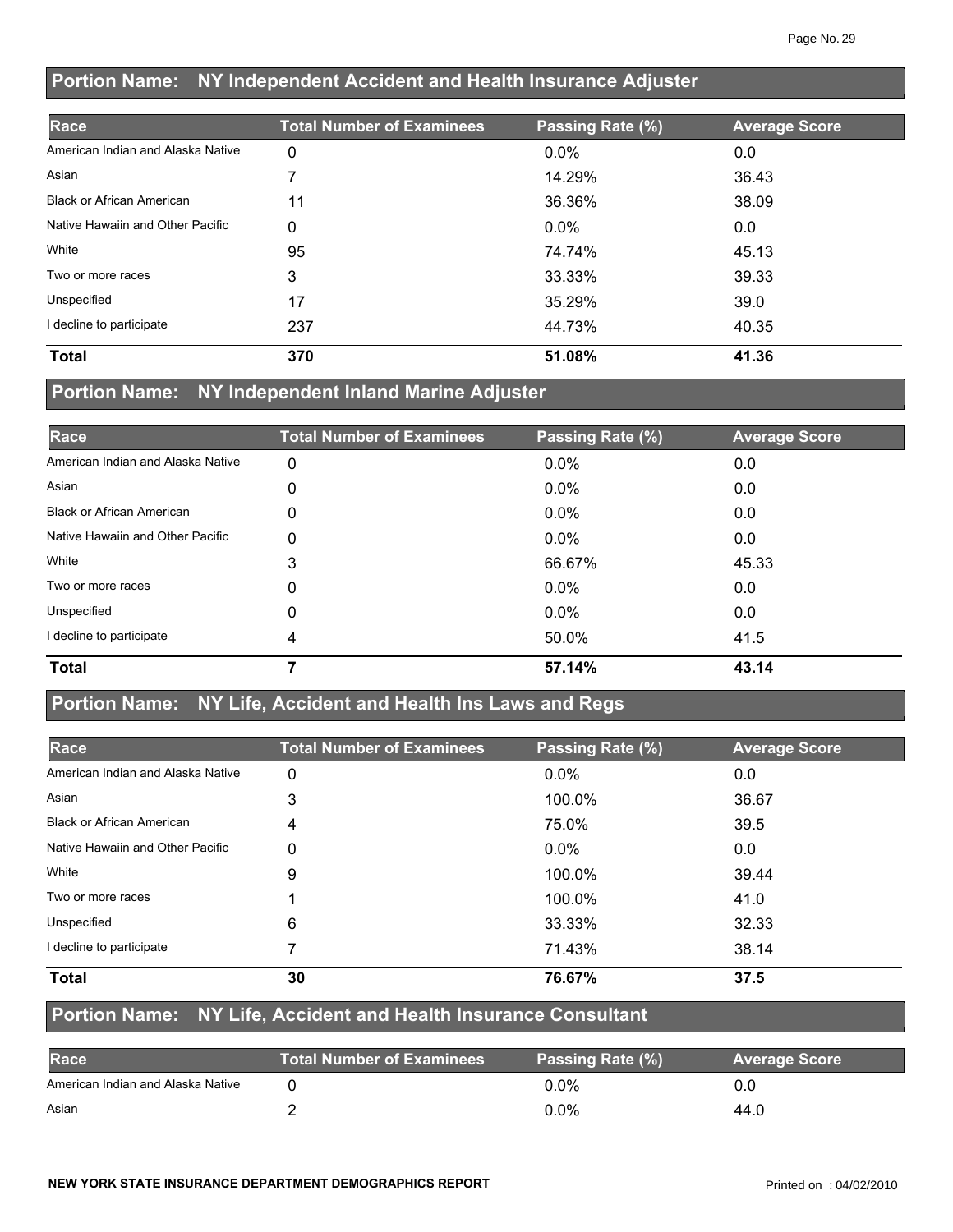| <b>Total</b>                     | 23 | 30.43%  | 93.3   |
|----------------------------------|----|---------|--------|
| I decline to participate         |    | 28.57%  | 101.86 |
| Unspecified                      | 0  | 0.0%    | 0.0    |
| Two or more races                | 0  | $0.0\%$ | 0.0    |
| White                            |    | 71.43%  | 111.14 |
| Native Hawaiin and Other Pacific | 0  | $0.0\%$ | 0.0    |
| <b>Black or African American</b> |    | $0.0\%$ | 81.0   |

### **Portion Name: NY Public Adjuster**

| Race                              | <b>Total Number of Examinees</b> | Passing Rate (%) | <b>Average Score</b> |
|-----------------------------------|----------------------------------|------------------|----------------------|
| American Indian and Alaska Native | 0                                | 0.0%             | 0.0                  |
| Asian                             | 0                                | $0.0\%$          | 0.0                  |
| <b>Black or African American</b>  | 2                                | $0.0\%$          | 13.5                 |
| Native Hawaiin and Other Pacific  | 0                                | $0.0\%$          | 0.0                  |
| White                             | 53                               | 45.28%           | 38.7                 |
| Two or more races                 | 0                                | $0.0\%$          | 0.0                  |
| Unspecified                       | 3                                | 66.67%           | 44.0                 |
| I decline to participate          | 77                               | 35.06%           | 39.52                |
| <b>Total</b>                      | 135                              | 39.26%           | 38.91                |

## **Portion Name: NY Property and Casualty Ins Laws and Regs**

| Race                              | <b>Total Number of Examinees</b> | Passing Rate (%) | <b>Average Score</b> |
|-----------------------------------|----------------------------------|------------------|----------------------|
| American Indian and Alaska Native | 0                                | 0.0%             | 0.0                  |
| Asian                             | 0                                | $0.0\%$          | 0.0                  |
| <b>Black or African American</b>  | 0                                | $0.0\%$          | 0.0                  |
| Native Hawaiin and Other Pacific  | 0                                | $0.0\%$          | 0.0                  |
| White                             | 10                               | 60.0%            | 35.0                 |
| Two or more races                 | 0                                | $0.0\%$          | 0.0                  |
| Unspecified                       | 0                                | $0.0\%$          | 0.0                  |
| I decline to participate          |                                  | 42.86%           | 29.57                |
| <b>Total</b>                      | 17                               | 52.94%           | 32.76                |

## **Portion Name: NY Accident and Health Insurance Agent/ Broker Exam - SPANISH**

| Race                              | <b>Total Number of Examinees</b> | Passing Rate (%) | <b>Average Score</b> |
|-----------------------------------|----------------------------------|------------------|----------------------|
| American Indian and Alaska Native | 0                                | $0.0\%$          | 0.0                  |
| Asian                             | 0                                | $0.0\%$          | 0.0                  |
| <b>Black or African American</b>  | 0                                | $0.0\%$          | 0.0                  |
| Native Hawaiin and Other Pacific  | 0                                | $0.0\%$          | 0.0                  |
| White                             | 0                                | $0.0\%$          | 0.0                  |
| Two or more races                 | 0                                | $0.0\%$          | 0.0                  |
| Unspecified                       | ◠                                | $0.0\%$          | 54.0                 |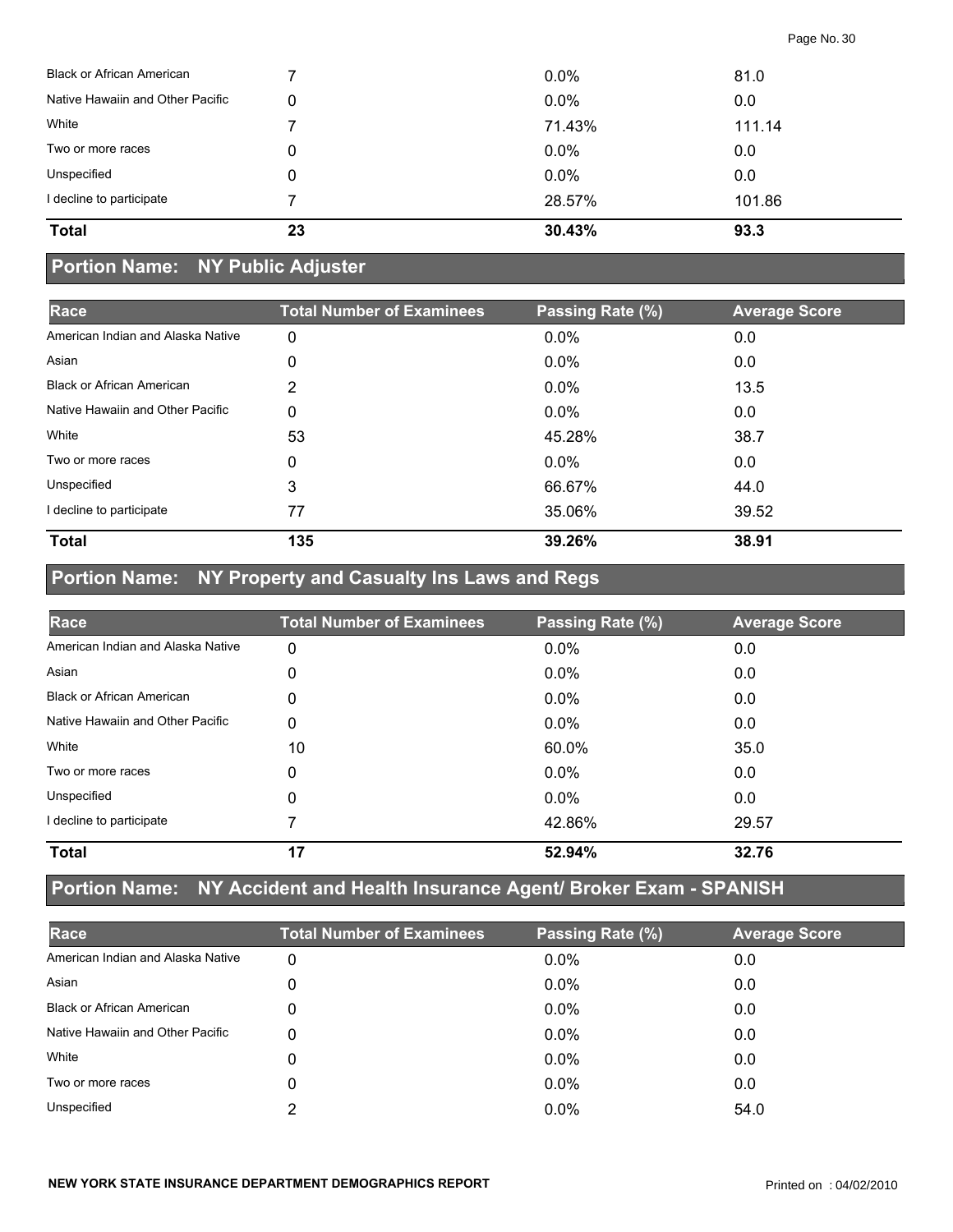| I decline to participate | $0.0\%$ | 55.25 |
|--------------------------|---------|-------|
| Total                    | $0.0\%$ | 54.83 |

## **Portion Name: NY Life Insurance Agent/Broker Exam - SPANISH**

| Race                              | <b>Total Number of Examinees</b> | Passing Rate (%) | <b>Average Score</b> |
|-----------------------------------|----------------------------------|------------------|----------------------|
| American Indian and Alaska Native | 4                                | 0.0%             | 58.0                 |
| Asian                             | 0                                | $0.0\%$          | 0.0                  |
| <b>Black or African American</b>  | 3                                | $0.0\%$          | 56.33                |
| Native Hawaiin and Other Pacific  | 0                                | $0.0\%$          | 0.0                  |
| White                             | 48                               | 14.58%           | 58.27                |
| Two or more races                 | 9                                | 44.44%           | 66.56                |
| Unspecified                       | 62                               | 12.9%            | 56.47                |
| I decline to participate          | 818                              | 12.35%           | 58.19                |
| <b>Total</b>                      | 941                              | 12.75%           | 58.15                |

### **Portion Name: NY Life, Accident and Health Insurance Agent/Broker Exam - SPANISH**

| Race                              | <b>Total Number of Examinees</b> | Passing Rate (%) | <b>Average Score</b> |
|-----------------------------------|----------------------------------|------------------|----------------------|
| American Indian and Alaska Native | 0                                | 0.0%             | 0.0                  |
| Asian                             | 0                                | $0.0\%$          | 0.0                  |
| <b>Black or African American</b>  | 0                                | 0.0%             | 0.0                  |
| Native Hawaiin and Other Pacific  | 0                                | 0.0%             | 0.0                  |
| White                             | 3                                | 33.33%           | 92.33                |
| Two or more races                 | 0                                | $0.0\%$          | 0.0                  |
| Unspecified                       | 0                                | 0.0%             | 0.0                  |
| I decline to participate          | 4                                | $0.0\%$          | 73.75                |
| <b>Total</b>                      |                                  | 14.29%           | 81.71                |

### **Portion Name: NY Life, Acc, and Health Ins Laws and Regs Exam -SPANISH**

| Race                              | <b>Total Number of Examinees</b> | Passing Rate (%) | <b>Average Score</b> |
|-----------------------------------|----------------------------------|------------------|----------------------|
| American Indian and Alaska Native | 0                                | 0.0%             | 0.0                  |
| Asian                             | 0                                | $0.0\%$          | 0.0                  |
| <b>Black or African American</b>  | 0                                | $0.0\%$          | 0.0                  |
| Native Hawaiin and Other Pacific  | 0                                | $0.0\%$          | 0.0                  |
| White                             |                                  | $0.0\%$          | 0.0                  |
| Two or more races                 | 0                                | 0.0%             | 0.0                  |
| Unspecified                       | 0                                | $0.0\%$          | 0.0                  |
| I decline to participate          | 0                                | $0.0\%$          | 0.0                  |
| <b>Total</b>                      |                                  | 0.0%             | 0.0                  |
| Portion Name: Bail Bond Agent     |                                  |                  |                      |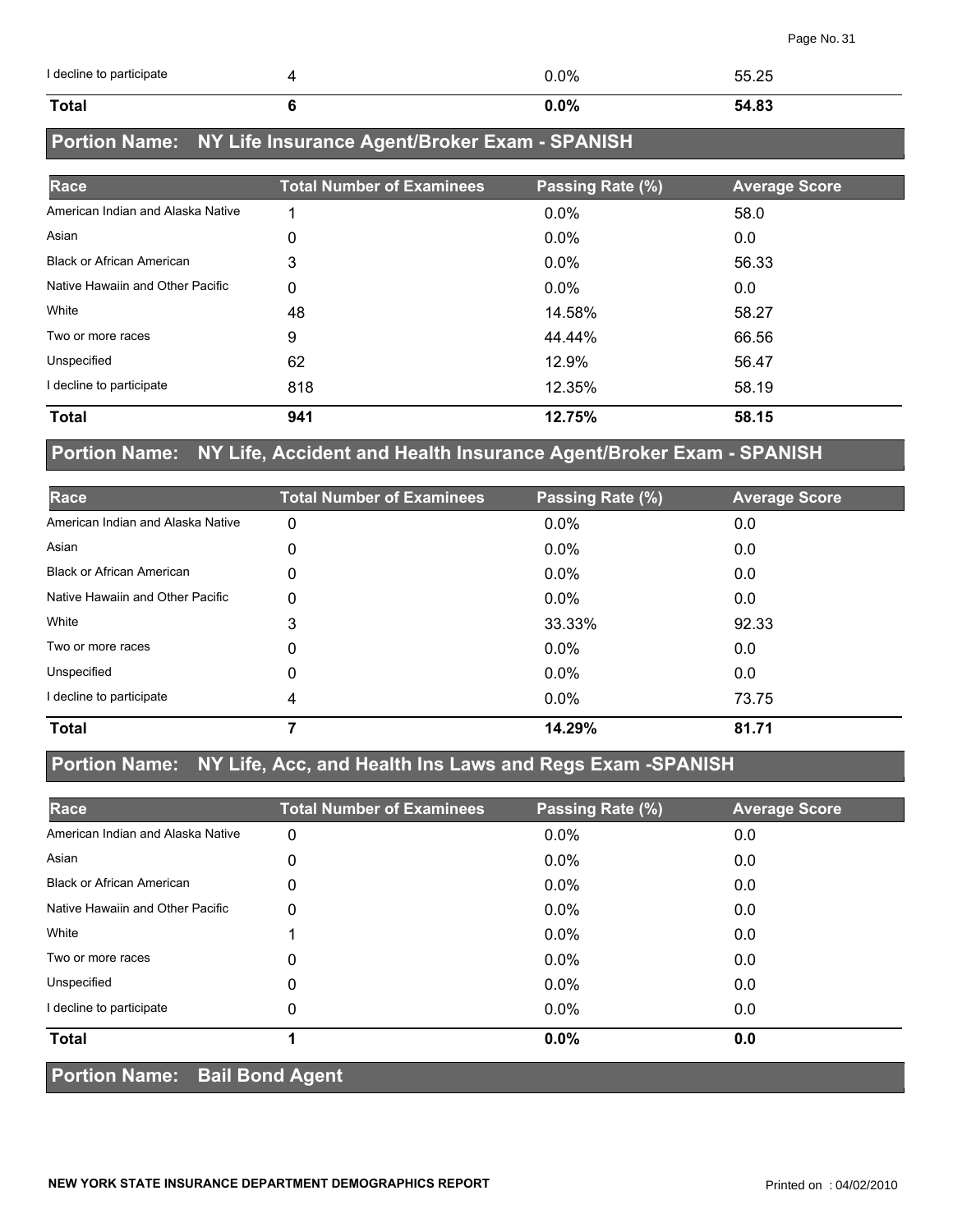| <b>Ethnicity</b>         | <b>Total Number of Examinees</b> | Passing Rate (%) | <b>Average Score</b> |
|--------------------------|----------------------------------|------------------|----------------------|
| American/Canadian        | $\,6\,$                          | 83.33%           | 46.17                |
| Chinese                  | 0                                | 0.0%             | 0.0                  |
| Cuban                    | $\pmb{0}$                        | 0.0%             | 0.0                  |
| Dutch                    | 0                                | 0.0%             | 0.0                  |
| English                  | 0                                | 0.0%             | 0.0                  |
| Filipino                 | 0                                | 0.0%             | 0.0                  |
| French                   | 0                                | 0.0%             | 0.0                  |
| German                   | 0                                | 0.0%             | 0.0                  |
| Irish                    | $\overline{2}$                   | 50.0%            | 44.5                 |
| Italian                  | 7                                | 71.43%           | 44.43                |
| Japanese                 | 0                                | 0.0%             | 0.0                  |
| Korean                   | 0                                | 0.0%             | $0.0\,$              |
| Mexican                  | 0                                | 0.0%             | 0.0                  |
| Polish                   | 0                                | 0.0%             | 0.0                  |
| Puerto Rican             | $\overline{2}$                   | 100.0%           | 51.0                 |
| Russian                  | 0                                | 0.0%             | 0.0                  |
| Scottish                 | 0                                | 0.0%             | 0.0                  |
| Swedish                  | 0                                | 0.0%             | $0.0\,$              |
| Vietnamese               | 0                                | 0.0%             | 0.0                  |
| Other Asian              | 0                                | 0.0%             | 0.0                  |
| Other European           | 0                                | 0.0%             | $0.0\,$              |
| Other Hispanic or Latino | 1                                | 100.0%           | 45.0                 |
| Unspecified              | 3                                | 33.33%           | 41.33                |
| I decline to participate | 30                               | 63.33%           | 42.53                |
| <b>Total</b>             | 51                               | 66.67%           | 43.61                |

## **Portion Name: Mortgage Guaranty Agent**

| <b>Ethnicity</b>  | <b>Total Number of Examinees</b> | Passing Rate (%) | <b>Average Score</b> |
|-------------------|----------------------------------|------------------|----------------------|
| American/Canadian | 0                                | 0.0%             | 0.0                  |
| Chinese           | 0                                | $0.0\%$          | 0.0                  |
| Cuban             | 0                                | $0.0\%$          | 0.0                  |
| Dutch             | 0                                | $0.0\%$          | 0.0                  |
| English           | 0                                | $0.0\%$          | 0.0                  |
| Filipino          | 0                                | $0.0\%$          | 0.0                  |
| French            | 0                                | $0.0\%$          | 0.0                  |
| German            | 0                                | $0.0\%$          | 0.0                  |
| Irish             | 0                                | $0.0\%$          | 0.0                  |
| Italian           | 0                                | $0.0\%$          | 0.0                  |
| Japanese          | 0                                | $0.0\%$          | 0.0                  |
| Korean            | 0                                | 0.0%             | 0.0                  |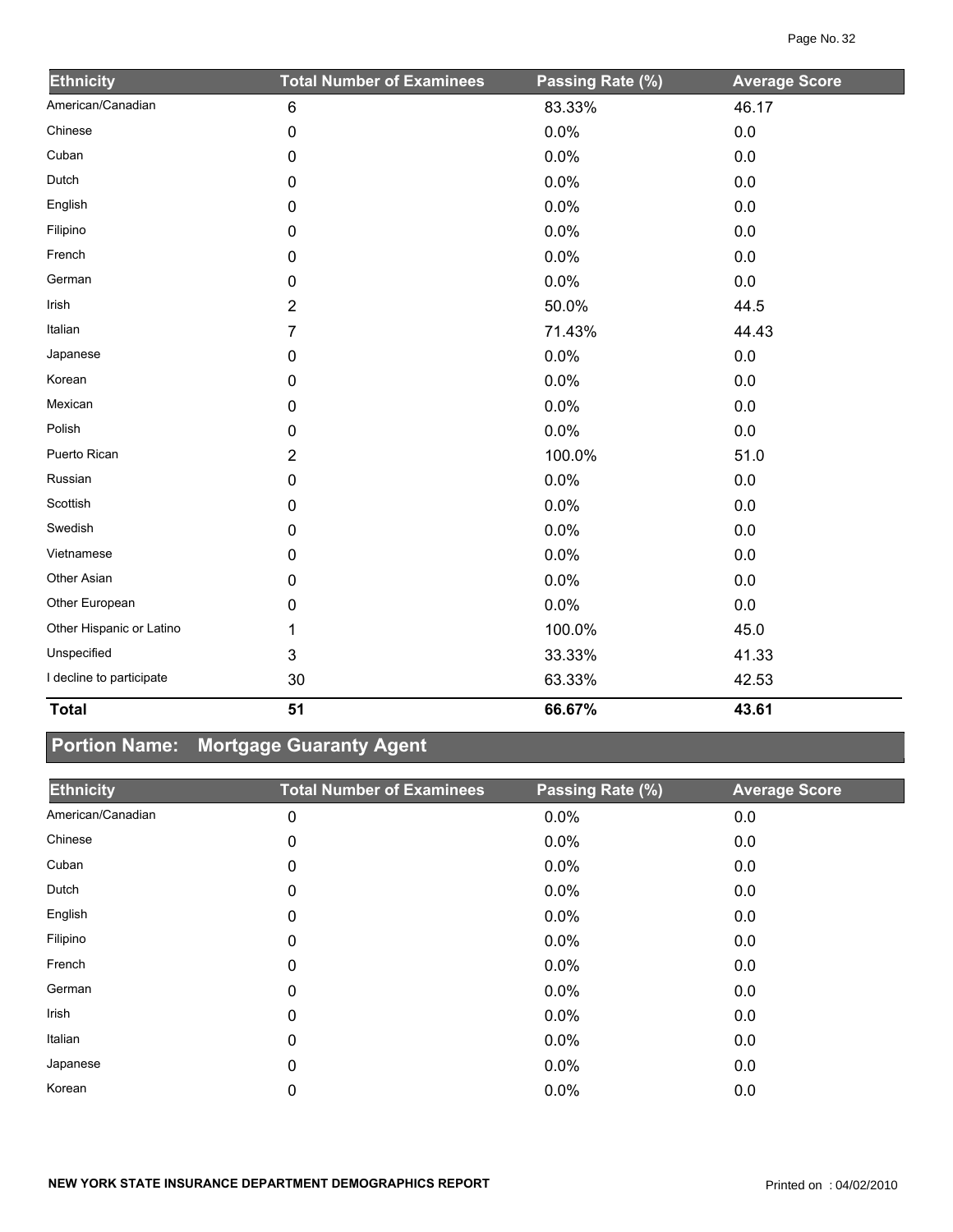| <b>Total</b>             | 4 | 100.0% | 33.0 |  |
|--------------------------|---|--------|------|--|
| I decline to participate |   | 100.0% | 33.0 |  |
| Unspecified              | 0 | 0.0%   | 0.0  |  |
| Other Hispanic or Latino | 0 | 0.0%   | 0.0  |  |
| Other European           | 0 | 0.0%   | 0.0  |  |
| Other Asian              | 0 | 0.0%   | 0.0  |  |
| Vietnamese               | 0 | 0.0%   | 0.0  |  |
| Swedish                  | 0 | 0.0%   | 0.0  |  |
| Scottish                 | 0 | 0.0%   | 0.0  |  |
| Russian                  | 0 | 0.0%   | 0.0  |  |
| Puerto Rican             | 0 | 0.0%   | 0.0  |  |
| Polish                   | 0 | 0.0%   | 0.0  |  |
| Mexican                  | 0 | 0.0%   | 0.0  |  |

## **Portion Name: Independent Aviation Insurance Adjuster**

| <b>Ethnicity</b>         | <b>Total Number of Examinees</b> | Passing Rate (%) | <b>Average Score</b> |
|--------------------------|----------------------------------|------------------|----------------------|
| American/Canadian        | $\overline{2}$                   | 100.0%           | 49.5                 |
| Chinese                  | 0                                | 0.0%             | $0.0\,$              |
| Cuban                    | 0                                | 0.0%             | 0.0                  |
| Dutch                    | 0                                | 0.0%             | 0.0                  |
| English                  | 0                                | 0.0%             | 0.0                  |
| Filipino                 | 0                                | 0.0%             | 0.0                  |
| French                   | 0                                | 0.0%             | 0.0                  |
| German                   | 0                                | 0.0%             | 0.0                  |
| Irish                    | 0                                | 0.0%             | 0.0                  |
| Italian                  | 0                                | 0.0%             | 0.0                  |
| Japanese                 | 0                                | 0.0%             | 0.0                  |
| Korean                   | $\mathbf 0$                      | 0.0%             | 0.0                  |
| Mexican                  | 0                                | 0.0%             | 0.0                  |
| Polish                   | 0                                | 0.0%             | 0.0                  |
| Puerto Rican             | 0                                | 0.0%             | 0.0                  |
| Russian                  | 0                                | 0.0%             | 0.0                  |
| Scottish                 | 1                                | 100.0%           | 52.0                 |
| Swedish                  | 0                                | 0.0%             | 0.0                  |
| Vietnamese               | 0                                | 0.0%             | 0.0                  |
| Other Asian              | 0                                | 0.0%             | 0.0                  |
| Other European           | 1                                | 100.0%           | 50.0                 |
| Other Hispanic or Latino | 0                                | 0.0%             | $0.0\,$              |
| Unspecified              | 1                                | 100.0%           | 47.0                 |
| I decline to participate | 7                                | 71.43%           | 46.0                 |
| <b>Total</b>             | 12                               | 83.33%           | 47.5                 |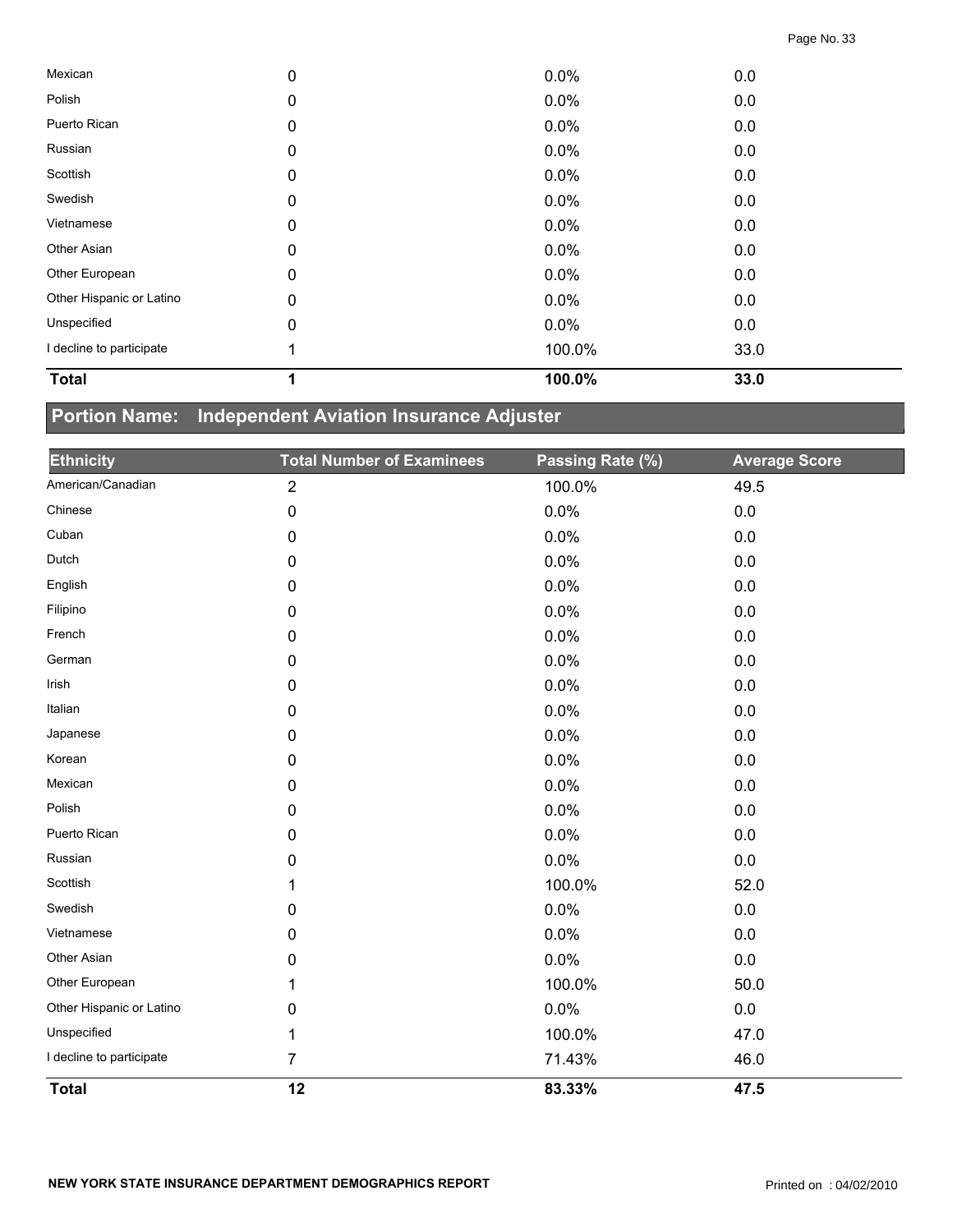## **Portion Name: NY Life Insurance Agent/Broker**

| <b>Ethnicity</b>         | <b>Total Number of Examinees</b> | Passing Rate (%) | <b>Average Score</b> |
|--------------------------|----------------------------------|------------------|----------------------|
| American/Canadian        | 629                              | 67.09%           | 73.39                |
| Chinese                  | 174                              | 58.05%           | 69.32                |
| Cuban                    | 4                                | 50.0%            | 66.75                |
| Dutch                    | 8                                | 75.0%            | 72.63                |
| English                  | 107                              | 42.99%           | 67.01                |
| Filipino                 | 60                               | 36.67%           | 65.02                |
| French                   | 17                               | 58.82%           | 72.59                |
| German                   | 30                               | 90.0%            | 79.5                 |
| Irish                    | 61                               | 77.05%           | 77.72                |
| Italian                  | 136                              | 66.91%           | 73.77                |
| Japanese                 | 3                                | 66.67%           | 74.33                |
| Korean                   | 51                               | 62.75%           | 71.84                |
| Mexican                  | 29                               | 31.03%           | 65.28                |
| Polish                   | 33                               | 72.73%           | 74.97                |
| Puerto Rican             | 105                              | 51.43%           | 69.63                |
| Russian                  | 22                               | 59.09%           | 69.64                |
| Scottish                 | 7                                | 85.71%           | 76.29                |
| Swedish                  | 0                                | 0.0%             | 0.0                  |
| Vietnamese               | 6                                | 100.0%           | 84.0                 |
| Other Asian              | 92                               | 51.09%           | 67.17                |
| Other European           | 39                               | 71.79%           | 74.82                |
| Other Hispanic or Latino | 286                              | 41.61%           | 65.99                |
| Unspecified              | 357                              | 55.74%           | 70.15                |
| I decline to participate | 4863                             | 51.51%           | 69.03                |
| <b>Total</b>             | 7119                             | 53.63%           | 69.59                |

## **Portion Name: NY Accident and Health Insurance Agent/Broker**

| <b>Ethnicity</b>  | <b>Total Number of Examinees</b> | Passing Rate (%) | <b>Average Score</b> |
|-------------------|----------------------------------|------------------|----------------------|
| American/Canadian | 114                              | 60.53%           | 70.11                |
| Chinese           | 26                               | 61.54%           | 69.08                |
| Cuban             | $\overline{2}$                   | 100.0%           | 72.0                 |
| Dutch             | 0                                | $0.0\%$          | 0.0                  |
| English           | 11                               | 36.36%           | 63.73                |
| Filipino          | 4                                | 25.0%            | 64.75                |
| French            | 0                                | $0.0\%$          | 0.0                  |
| German            | 11                               | 63.64%           | 71.45                |
| Irish             | 17                               | 88.24%           | 79.06                |
| Italian           | 26                               | 42.31%           | 66.73                |
| Japanese          | 0                                | 0.0%             | 0.0                  |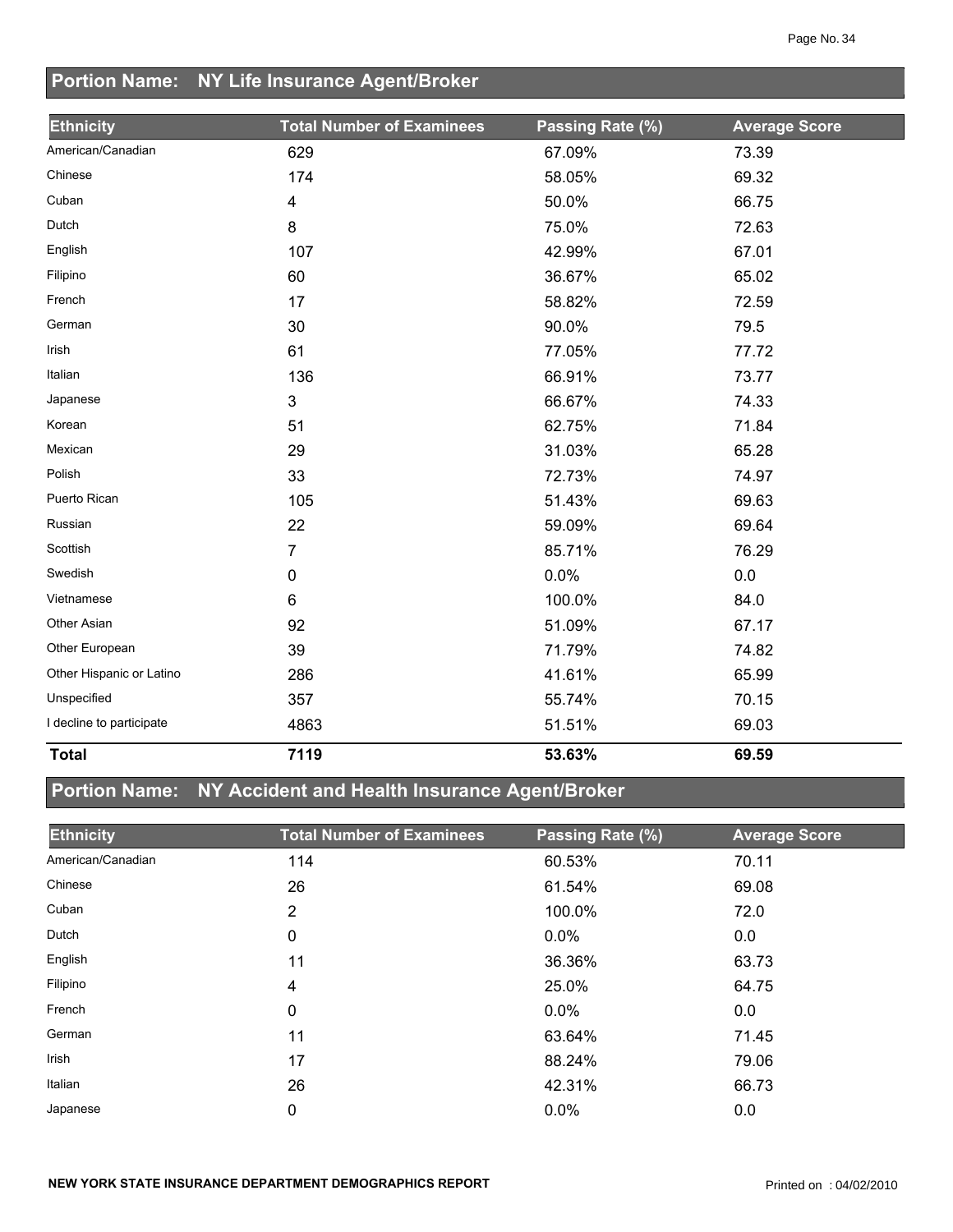| <b>Total</b>             | 1144 | 46.77% | 67.78 |  |
|--------------------------|------|--------|-------|--|
| I decline to participate | 772  | 42.49% | 66.99 |  |
| Unspecified              | 55   | 54.55% | 68.98 |  |
| Other Hispanic or Latino | 39   | 38.46% | 66.44 |  |
| Other European           | 7    | 71.43% | 72.0  |  |
| Other Asian              | 7    | 85.71% | 76.43 |  |
| Vietnamese               | 1    | 100.0% | 79.0  |  |
| Swedish                  | 1    | 0.0%   | 64.0  |  |
| Scottish                 | 3    | 33.33% | 71.0  |  |
| Russian                  | 4    | 50.0%  | 67.0  |  |
| Puerto Rican             | 26   | 42.31% | 66.23 |  |
| Polish                   | 5    | 80.0%  | 75.2  |  |
| Mexican                  | 2    | 100.0% | 74.0  |  |
| Korean                   | 11   | 45.45% | 70.82 |  |

# **Portion Name: NY Life, Accident, and Health Insurance Agent/Broker**

| <b>Ethnicity</b>         | <b>Total Number of Examinees</b> | Passing Rate (%) | <b>Average Score</b> |
|--------------------------|----------------------------------|------------------|----------------------|
| American/Canadian        | 1987                             | 67.49%           | 109.6                |
| Chinese                  | 134                              | 63.43%           | 107.84               |
| Cuban                    | 12                               | 91.67%           | 114.25               |
| Dutch                    | 15                               | 66.67%           | 111.07               |
| English                  | 159                              | 62.26%           | 106.51               |
| Filipino                 | 11                               | 54.55%           | 107.82               |
| French                   | 27                               | 74.07%           | 112.59               |
| German                   | 102                              | 70.59%           | 112.2                |
| Irish                    | 263                              | 74.9%            | 111.29               |
| Italian                  | 471                              | 62.21%           | 107.37               |
| Japanese                 | 18                               | 66.67%           | 110.72               |
| Korean                   | 55                               | 67.27%           | 108.47               |
| Mexican                  | 17                               | 47.06%           | 107.0                |
| Polish                   | 65                               | 80.0%            | 112.82               |
| Puerto Rican             | 131                              | 51.91%           | 103.87               |
| Russian                  | 62                               | 61.29%           | 107.42               |
| Scottish                 | 27                               | 81.48%           | 112.67               |
| Swedish                  | 9                                | 55.56%           | 107.33               |
| Vietnamese               | $\overline{7}$                   | 28.57%           | 102.57               |
| Other Asian              | 108                              | 57.41%           | 105.84               |
| Other European           | 145                              | 61.38%           | 106.66               |
| Other Hispanic or Latino | 320                              | 42.5%            | 100.49               |
| Unspecified              | 633                              | 60.98%           | 106.97               |
| I decline to participate | 5938                             | 51.43%           | 103.72               |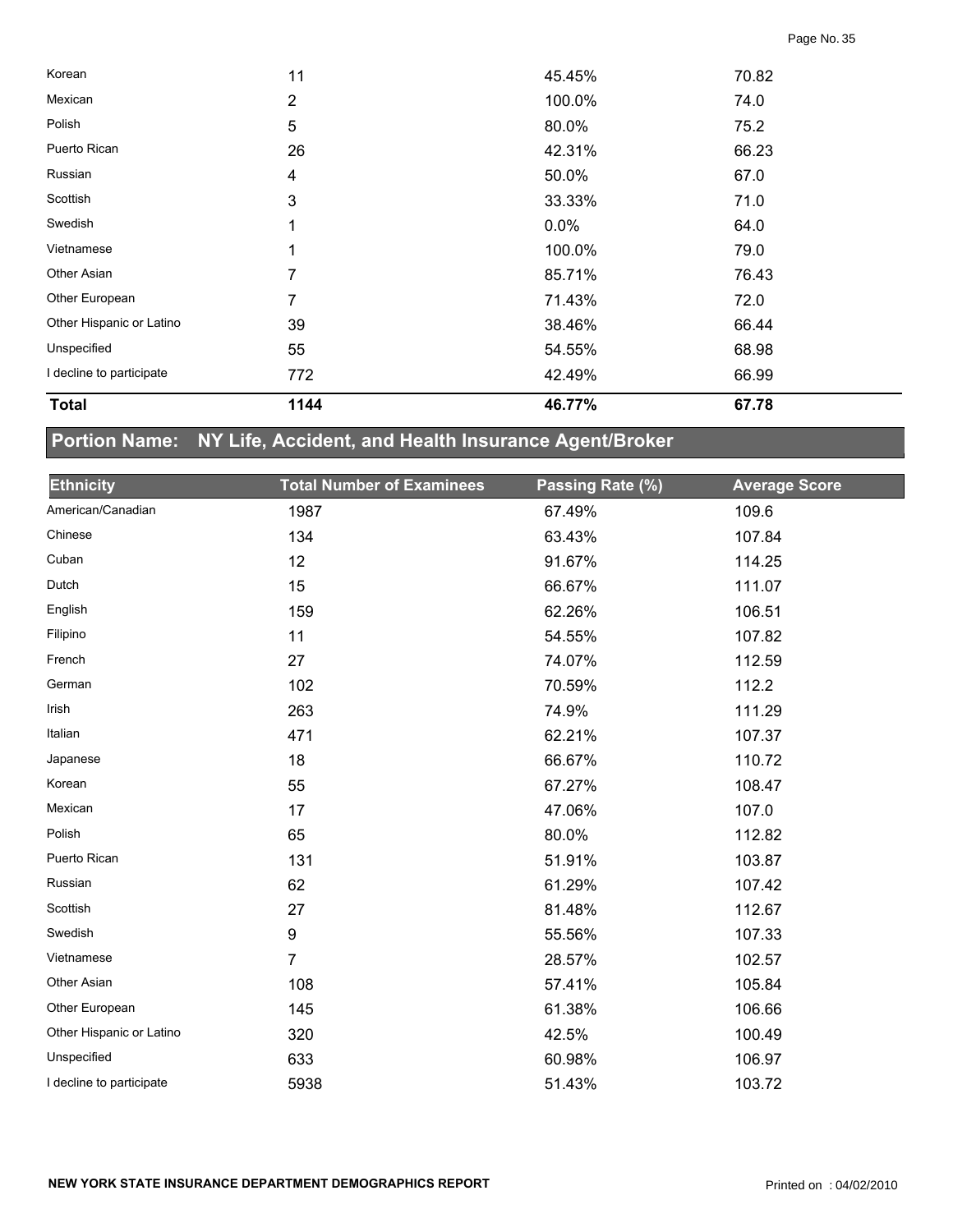| <b>Total</b>             | 10716                                                   | 56.97%           | 105.68               |
|--------------------------|---------------------------------------------------------|------------------|----------------------|
|                          | Portion Name: NY Property and Casualty Insurance Broker |                  |                      |
|                          |                                                         |                  |                      |
| <b>Ethnicity</b>         | <b>Total Number of Examinees</b>                        | Passing Rate (%) | <b>Average Score</b> |
| American/Canadian        | 460                                                     | 41.74%           | 100.9                |
| Chinese                  | 67                                                      | 29.85%           | 94.91                |
| Cuban                    | 4                                                       | 25.0%            | 84.25                |
| Dutch                    | 0                                                       | 0.0%             | 0.0                  |
| English                  | 38                                                      | 21.05%           | 92.97                |
| Filipino                 | 9                                                       | 33.33%           | 100.78               |
| French                   | $\overline{2}$                                          | 100.0%           | 123.5                |
| German                   | 32                                                      | 40.63%           | 100.88               |
| <b>Irish</b>             | 97                                                      | 43.3%            | 103.06               |
| Italian                  | 151                                                     | 43.05%           | 101.25               |
| Japanese                 | 16                                                      | 31.25%           | 97.06                |
| Korean                   | 19                                                      | 31.58%           | 90.53                |
| Mexican                  | $\overline{2}$                                          | 0.0%             | 93.5                 |
| Polish                   | 14                                                      | 50.0%            | 100.43               |
| Puerto Rican             | 28                                                      | 21.43%           | 93.0                 |
| Russian                  | 13                                                      | 38.46%           | 95.69                |
| Scottish                 | 3                                                       | 66.67%           | 105.0                |
| Swedish                  | 0                                                       | 0.0%             | 0.0                  |
| Vietnamese               | 0                                                       | 0.0%             | 0.0                  |
| Other Asian              | 37                                                      | 21.62%           | 94.95                |
| Other European           | 38                                                      | 47.37%           | 103.79               |
| Other Hispanic or Latino | 81                                                      | 14.81%           | 88.99                |
| Unspecified              | 164                                                     | 28.66%           | 96.77                |
| I decline to participate | 1698                                                    | 30.33%           | 97.01                |
| <b>Total</b>             | 2973                                                    | 32.86%           | 97.74                |

# **Portion Name: NY Property and Casualty Insurance Agent**

| <b>Ethnicity</b>  | <b>Total Number of Examinees</b> | Passing Rate (%) | <b>Average Score</b> |
|-------------------|----------------------------------|------------------|----------------------|
| American/Canadian | 242                              | 46.69%           | 102.91               |
| Chinese           | 40                               | 25.0%            | 95.93                |
| Cuban             | 3                                | 33.33%           | 89.33                |
| Dutch             |                                  | $0.0\%$          | 100.0                |
| English           | 37                               | 32.43%           | 96.3                 |
| Filipino          | 0                                | $0.0\%$          | 0.0                  |
| French            | 0                                | $0.0\%$          | 0.0                  |
| German            | 18                               | 61.11%           | 108.33               |
| <b>Irish</b>      | 39                               | 46.15%           | 100.62               |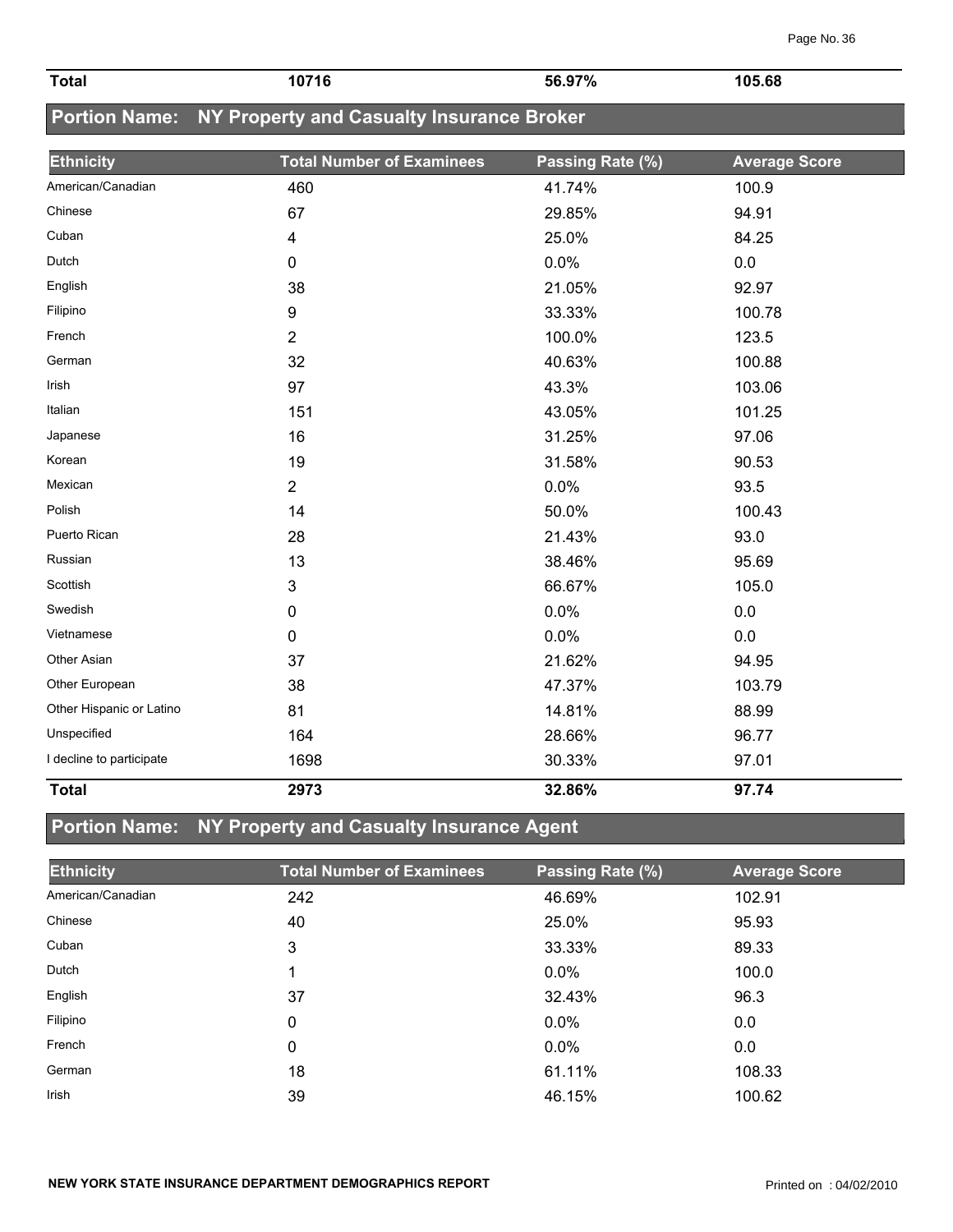| <b>Total</b>             | 1419           | 36.79% | 99.5   |  |
|--------------------------|----------------|--------|--------|--|
| I decline to participate | 727            | 34.8%  | 98.67  |  |
| Unspecified              | 77             | 50.65% | 103.4  |  |
| Other Hispanic or Latino | 69             | 13.04% | 93.84  |  |
| Other European           | 13             | 53.85% | 102.92 |  |
| Other Asian              | $\overline{7}$ | 14.29% | 88.29  |  |
| Vietnamese               | 0              | 0.0%   | 0.0    |  |
| Swedish                  | 1              | 0.0%   | 95.0   |  |
| Scottish                 | $\mathbf{3}$   | 66.67% | 111.0  |  |
| Russian                  | 8              | 37.5%  | 99.75  |  |
| Puerto Rican             | 13             | 7.69%  | 88.23  |  |
| Polish                   | 14             | 35.71% | 103.07 |  |
| Mexican                  | 1              | 0.0%   | 94.0   |  |
| Korean                   | 17             | 47.06% | 102.88 |  |
| Japanese                 | 0              | 0.0%   | 0.0    |  |
| Italian                  | 89             | 32.58% | 99.57  |  |

## **Portion Name: NY Personal Lines Insurance Agent/Broker**

| <b>Ethnicity</b>         | <b>Total Number of Examinees</b> | Passing Rate (%) | <b>Average Score</b> |
|--------------------------|----------------------------------|------------------|----------------------|
| American/Canadian        | 190                              | 47.37%           | 68.02                |
| Chinese                  | 4                                | 50.0%            | 68.5                 |
| Cuban                    | 1                                | 100.0%           | 75.0                 |
| Dutch                    | 3                                | 66.67%           | 73.67                |
| English                  | 26                               | 34.62%           | 65.12                |
| Filipino                 | 3                                | 33.33%           | 68.0                 |
| French                   | 3                                | 100.0%           | 75.33                |
| German                   | 9                                | 77.78%           | 74.44                |
| Irish                    | 29                               | 44.83%           | 68.69                |
| Italian                  | 44                               | 34.09%           | 66.18                |
| Japanese                 | 0                                | 0.0%             | $0.0\,$              |
| Korean                   | 1                                | 0.0%             | 66.0                 |
| Mexican                  | 6                                | 33.33%           | 63.33                |
| Polish                   | 12                               | 58.33%           | 71.92                |
| Puerto Rican             | 25                               | 36.0%            | 65.36                |
| Russian                  | 3                                | 33.33%           | 66.67                |
| Scottish                 | 1                                | 0.0%             | 68.0                 |
| Swedish                  | 1                                | 0.0%             | 61.0                 |
| Vietnamese               | 0                                | 0.0%             | 0.0                  |
| Other Asian              | 8                                | 50.0%            | 63.5                 |
| Other European           | $6\phantom{1}$                   | 66.67%           | 68.5                 |
| Other Hispanic or Latino | 69                               | 33.33%           | 65.67                |
| Unspecified              | 204                              | 60.78%           | 71.54                |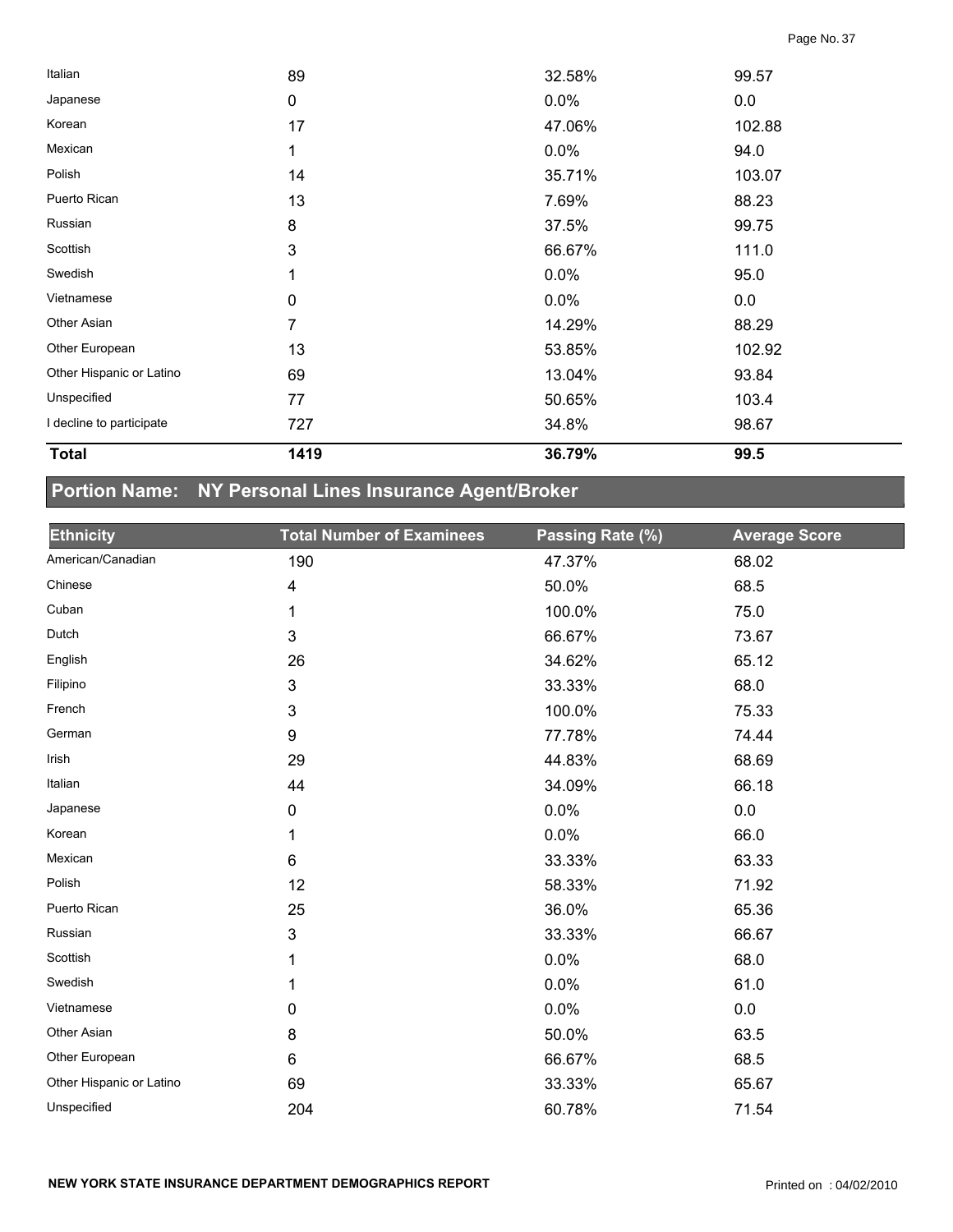| I decline to participate | 803                                           | 50.31%           | 70.1                 |
|--------------------------|-----------------------------------------------|------------------|----------------------|
| <b>Total</b>             | 1451                                          | 49.69%           | 69.47                |
| <b>Portion Name:</b>     | NY Property and Casualty Insurance Consultant |                  |                      |
| <b>Ethnicity</b>         | <b>Total Number of Examinees</b>              | Passing Rate (%) | <b>Average Score</b> |
| American/Canadian        | $\mathbf{1}$                                  | 0.0%             | 104.0                |
| Chinese                  | $\pmb{0}$                                     | 0.0%             | 0.0                  |
| Cuban                    | 0                                             | 0.0%             | 0.0                  |
| Dutch                    | 0                                             | 0.0%             | 0.0                  |
| English                  | 0                                             | 0.0%             | 0.0                  |
| Filipino                 | 0                                             | 0.0%             | 0.0                  |
| French                   | 0                                             | 0.0%             | 0.0                  |
| German                   | 0                                             | 0.0%             | 0.0                  |
| Irish                    | 1                                             | 100.0%           | 115.0                |
| Italian                  | 0                                             | 0.0%             | 0.0                  |
| Japanese                 | 0                                             | 0.0%             | 0.0                  |
| Korean                   | 0                                             | 0.0%             | 0.0                  |
| Mexican                  | 0                                             | 0.0%             | 0.0                  |
| Polish                   | 0                                             | 0.0%             | 0.0                  |
| Puerto Rican             | 0                                             | 0.0%             | 0.0                  |
| Russian                  | 0                                             | 0.0%             | 0.0                  |
| Scottish                 | 0                                             | 0.0%             | 0.0                  |
| Swedish                  | $\pmb{0}$                                     | 0.0%             | 0.0                  |
| Vietnamese               | 0                                             | 0.0%             | 0.0                  |
| Other Asian              | 0                                             | 0.0%             | 0.0                  |
| Other European           | 0                                             | 0.0%             | $0.0\,$              |
| Other Hispanic or Latino | 0                                             | 0.0%             | 0.0                  |
| Unspecified              | 0                                             | 0.0%             | 0.0                  |
| I decline to participate | $\boldsymbol{2}$                              | 100.0%           | 113.5                |
| <b>Total</b>             | $\overline{\mathbf{4}}$                       | 75.0%            | 111.5                |

## **Portion Name: NY Independent Casualty Insurance Adjuster**

| <b>Ethnicity</b>  | <b>Total Number of Examinees</b> | Passing Rate (%) | <b>Average Score</b> |
|-------------------|----------------------------------|------------------|----------------------|
| American/Canadian | 199                              | 49.25%           | 41.46                |
| Chinese           | 0                                | 0.0%             | 0.0                  |
| Cuban             | 4                                | 50.0%            | 41.0                 |
| Dutch             |                                  | 100.0%           | 43.0                 |
| English           | 20                               | 40.0%            | 39.55                |
| Filipino          | 0                                | 0.0%             | 0.0                  |
| French            |                                  | 100.0%           | 42.0                 |
| German            | 17                               | 64.71%           | 42.65                |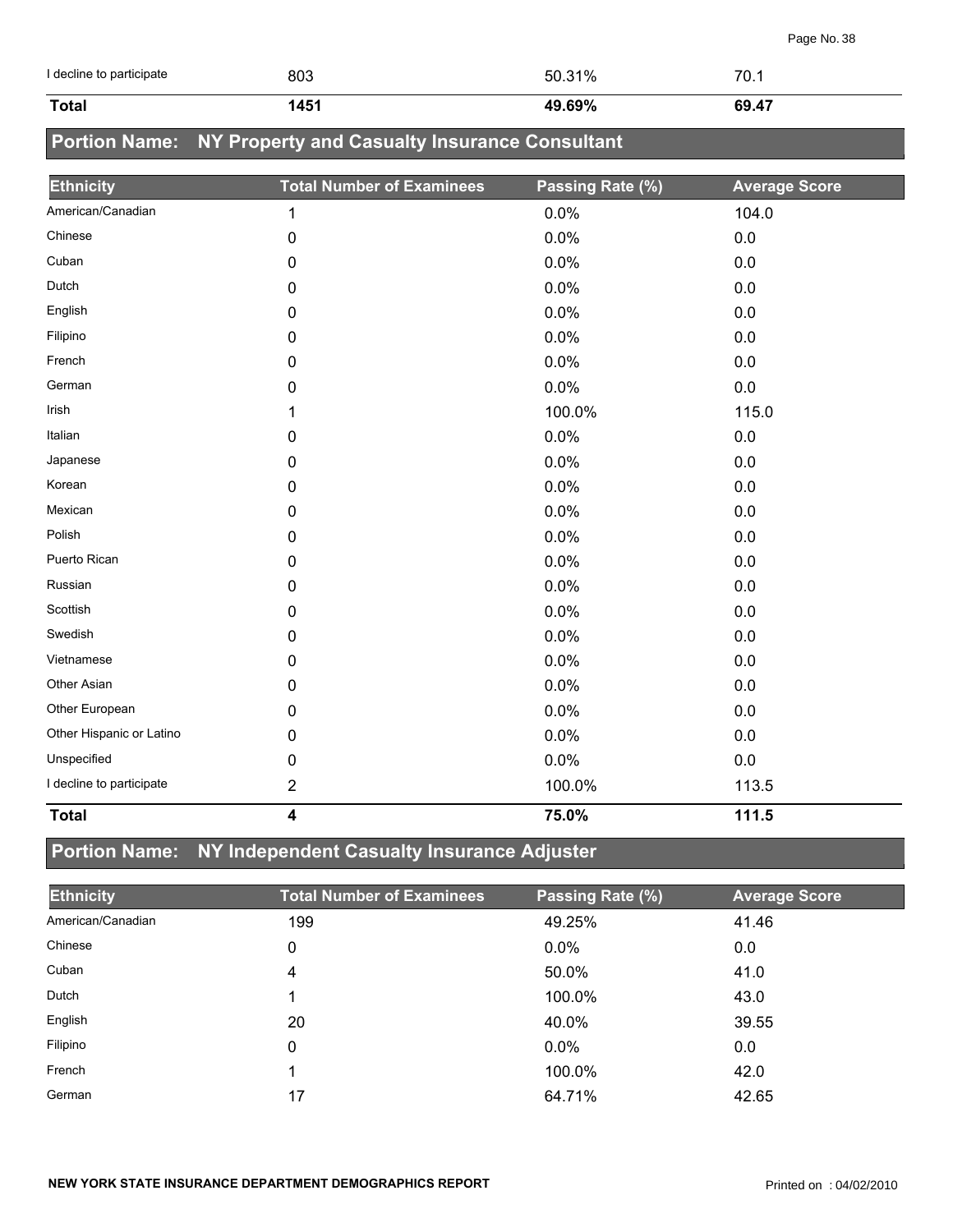| <b>Total</b>             | 1137             | 48.72% | 40.74 |  |
|--------------------------|------------------|--------|-------|--|
| I decline to participate | 712              | 48.31% | 40.54 |  |
| Unspecified              | 61               | 50.82% | 41.79 |  |
| Other Hispanic or Latino | 16               | 37.5%  | 39.06 |  |
| Other European           | 7                | 71.43% | 42.71 |  |
| Other Asian              | 4                | 50.0%  | 36.5  |  |
| Vietnamese               | $\pmb{0}$        | 0.0%   | 0.0   |  |
| Swedish                  | $\pmb{0}$        | 0.0%   | 0.0   |  |
| Scottish                 |                  | 100.0% | 46.0  |  |
| Russian                  | 2                | 50.0%  | 42.5  |  |
| Puerto Rican             | 5                | 40.0%  | 35.2  |  |
| Polish                   | $\boldsymbol{9}$ | 33.33% | 39.78 |  |
| Mexican                  | 1                | 0.0%   | 31.0  |  |
| Korean                   | 2                | 50.0%  | 43.0  |  |
| Japanese                 | $\mathbf 0$      | 0.0%   | 0.0   |  |
| Italian                  | 33               | 54.55% | 40.91 |  |
| Irish                    | 42               | 45.24% | 40.19 |  |

## **Portion Name: NY Independent General Adjuster**

| <b>Ethnicity</b>         | <b>Total Number of Examinees</b> | Passing Rate (%) | <b>Average Score</b> |
|--------------------------|----------------------------------|------------------|----------------------|
| American/Canadian        | 154                              | 46.75%           | 68.62                |
| Chinese                  | 5                                | 40.0%            | 61.8                 |
| Cuban                    | 0                                | 0.0%             | $0.0\,$              |
| Dutch                    | $\overline{2}$                   | 100.0%           | 76.5                 |
| English                  | 20                               | 50.0%            | 67.8                 |
| Filipino                 | 1                                | 100.0%           | 76.0                 |
| French                   | 0                                | 0.0%             | $0.0\,$              |
| German                   | 11                               | 27.27%           | 64.64                |
| Irish                    | 48                               | 43.75%           | 67.9                 |
| Italian                  | 33                               | 39.39%           | 66.97                |
| Japanese                 | $\mathsf 3$                      | 0.0%             | 61.33                |
| Korean                   | 6                                | 0.0%             | 63.83                |
| Mexican                  | 1                                | 100.0%           | 83.0                 |
| Polish                   | 6                                | 66.67%           | 72.0                 |
| Puerto Rican             | 8                                | 25.0%            | 64.13                |
| Russian                  | 0                                | 0.0%             | $0.0\,$              |
| Scottish                 | 5                                | 60.0%            | 69.8                 |
| Swedish                  | 1                                | 0.0%             | 57.0                 |
| Vietnamese               | 0                                | 0.0%             | 0.0                  |
| Other Asian              | 0                                | 0.0%             | $0.0\,$              |
| Other European           | 12                               | 41.67%           | 68.33                |
| Other Hispanic or Latino | 14                               | 7.14%            | 62.36                |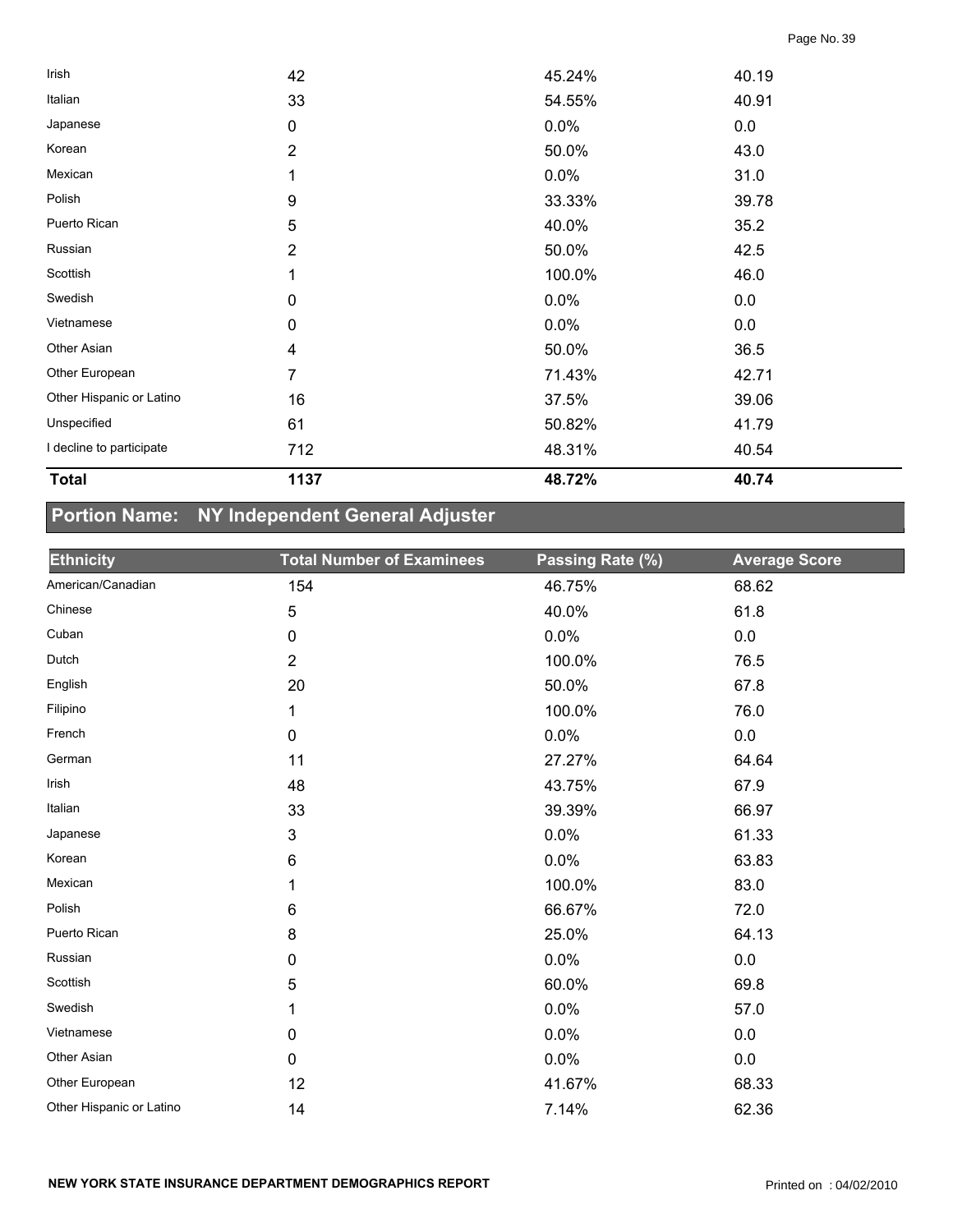| <b>Total</b>             | 841 | 39.36% | 66.73 |
|--------------------------|-----|--------|-------|
| I decline to participate | 471 | 37.15% | 66.06 |
| Unspecified              | 40  | 40.0%  | 66.83 |

## **Portion Name: NY Independent Automobile Damage and Theft Appraisal Adjuster**

| <b>Ethnicity</b>         | <b>Total Number of Examinees</b> | Passing Rate (%) | <b>Average Score</b> |
|--------------------------|----------------------------------|------------------|----------------------|
| American/Canadian        | 80                               | 61.25%           | 43.55                |
| Chinese                  | 3                                | 0.0%             | 32.33                |
| Cuban                    | 0                                | 0.0%             | 0.0                  |
| Dutch                    | 0                                | 0.0%             | 0.0                  |
| English                  | 5                                | 60.0%            | 41.2                 |
| Filipino                 | 0                                | 0.0%             | 0.0                  |
| French                   | 1                                | 0.0%             | 31.0                 |
| German                   | 10                               | 50.0%            | 44.1                 |
| Irish                    | 17                               | 52.94%           | 42.71                |
| Italian                  | 25                               | 60.0%            | 41.84                |
| Japanese                 | 0                                | 0.0%             | 0.0                  |
| Korean                   | $\overline{2}$                   | 100.0%           | 49.5                 |
| Mexican                  | 0                                | 0.0%             | 0.0                  |
| Polish                   | 10                               | 60.0%            | 43.0                 |
| Puerto Rican             | 4                                | 0.0%             | 30.25                |
| Russian                  | 0                                | 0.0%             | 0.0                  |
| Scottish                 | 1                                | 100.0%           | 45.0                 |
| Swedish                  | 3                                | 0.0%             | 39.33                |
| Vietnamese               | 0                                | 0.0%             | 0.0                  |
| Other Asian              |                                  | 0.0%             | 39.0                 |
| Other European           |                                  | 100.0%           | 48.0                 |
| Other Hispanic or Latino | $\overline{2}$                   | 100.0%           | 50.5                 |
| Unspecified              | 33                               | 66.67%           | 43.97                |
| I decline to participate | 384                              | 67.97%           | 44.41                |
| <b>Total</b>             | 582                              | 64.6%            | 43.88                |

## **Portion Name: NY Ind Motor Vehicle No-Fault Work Comp Health Adj**

| <b>Ethnicity</b>  | <b>Total Number of Examinees</b> | Passing Rate (%) | <b>Average Score</b> |
|-------------------|----------------------------------|------------------|----------------------|
| American/Canadian | 81                               | 41.98%           | 40.81                |
| Chinese           | 0                                | $0.0\%$          | 0.0                  |
| Cuban             | 0                                | 0.0%             | 0.0                  |
| Dutch             | 0                                | 0.0%             | 0.0                  |
| English           |                                  | 28.57%           | 34.43                |
| Filipino          | 0                                | 0.0%             | 0.0                  |
| French            |                                  | 100.0%           | 43.0                 |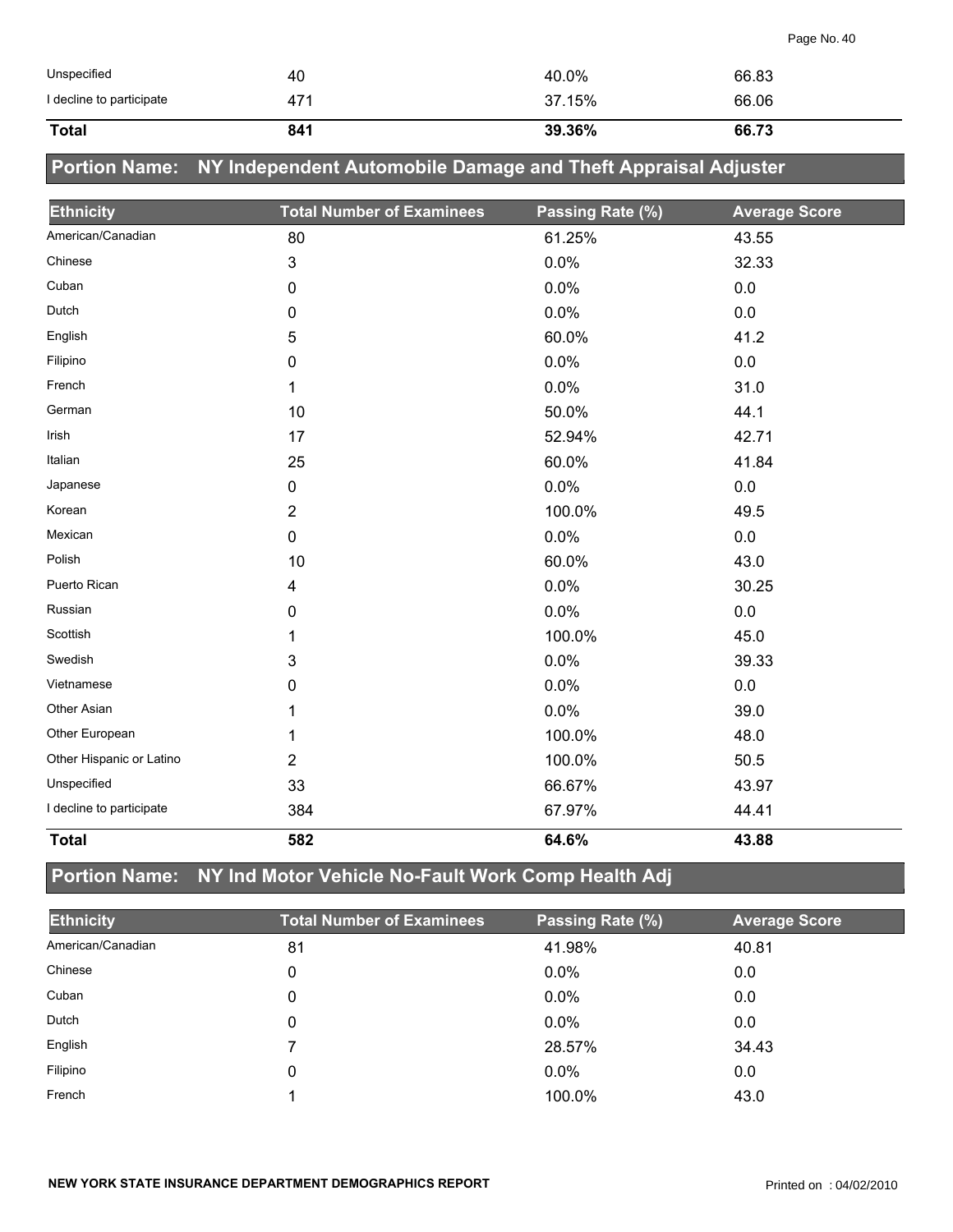| German                   | 9           | 33.33% | 39.33 |  |
|--------------------------|-------------|--------|-------|--|
| Irish                    | 12          | 33.33% | 40.42 |  |
| Italian                  | 16          | 50.0%  | 42.0  |  |
| Japanese                 | $\mathbf 0$ | 0.0%   | 0.0   |  |
| Korean                   | 0           | 0.0%   | 0.0   |  |
| Mexican                  |             | 100.0% | 42.0  |  |
| Polish                   | 0           | 0.0%   | 0.0   |  |
| Puerto Rican             |             | 0.0%   | 34.0  |  |
| Russian                  | 0           | 0.0%   | 0.0   |  |
| Scottish                 | $\mathbf 0$ | 0.0%   | 0.0   |  |
| Swedish                  | $\mathbf 0$ | 0.0%   | 0.0   |  |
| Vietnamese               | 0           | 0.0%   | 0.0   |  |
| Other Asian              | 3           | 0.0%   | 28.33 |  |
| Other European           | 3           | 100.0% | 44.0  |  |
| Other Hispanic or Latino | 0           | 0.0%   | 0.0   |  |
| Unspecified              | 13          | 23.08% | 37.46 |  |
| I decline to participate | 228         | 42.54% | 39.74 |  |
| <b>Total</b>             | 375         | 41.6%  | 39.85 |  |

# **Portion Name: NY Independent Fire Adjuster**

| <b>Ethnicity</b>  | <b>Total Number of Examinees</b> | Passing Rate (%) | <b>Average Score</b> |
|-------------------|----------------------------------|------------------|----------------------|
| American/Canadian | 33                               | 54.55%           | 41.18                |
| Chinese           | $\pmb{0}$                        | 0.0%             | $0.0\,$              |
| Cuban             | 0                                | 0.0%             | 0.0                  |
| Dutch             | 0                                | 0.0%             | 0.0                  |
| English           | $\overline{2}$                   | 100.0%           | 42.5                 |
| Filipino          | 0                                | 0.0%             | $0.0\,$              |
| French            | 0                                | 0.0%             | $0.0\,$              |
| German            | 4                                | 50.0%            | 37.5                 |
| Irish             | 5                                | 80.0%            | 43.6                 |
| Italian           | 1                                | 0.0%             | 34.0                 |
| Japanese          | 0                                | 0.0%             | $0.0\,$              |
| Korean            | $\mathbf 0$                      | 0.0%             | $0.0\,$              |
| Mexican           | 0                                | 0.0%             | $0.0\,$              |
| Polish            | 0                                | 0.0%             | $0.0\,$              |
| Puerto Rican      | $\mathbf 0$                      | 0.0%             | $0.0\,$              |
| Russian           | 0                                | 0.0%             | $0.0\,$              |
| Scottish          | 0                                | 0.0%             | $0.0\,$              |
| Swedish           | $\mathbf 0$                      | 0.0%             | $0.0\,$              |
| Vietnamese        | 0                                | 0.0%             | $0.0\,$              |
| Other Asian       | 0                                | 0.0%             | 0.0                  |
| Other European    | 3                                | 100.0%           | 46.33                |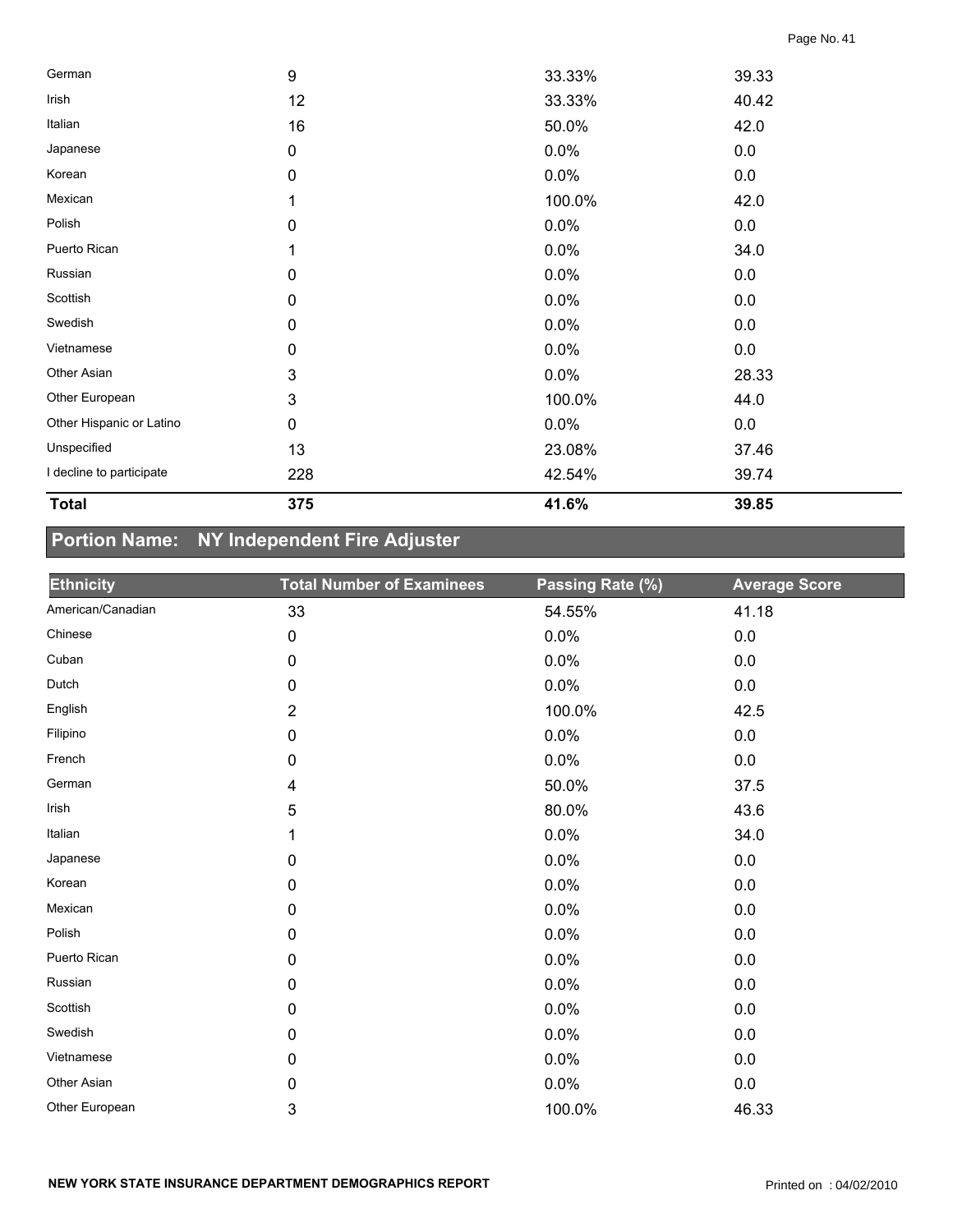| <b>Total</b>             | 145 | 48.28%  | 40.3  |
|--------------------------|-----|---------|-------|
| I decline to participate | 91  | 40.66%  | 39.51 |
| Unspecified              | 6   | 66.67%  | 43.83 |
| Other Hispanic or Latino |     | $0.0\%$ | 0.0   |

## **Portion Name: NY Independent Automobile Insurance Adjuster**

| <b>Ethnicity</b>         | <b>Total Number of Examinees</b> | Passing Rate (%) | <b>Average Score</b> |
|--------------------------|----------------------------------|------------------|----------------------|
| American/Canadian        | 19                               | 36.84%           | 39.58                |
| Chinese                  | 0                                | 0.0%             | 0.0                  |
| Cuban                    | 0                                | 0.0%             | 0.0                  |
| Dutch                    | 0                                | 0.0%             | 0.0                  |
| English                  | 8                                | 37.5%            | 35.5                 |
| Filipino                 | 0                                | 0.0%             | 0.0                  |
| French                   | 0                                | 0.0%             | $0.0\,$              |
| German                   | 1                                | 100.0%           | 45.0                 |
| Irish                    | 3                                | 66.67%           | 40.33                |
| Italian                  | 8                                | 12.5%            | 36.25                |
| Japanese                 | 0                                | 0.0%             | 0.0                  |
| Korean                   | 0                                | 0.0%             | 0.0                  |
| Mexican                  | 0                                | 0.0%             | 0.0                  |
| Polish                   | 1                                | 100.0%           | 45.0                 |
| Puerto Rican             | 0                                | 0.0%             | $0.0\,$              |
| Russian                  | $\overline{2}$                   | 0.0%             | 32.5                 |
| Scottish                 | 0                                | 0.0%             | 0.0                  |
| Swedish                  | 1                                | 0.0%             | 26.0                 |
| Vietnamese               | 0                                | 0.0%             | 0.0                  |
| Other Asian              | 0                                | 0.0%             | 0.0                  |
| Other European           | 1                                | 100.0%           | 43.0                 |
| Other Hispanic or Latino | $\overline{2}$                   | 0.0%             | 36.5                 |
| Unspecified              | $\overline{7}$                   | 85.71%           | 45.29                |
| I decline to participate | 164                              | 48.17%           | 40.7                 |
| <b>Total</b>             | 217                              | 46.54%           | 40.26                |

## **Portion Name: NY Independent Accident and Health Insurance Adjuster**

| <b>Ethnicity</b>  | <b>Total Number of Examinees</b> | Passing Rate (%) | <b>Average Score</b> |
|-------------------|----------------------------------|------------------|----------------------|
| American/Canadian | 59                               | 69.49%           | 43.64                |
| Chinese           | 0                                | $0.0\%$          | 0.0                  |
| Cuban             |                                  | 100.0%           | 51.0                 |
| Dutch             | 0                                | $0.0\%$          | 0.0                  |
| English           | 5                                | 60.0%            | 43.0                 |
| Filipino          | 3                                | $0.0\%$          | 35.0                 |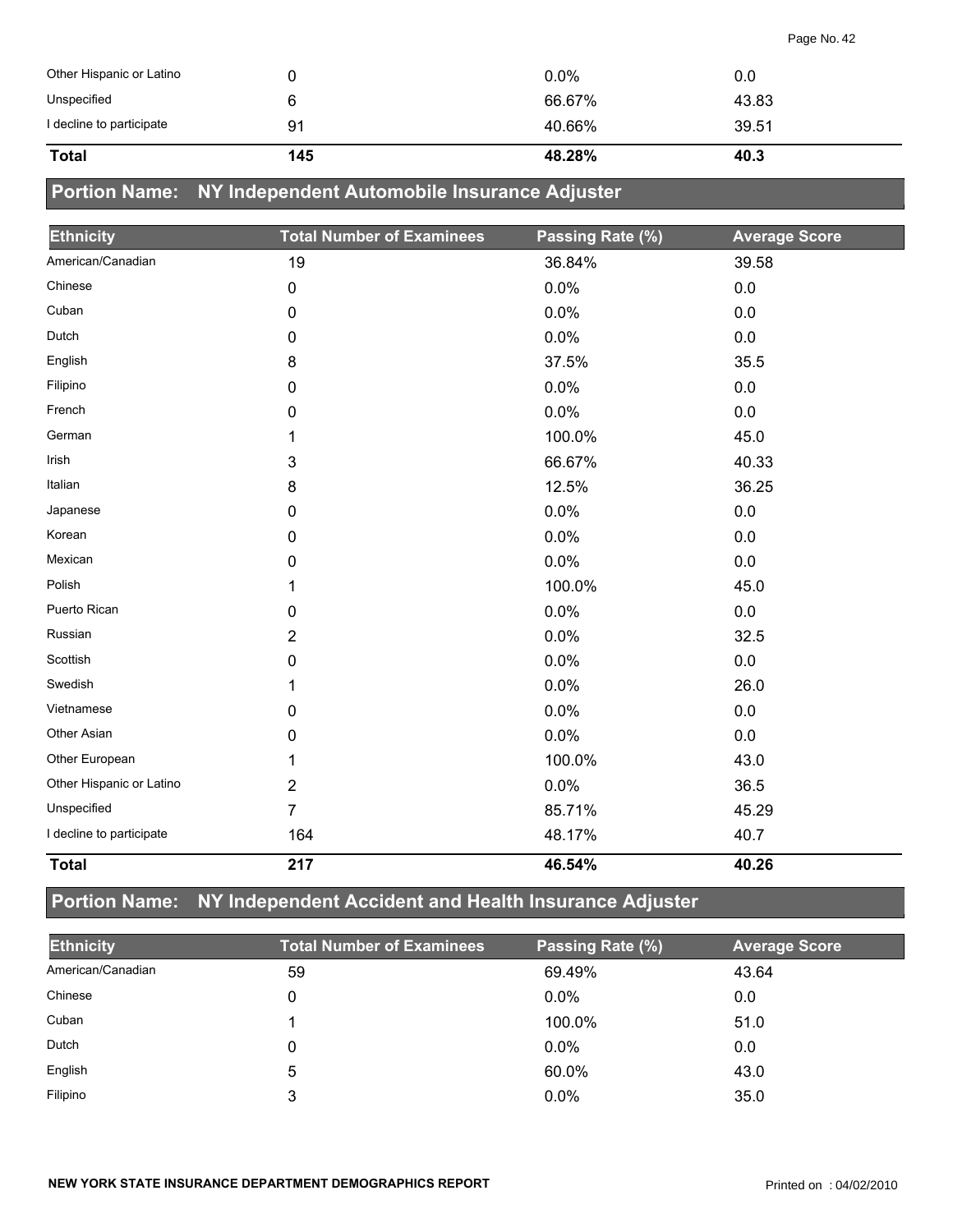| <b>Total</b>             | 370                     | 51.08% | 41.36 |  |
|--------------------------|-------------------------|--------|-------|--|
| I decline to participate | 236                     | 45.76% | 40.49 |  |
| Unspecified              | 25                      | 52.0%  | 41.88 |  |
| Other Hispanic or Latino | 3                       | 0.0%   | 37.67 |  |
| Other European           | $\overline{2}$          | 50.0%  | 45.5  |  |
| Other Asian              | $\overline{2}$          | 50.0%  | 39.0  |  |
| Vietnamese               | $\pmb{0}$               | 0.0%   | 0.0   |  |
| Swedish                  | 1                       | 100.0% | 42.0  |  |
| Scottish                 | 3                       | 100.0% | 52.0  |  |
| Russian                  | $\pmb{0}$               | 0.0%   | 0.0   |  |
| Puerto Rican             | $\overline{\mathbf{c}}$ | 50.0%  | 40.0  |  |
| Polish                   | 3                       | 66.67% | 45.67 |  |
| Mexican                  | 3                       | 0.0%   | 30.0  |  |
| Korean                   | 1                       | 0.0%   | 31.0  |  |
| Japanese                 | $\overline{2}$          | 0.0%   | 36.5  |  |
| Italian                  | 7                       | 71.43% | 46.86 |  |
| Irish                    | 5                       | 80.0%  | 43.4  |  |
| German                   | 5                       | 60.0%  | 46.0  |  |
| French                   | $\overline{\mathbf{c}}$ | 100.0% | 45.0  |  |

## **Portion Name: NY Independent Inland Marine Adjuster**

| <b>Ethnicity</b>  | <b>Total Number of Examinees</b> | Passing Rate (%) | <b>Average Score</b> |
|-------------------|----------------------------------|------------------|----------------------|
| American/Canadian | $\overline{2}$                   | 100.0%           | 47.5                 |
| Chinese           | $\mathbf 0$                      | 0.0%             | 0.0                  |
| Cuban             | $\mathbf 0$                      | 0.0%             | 0.0                  |
| Dutch             | 0                                | 0.0%             | 0.0                  |
| English           | 0                                | 0.0%             | 0.0                  |
| Filipino          | 0                                | 0.0%             | 0.0                  |
| French            | 0                                | 0.0%             | 0.0                  |
| German            | $\mathbf 0$                      | 0.0%             | 0.0                  |
| Irish             | 0                                | 0.0%             | 0.0                  |
| Italian           | 0                                | 0.0%             | 0.0                  |
| Japanese          | $\mathbf 0$                      | 0.0%             | 0.0                  |
| Korean            | $\mathbf 0$                      | 0.0%             | 0.0                  |
| Mexican           | 0                                | 0.0%             | 0.0                  |
| Polish            | $\mathbf 0$                      | 0.0%             | 0.0                  |
| Puerto Rican      | $\pmb{0}$                        | 0.0%             | 0.0                  |
| Russian           | $\mathbf 0$                      | 0.0%             | 0.0                  |
| Scottish          | $\mathbf 0$                      | 0.0%             | 0.0                  |
| Swedish           | 0                                | 0.0%             | 0.0                  |
| Vietnamese        | $\mathbf 0$                      | 0.0%             | 0.0                  |
| Other Asian       | 0                                | 0.0%             | 0.0                  |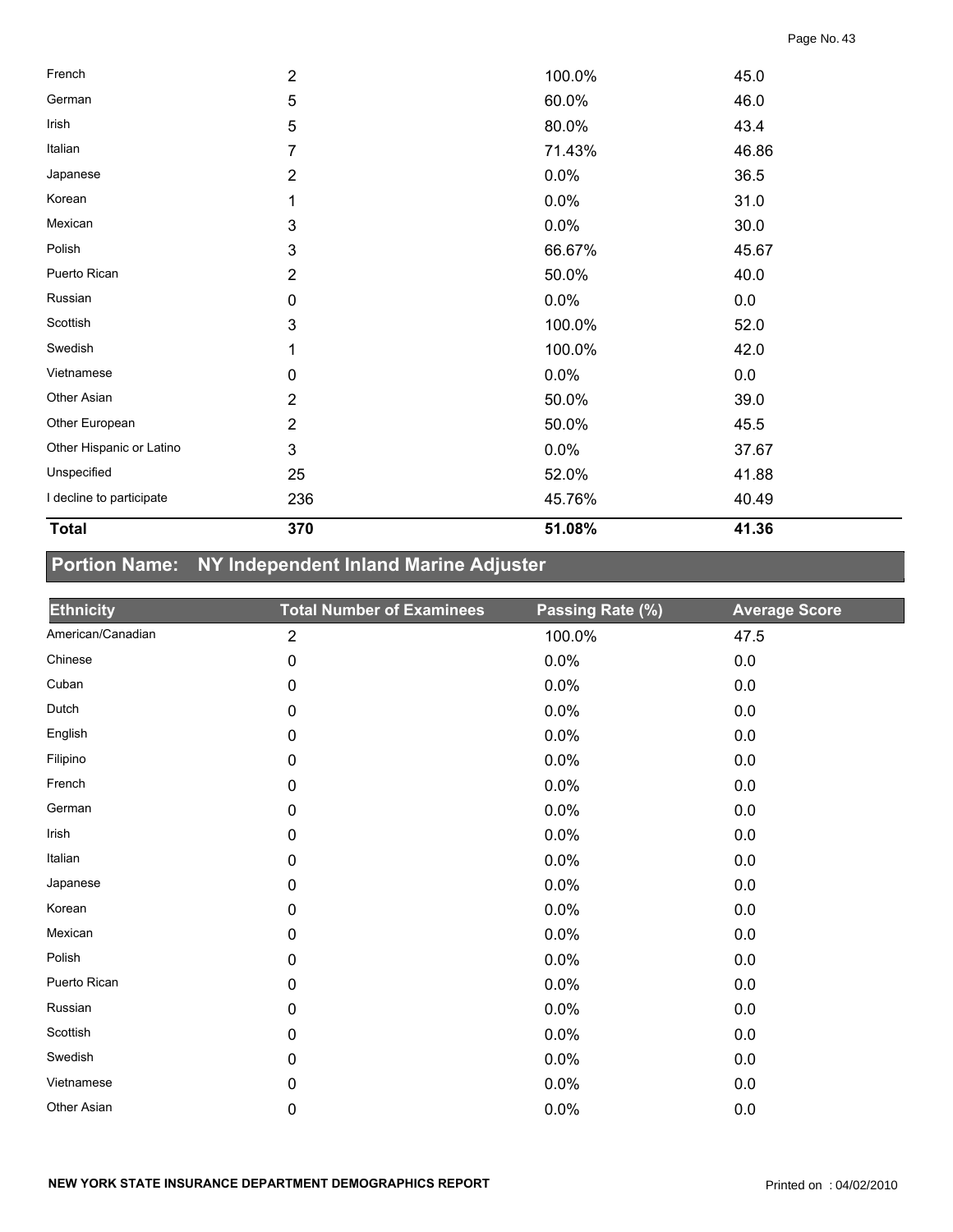| <b>Total</b>             |   | 57.14%  | 43.14 |  |
|--------------------------|---|---------|-------|--|
| I decline to participate | 5 | 40.0%   | 41.4  |  |
| Unspecified              |   | $0.0\%$ | 0.0   |  |
| Other Hispanic or Latino |   | $0.0\%$ | 0.0   |  |
| Other European           |   | $0.0\%$ | 0.0   |  |

## **Portion Name: NY Life, Accident and Health Ins Laws and Regs**

| <b>Ethnicity</b>         | <b>Total Number of Examinees</b> | Passing Rate (%) | <b>Average Score</b> |
|--------------------------|----------------------------------|------------------|----------------------|
| American/Canadian        | 8                                | 87.5%            | 40.0                 |
| Chinese                  | 1                                | 100.0%           | 35.0                 |
| Cuban                    | 0                                | 0.0%             | 0.0                  |
| Dutch                    | 0                                | 0.0%             | 0.0                  |
| English                  | 1                                | 100.0%           | 37.0                 |
| Filipino                 | 0                                | 0.0%             | 0.0                  |
| French                   | 0                                | 0.0%             | 0.0                  |
| German                   | 1                                | 100.0%           | 35.0                 |
| Irish                    | $\overline{2}$                   | 100.0%           | 39.5                 |
| Italian                  | 0                                | 0.0%             | 0.0                  |
| Japanese                 | 1                                | 100.0%           | 39.0                 |
| Korean                   | 0                                | 0.0%             | $0.0\,$              |
| Mexican                  | 0                                | 0.0%             | 0.0                  |
| Polish                   | 0                                | 0.0%             | 0.0                  |
| Puerto Rican             | 0                                | 0.0%             | 0.0                  |
| Russian                  | 0                                | 0.0%             | 0.0                  |
| Scottish                 | 0                                | 0.0%             | 0.0                  |
| Swedish                  | 0                                | 0.0%             | 0.0                  |
| Vietnamese               | 0                                | 0.0%             | 0.0                  |
| Other Asian              | 1                                | 100.0%           | 36.0                 |
| Other European           | 0                                | 0.0%             | 0.0                  |
| Other Hispanic or Latino | 5                                | 40.0%            | 31.8                 |
| Unspecified              | 2                                | 50.0%            | 38.0                 |
| I decline to participate | $\bf 8$                          | 75.0%            | 38.63                |
| <b>Total</b>             | 30                               | 76.67%           | 37.5                 |

# **Portion Name: NY Life, Accident and Health Insurance Consultant**

| <b>Ethnicity</b>  | <b>Total Number of Examinees</b> | Passing Rate (%) | <b>Average Score</b> |
|-------------------|----------------------------------|------------------|----------------------|
| American/Canadian |                                  | 25.0%            | 95.5                 |
| Chinese           |                                  | $0.0\%$          | 88.0                 |
| Cuban             |                                  | $0.0\%$          | 0.0                  |
| Dutch             |                                  | $0.0\%$          | 0.0                  |
| English           |                                  | $0.0\%$          | 0.0                  |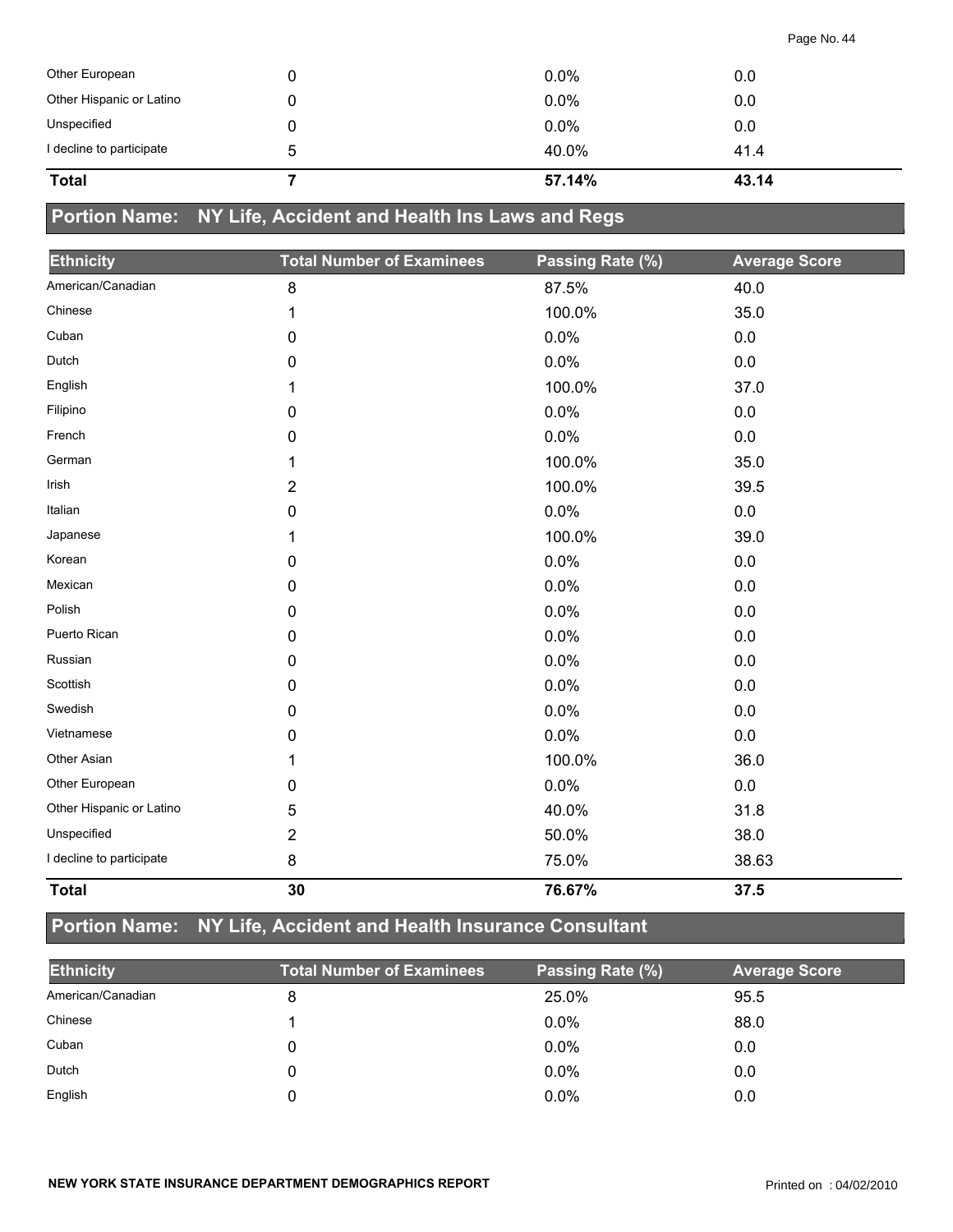| <b>Total</b>             | 23             | 30.43% | 93.3  |  |
|--------------------------|----------------|--------|-------|--|
| I decline to participate | 5              | 40.0%  | 106.0 |  |
| Unspecified              | 3              | 0.0%   | 83.33 |  |
| Other Hispanic or Latino | 1              | 0.0%   | 80.0  |  |
| Other European           | 0              | 0.0%   | 0.0   |  |
| Other Asian              | 0              | 0.0%   | 0.0   |  |
| Vietnamese               | 0              | 0.0%   | 0.0   |  |
| Swedish                  | 0              | 0.0%   | 0.0   |  |
| Scottish                 | 0              | 0.0%   | 0.0   |  |
| Russian                  | 0              | 0.0%   | 0.0   |  |
| Puerto Rican             |                | 0.0%   | 103.0 |  |
| Polish                   | 0              | 0.0%   | 0.0   |  |
| Mexican                  | 0              | 0.0%   | 0.0   |  |
| Korean                   |                | 0.0%   | 0.0   |  |
| Japanese                 | 0              | 0.0%   | 0.0   |  |
| Italian                  | 1              | 100.0% | 111.0 |  |
| Irish                    | $\overline{2}$ | 100.0% | 110.0 |  |
| German                   | 0              | 0.0%   | 0.0   |  |
| French                   | 0              | 0.0%   | 0.0   |  |
| Filipino                 | 0              | 0.0%   | 0.0   |  |

## **Portion Name: NY Public Adjuster**

| <b>Ethnicity</b>  | <b>Total Number of Examinees</b> | Passing Rate (%) | <b>Average Score</b> |
|-------------------|----------------------------------|------------------|----------------------|
| American/Canadian | 19                               | 26.32%           | 35.0                 |
| Chinese           | 0                                | 0.0%             | $0.0\,$              |
| Cuban             | $\pmb{0}$                        | 0.0%             | $0.0\,$              |
| Dutch             | 0                                | 0.0%             | 0.0                  |
| English           | 1                                | 100.0%           | 49.0                 |
| Filipino          | $\pmb{0}$                        | 0.0%             | $0.0\,$              |
| French            | $\mathbf 0$                      | 0.0%             | 0.0                  |
| German            | 0                                | 0.0%             | $0.0\,$              |
| Irish             | $\overline{4}$                   | 75.0%            | 41.5                 |
| Italian           | 12                               | 41.67%           | 38.83                |
| Japanese          | $\pmb{0}$                        | 0.0%             | $0.0\,$              |
| Korean            | $\mathbf 0$                      | 0.0%             | $0.0\,$              |
| Mexican           | $\mathbf 0$                      | 0.0%             | $0.0\,$              |
| Polish            | 0                                | 0.0%             | $0.0\,$              |
| Puerto Rican      | 1                                | 100.0%           | 48.0                 |
| Russian           | $\overline{2}$                   | 100.0%           | 46.5                 |
| Scottish          | 0                                | 0.0%             | 0.0                  |
| Swedish           | 0                                | 0.0%             | $0.0\,$              |
| Vietnamese        | $\mathbf 0$                      | 0.0%             | $0.0\,$              |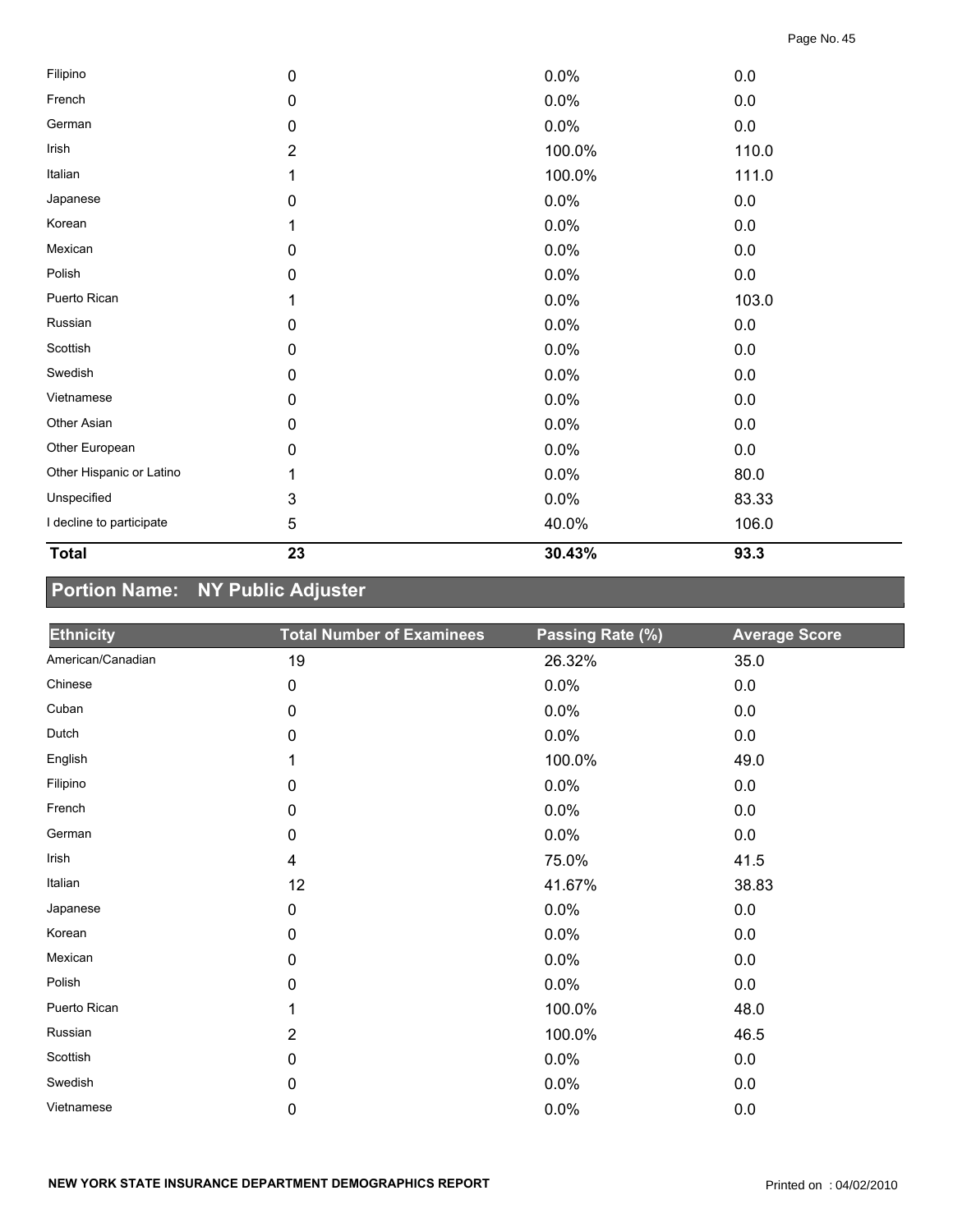| Other Asian              |     | $0.0\%$ | 0.0   |
|--------------------------|-----|---------|-------|
| Other European           |     | 0.0%    | 37.0  |
| Other Hispanic or Latino | 3   | 33.33%  | 40.67 |
| Unspecified              | 6   | 50.0%   | 33.67 |
| I decline to participate | 85  | 37.65%  | 39.62 |
| <b>Total</b>             | 135 | 39.26%  | 38.91 |

## **Portion Name: NY Property and Casualty Ins Laws and Regs**

| <b>Ethnicity</b>         | <b>Total Number of Examinees</b> | Passing Rate (%) | <b>Average Score</b> |
|--------------------------|----------------------------------|------------------|----------------------|
| American/Canadian        | 6                                | 33.33%           | 30.5                 |
| Chinese                  | 0                                | 0.0%             | 0.0                  |
| Cuban                    | 0                                | 0.0%             | 0.0                  |
| Dutch                    | 0                                | 0.0%             | 0.0                  |
| English                  | 0                                | 0.0%             | 0.0                  |
| Filipino                 | 0                                | 0.0%             | 0.0                  |
| French                   | 0                                | 0.0%             | 0.0                  |
| German                   | 0                                | 0.0%             | 0.0                  |
| Irish                    | 0                                | 0.0%             | 0.0                  |
| Italian                  | $\overline{2}$                   | 50.0%            | 33.0                 |
| Japanese                 | 0                                | 0.0%             | 0.0                  |
| Korean                   | 0                                | 0.0%             | 0.0                  |
| Mexican                  | 0                                | 0.0%             | 0.0                  |
| Polish                   | 1                                | 100.0%           | 44.0                 |
| Puerto Rican             | 0                                | 0.0%             | 0.0                  |
| Russian                  | 0                                | 0.0%             | 0.0                  |
| Scottish                 | 0                                | 0.0%             | 0.0                  |
| Swedish                  | 0                                | 0.0%             | 0.0                  |
| Vietnamese               | 0                                | 0.0%             | 0.0                  |
| Other Asian              | 0                                | 0.0%             | 0.0                  |
| Other European           | 1                                | 100.0%           | 41.0                 |
| Other Hispanic or Latino | 0                                | 0.0%             | 0.0                  |
| Unspecified              | 0                                | 0.0%             | 0.0                  |
| I decline to participate | 7                                | 57.14%           | 31.86                |
| <b>Total</b>             | 17                               | 52.94%           | 32.76                |

## **Portion Name: NY Accident and Health Insurance Agent/ Broker Exam - SPANISH**

| <b>Ethnicity</b>  | <b>Total Number of Examinees</b> | Passing Rate (%) | <b>Average Score</b> |
|-------------------|----------------------------------|------------------|----------------------|
| American/Canadian |                                  | $0.0\%$          | 0.0                  |
| Chinese           |                                  | $0.0\%$          | 0.0                  |
| Cuban             |                                  | $0.0\%$          | 0.0                  |
| Dutch             |                                  | 0.0%             | 0.0                  |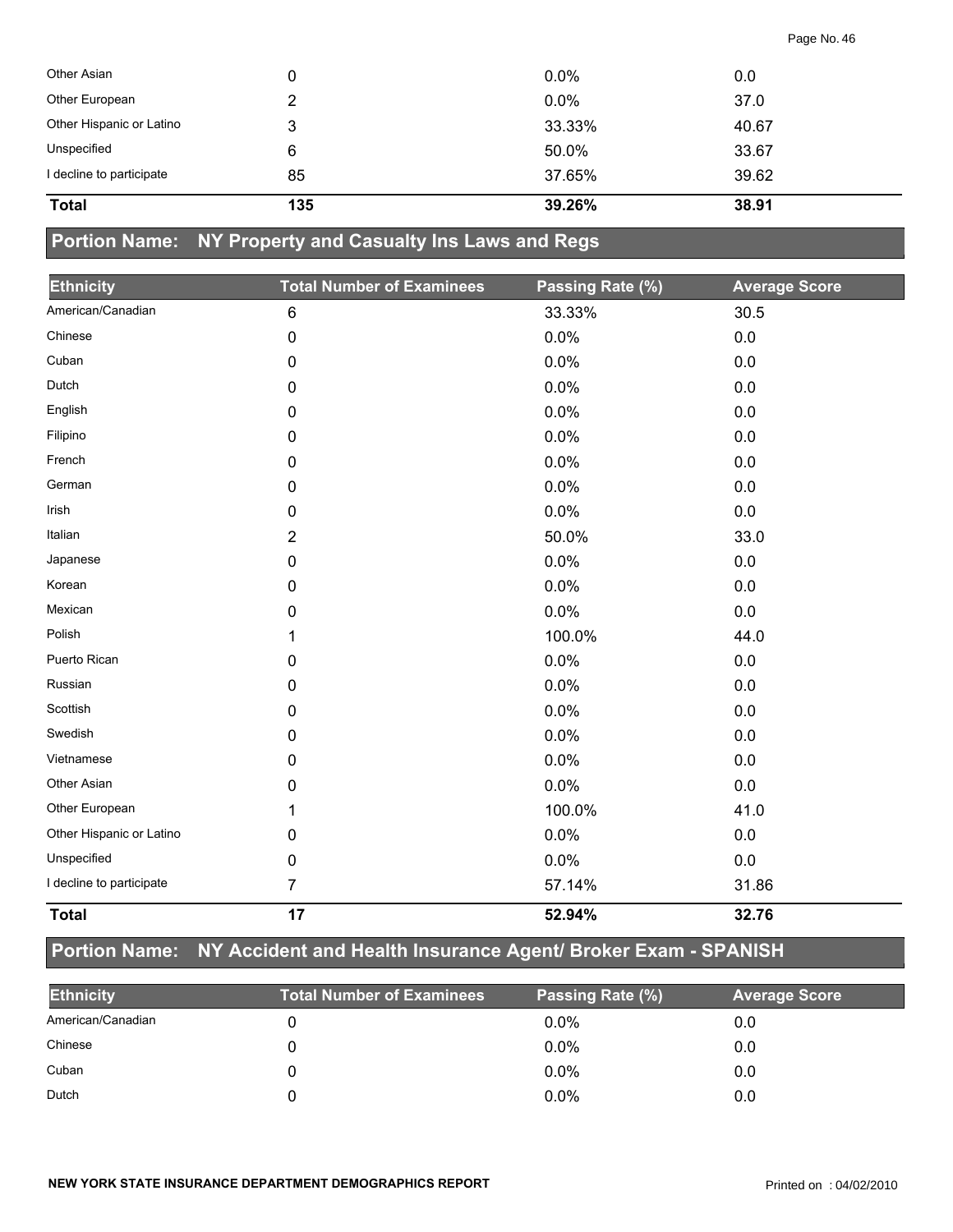| 4              |      |         |
|----------------|------|---------|
|                | 0.0% | 55.25   |
| 0              | 0.0% | $0.0\,$ |
| $\overline{2}$ | 0.0% | 54.0    |
| 0              | 0.0% | 0.0     |
| 0              | 0.0% | 0.0     |
| 0              | 0.0% | 0.0     |
| 0              | 0.0% | $0.0\,$ |
| 0              | 0.0% | 0.0     |
| 0              | 0.0% | 0.0     |
| 0              | 0.0% | 0.0     |
| 0              | 0.0% | 0.0     |
| 0              | 0.0% | 0.0     |
| 0              | 0.0% | 0.0     |
| 0              | 0.0% | 0.0     |
| 0              | 0.0% | 0.0     |
| 0              | 0.0% | 0.0     |
| 0              | 0.0% | 0.0     |
| 0              | 0.0% | 0.0     |
| 0              | 0.0% | 0.0     |
| 0              | 0.0% | $0.0\,$ |
|                |      |         |

# **Portion Name: NY Life Insurance Agent/Broker Exam - SPANISH**

| <b>Ethnicity</b>  | <b>Total Number of Examinees</b> | Passing Rate (%) | <b>Average Score</b> |
|-------------------|----------------------------------|------------------|----------------------|
| American/Canadian | 1                                | 0.0%             | 43.0                 |
| Chinese           | 0                                | 0.0%             | 0.0                  |
| Cuban             | $\overline{2}$                   | 0.0%             | 60.0                 |
| Dutch             | $\mathbf 0$                      | 0.0%             | 0.0                  |
| English           | 0                                | 0.0%             | 0.0                  |
| Filipino          | $\pmb{0}$                        | 0.0%             | 0.0                  |
| French            | $\pmb{0}$                        | 0.0%             | 0.0                  |
| German            | $\pmb{0}$                        | 0.0%             | 0.0                  |
| Irish             | $\pmb{0}$                        | 0.0%             | 0.0                  |
| Italian           | $\pmb{0}$                        | 0.0%             | 0.0                  |
| Japanese          | 0                                | 0.0%             | 0.0                  |
| Korean            | 0                                | 0.0%             | 0.0                  |
| Mexican           | 3                                | 33.33%           | 49.0                 |
| Polish            | $\pmb{0}$                        | 0.0%             | 0.0                  |
| Puerto Rican      | $\pmb{0}$                        | 0.0%             | 0.0                  |
| Russian           | $\pmb{0}$                        | 0.0%             | 0.0                  |
| Scottish          | $\pmb{0}$                        | 0.0%             | 0.0                  |
| Swedish           | 0                                | 0.0%             | 0.0                  |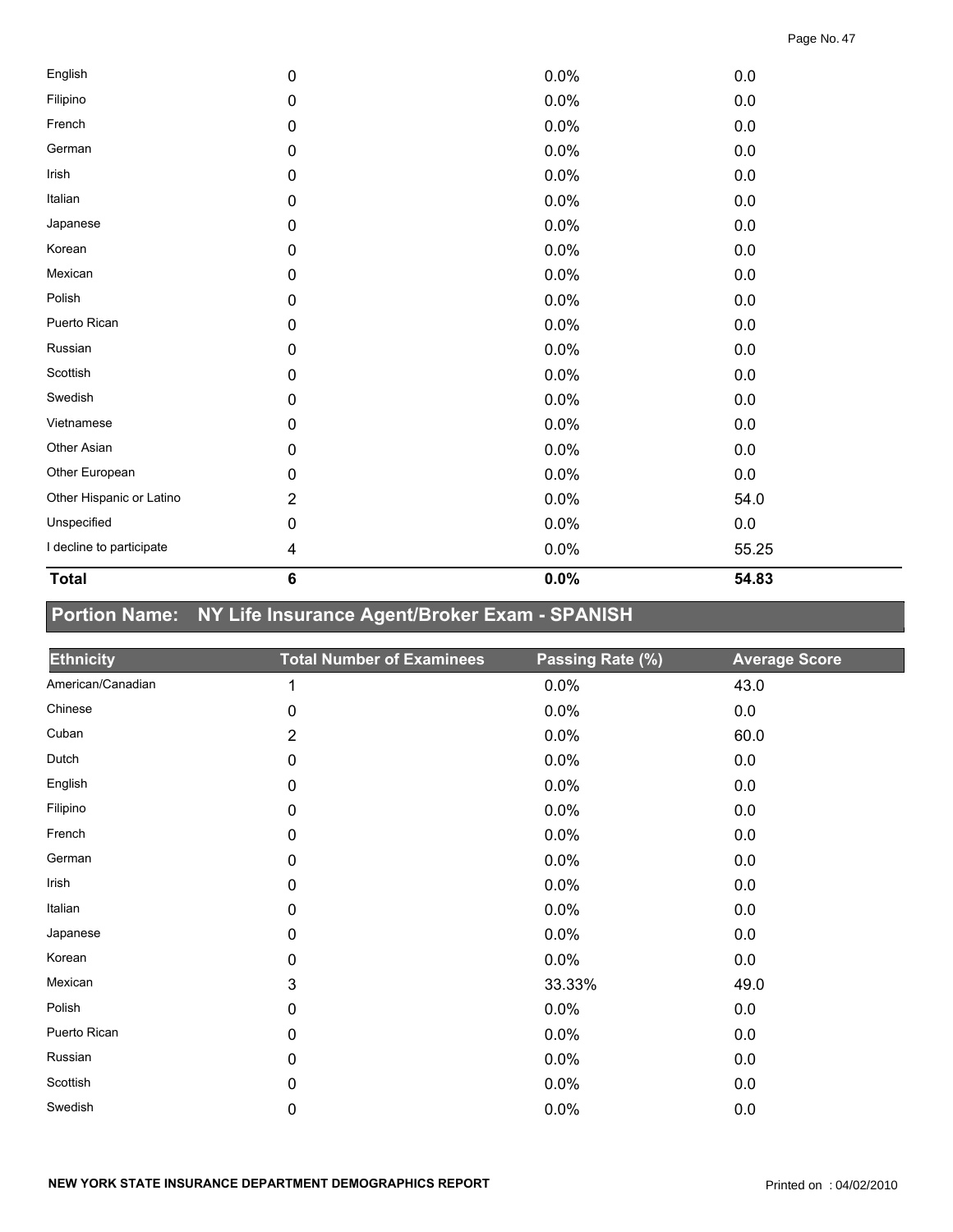| 796 | 12.31%  | 58.26 |  |
|-----|---------|-------|--|
| 15  | 13.33%  | 58.2  |  |
| 124 | 15.32%  | 57.79 |  |
| 0   | 0.0%    | 0.0   |  |
| 0   | 0.0%    | 0.0   |  |
| 0   | $0.0\%$ | 0.0   |  |
|     |         |       |  |

#### **Portion Name: NY Life, Accident and Health Insurance Agent/Broker Exam - SPANISH**

| <b>Ethnicity</b>         | <b>Total Number of Examinees</b> | Passing Rate (%) | <b>Average Score</b> |
|--------------------------|----------------------------------|------------------|----------------------|
| American/Canadian        | 0                                | 0.0%             | 0.0                  |
| Chinese                  | 0                                | 0.0%             | 0.0                  |
| Cuban                    | 0                                | 0.0%             | 0.0                  |
| Dutch                    | $\mathbf 0$                      | 0.0%             | 0.0                  |
| English                  |                                  |                  |                      |
|                          | $\mathbf 0$                      | 0.0%             | 0.0                  |
| Filipino                 | $\mathbf 0$                      | 0.0%             | 0.0                  |
| French                   | 0                                | 0.0%             | 0.0                  |
| German                   | 0                                | 0.0%             | 0.0                  |
| Irish                    | $\pmb{0}$                        | 0.0%             | 0.0                  |
| Italian                  | 0                                | 0.0%             | $0.0\,$              |
| Japanese                 | 0                                | 0.0%             | 0.0                  |
| Korean                   | 0                                | 0.0%             | 0.0                  |
| Mexican                  | $\overline{2}$                   | 50.0%            | 104.5                |
| Polish                   | $\mathbf 0$                      | 0.0%             | 0.0                  |
| Puerto Rican             | 0                                | 0.0%             | 0.0                  |
| Russian                  | 0                                | 0.0%             | 0.0                  |
| Scottish                 | 0                                | 0.0%             | 0.0                  |
| Swedish                  | $\pmb{0}$                        | 0.0%             | 0.0                  |
| Vietnamese               | $\mathbf 0$                      | 0.0%             | 0.0                  |
| Other Asian              | 0                                | 0.0%             | 0.0                  |
| Other European           | 0                                | 0.0%             | 0.0                  |
| Other Hispanic or Latino | 1                                | 0.0%             | 68.0                 |
| Unspecified              | 0                                | 0.0%             | 0.0                  |
| I decline to participate | 4                                | 0.0%             | 73.75                |
| <b>Total</b>             | $\overline{7}$                   | 14.29%           | 81.71                |

## **Portion Name: NY Life, Acc, and Health Ins Laws and Regs Exam -SPANISH**

| <b>Ethnicity</b>  | <b>Total Number of Examinees</b> | Passing Rate (%) | <b>Average Score</b> |
|-------------------|----------------------------------|------------------|----------------------|
| American/Canadian |                                  | $0.0\%$          | 0.0                  |
| Chinese           |                                  | $0.0\%$          | 0.0                  |
| Cuban             |                                  | $0.0\%$          | 0.0                  |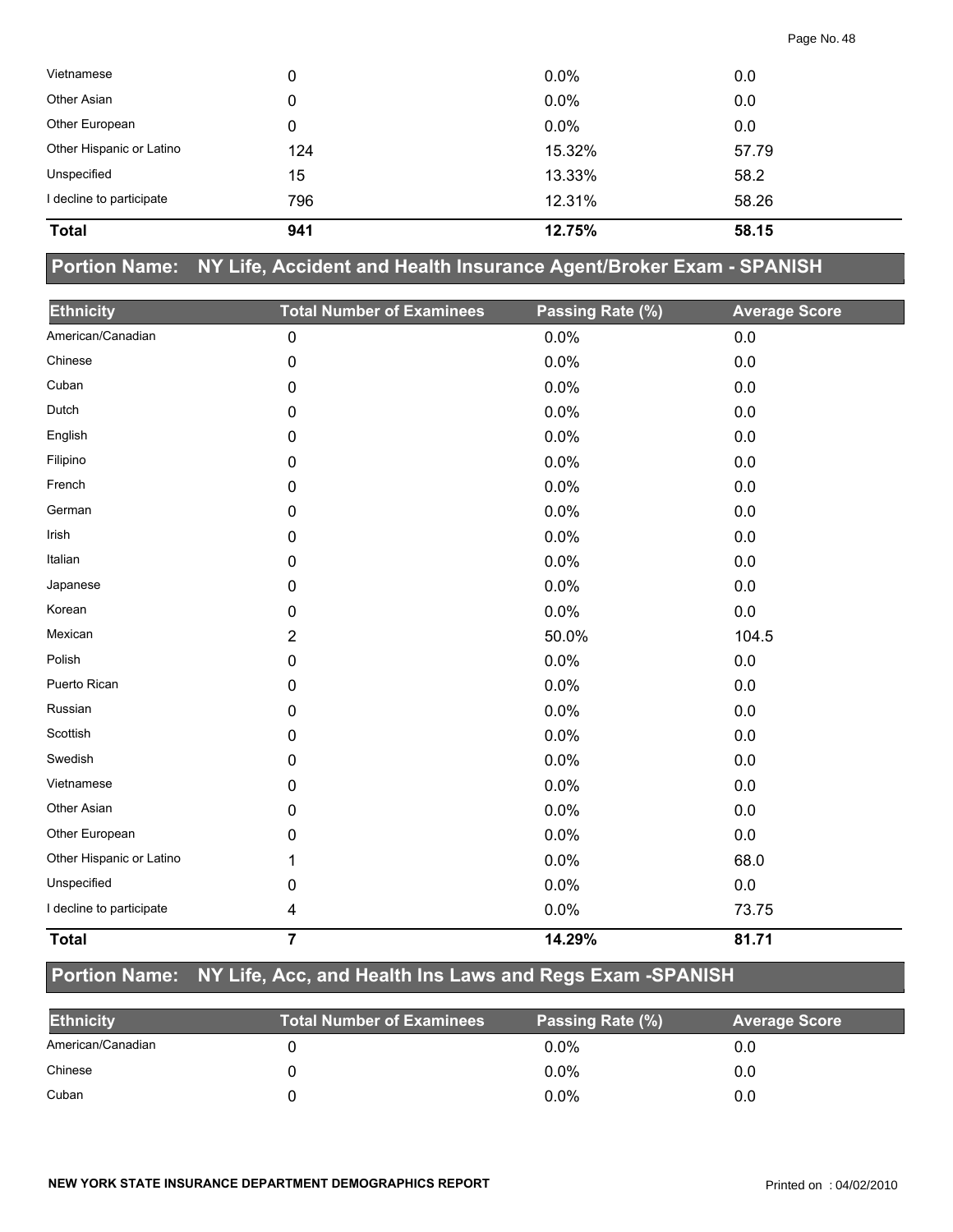| <b>Total</b>             | 1         | 0.0% | 0.0 |  |
|--------------------------|-----------|------|-----|--|
| I decline to participate | 0         | 0.0% | 0.0 |  |
| Unspecified              | 0         | 0.0% | 0.0 |  |
| Other Hispanic or Latino | 1         | 0.0% | 0.0 |  |
| Other European           | 0         | 0.0% | 0.0 |  |
| Other Asian              | 0         | 0.0% | 0.0 |  |
| Vietnamese               | 0         | 0.0% | 0.0 |  |
| Swedish                  | $\pmb{0}$ | 0.0% | 0.0 |  |
| Scottish                 | $\pmb{0}$ | 0.0% | 0.0 |  |
| Russian                  | 0         | 0.0% | 0.0 |  |
| Puerto Rican             | 0         | 0.0% | 0.0 |  |
| Polish                   | $\pmb{0}$ | 0.0% | 0.0 |  |
| Mexican                  | $\pmb{0}$ | 0.0% | 0.0 |  |
| Korean                   | 0         | 0.0% | 0.0 |  |
| Japanese                 | 0         | 0.0% | 0.0 |  |
| Italian                  | 0         | 0.0% | 0.0 |  |
| Irish                    | 0         | 0.0% | 0.0 |  |
| German                   | 0         | 0.0% | 0.0 |  |
| French                   | 0         | 0.0% | 0.0 |  |
| Filipino                 | 0         | 0.0% | 0.0 |  |
| English                  | 0         | 0.0% | 0.0 |  |
| Dutch                    | $\pmb{0}$ | 0.0% | 0.0 |  |

## **Portion Name: Bail Bond Agent**

| <b>Native Language</b>   | <b>Total Number of Examinees</b> | Passing Rate (%) | <b>Average Score</b> |
|--------------------------|----------------------------------|------------------|----------------------|
| Arabic                   | 0                                | 0.0%             | 0.0                  |
| Chinese                  | 0                                | 0.0%             | 0.0                  |
| English                  | 19                               | 73.68%           | 45.05                |
| French                   | 0                                | 0.0%             | 0.0                  |
| German                   | 0                                | 0.0%             | 0.0                  |
| Italian                  | 0                                | $0.0\%$          | 0.0                  |
| Korean                   | 0                                | 0.0%             | 0.0                  |
| Polish                   | 0                                | 0.0%             | 0.0                  |
| Russian                  | 0                                | 0.0%             | 0.0                  |
| Spanish                  | $\overline{2}$                   | 100.0%           | 51.0                 |
| Tagalog                  | 0                                | 0.0%             | 0.0                  |
| Vietnamese               | 0                                | 0.0%             | 0.0                  |
| Unspecified              | $\overline{2}$                   | 0.0%             | 38.0                 |
| I decline to participate | 28                               | 64.29%           | 42.5                 |
| <b>Total</b>             | 51                               | 66.67%           | 43.61                |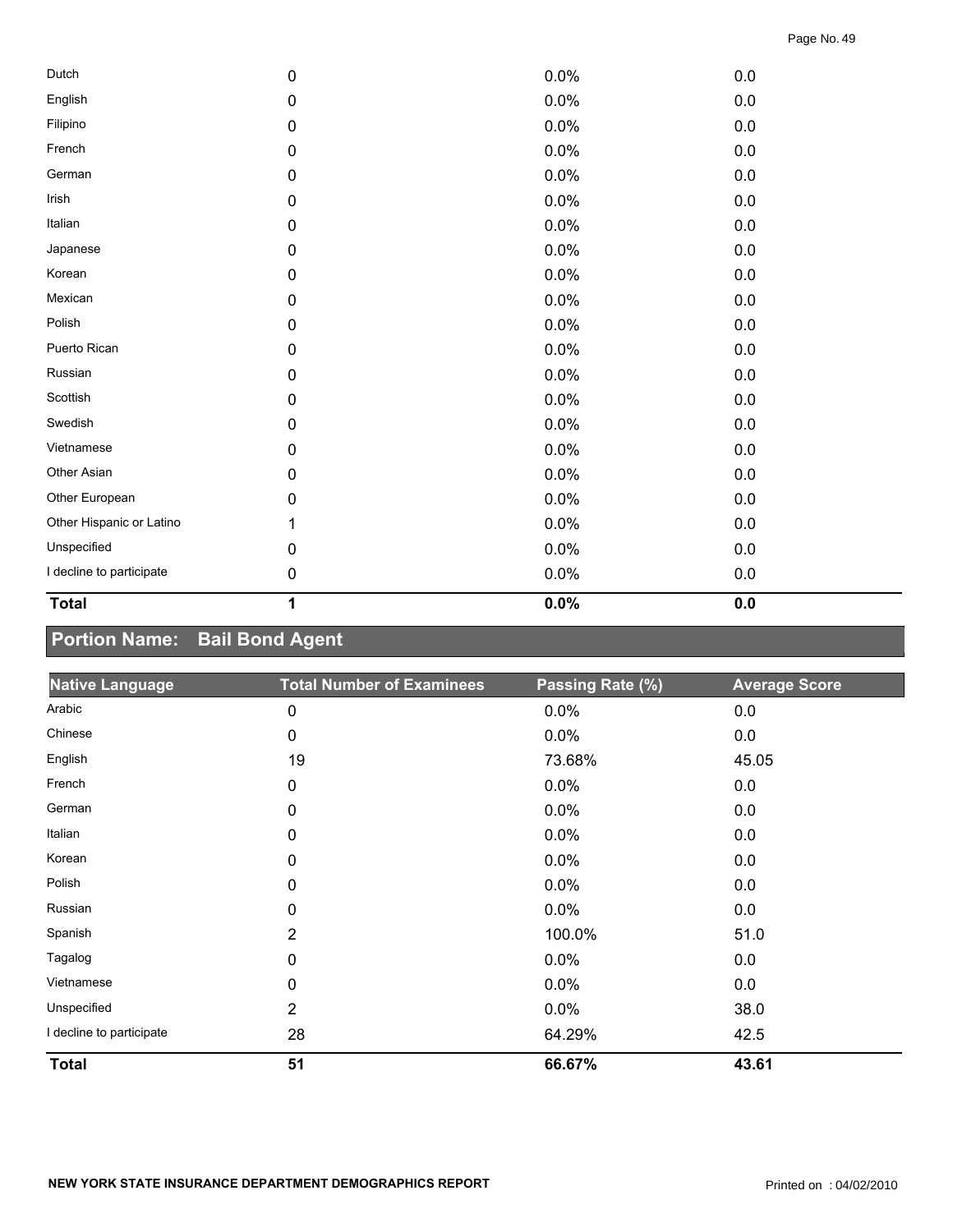## **Portion Name: Mortgage Guaranty Agent**

| <b>Native Language</b>   | <b>Total Number of Examinees</b> | Passing Rate (%) | <b>Average Score</b> |
|--------------------------|----------------------------------|------------------|----------------------|
| Arabic                   | 0                                | 0.0%             | 0.0                  |
| Chinese                  | 0                                | 0.0%             | 0.0                  |
| English                  | 1                                | 100.0%           | 33.0                 |
| French                   | 0                                | 0.0%             | 0.0                  |
| German                   | 0                                | 0.0%             | 0.0                  |
| Italian                  | $\mathbf{0}$                     | 0.0%             | 0.0                  |
| Korean                   | 0                                | 0.0%             | 0.0                  |
| Polish                   | 0                                | 0.0%             | 0.0                  |
| Russian                  | 0                                | 0.0%             | 0.0                  |
| Spanish                  | 0                                | 0.0%             | 0.0                  |
| Tagalog                  | 0                                | 0.0%             | 0.0                  |
| Vietnamese               | 0                                | 0.0%             | 0.0                  |
| Unspecified              | 0                                | 0.0%             | 0.0                  |
| I decline to participate | 0                                | 0.0%             | 0.0                  |
| <b>Total</b>             | 1                                | 100.0%           | 33.0                 |

## **Portion Name: Independent Aviation Insurance Adjuster**

| <b>Native Language</b>   | <b>Total Number of Examinees</b> | Passing Rate (%) | <b>Average Score</b> |
|--------------------------|----------------------------------|------------------|----------------------|
| Arabic                   | 0                                | 0.0%             | 0.0                  |
| Chinese                  | 0                                | 0.0%             | 0.0                  |
| English                  | 7                                | 85.71%           | 47.71                |
| French                   | 0                                | 0.0%             | 0.0                  |
| German                   | 0                                | 0.0%             | 0.0                  |
| Italian                  | 0                                | 0.0%             | 0.0                  |
| Korean                   | 0                                | 0.0%             | 0.0                  |
| Polish                   | 0                                | 0.0%             | 0.0                  |
| Russian                  | 0                                | 0.0%             | 0.0                  |
| Spanish                  | 0                                | 0.0%             | 0.0                  |
| Tagalog                  | 0                                | 0.0%             | 0.0                  |
| Vietnamese               | 0                                | 0.0%             | 0.0                  |
| Unspecified              | 0                                | 0.0%             | 0.0                  |
| I decline to participate | 5                                | 80.0%            | 47.2                 |
| <b>Total</b>             | 12                               | 83.33%           | 47.5                 |

### **Portion Name: NY Life Insurance Agent/Broker**

| <b>Native Language</b> | <b>Total Number of Examinees</b> | Passing Rate (%) | <b>Average Score</b> |
|------------------------|----------------------------------|------------------|----------------------|
| Arabic                 |                                  | 66.67%           | 64.0                 |
| Chinese                | 154                              | 56.49%           | 68.84                |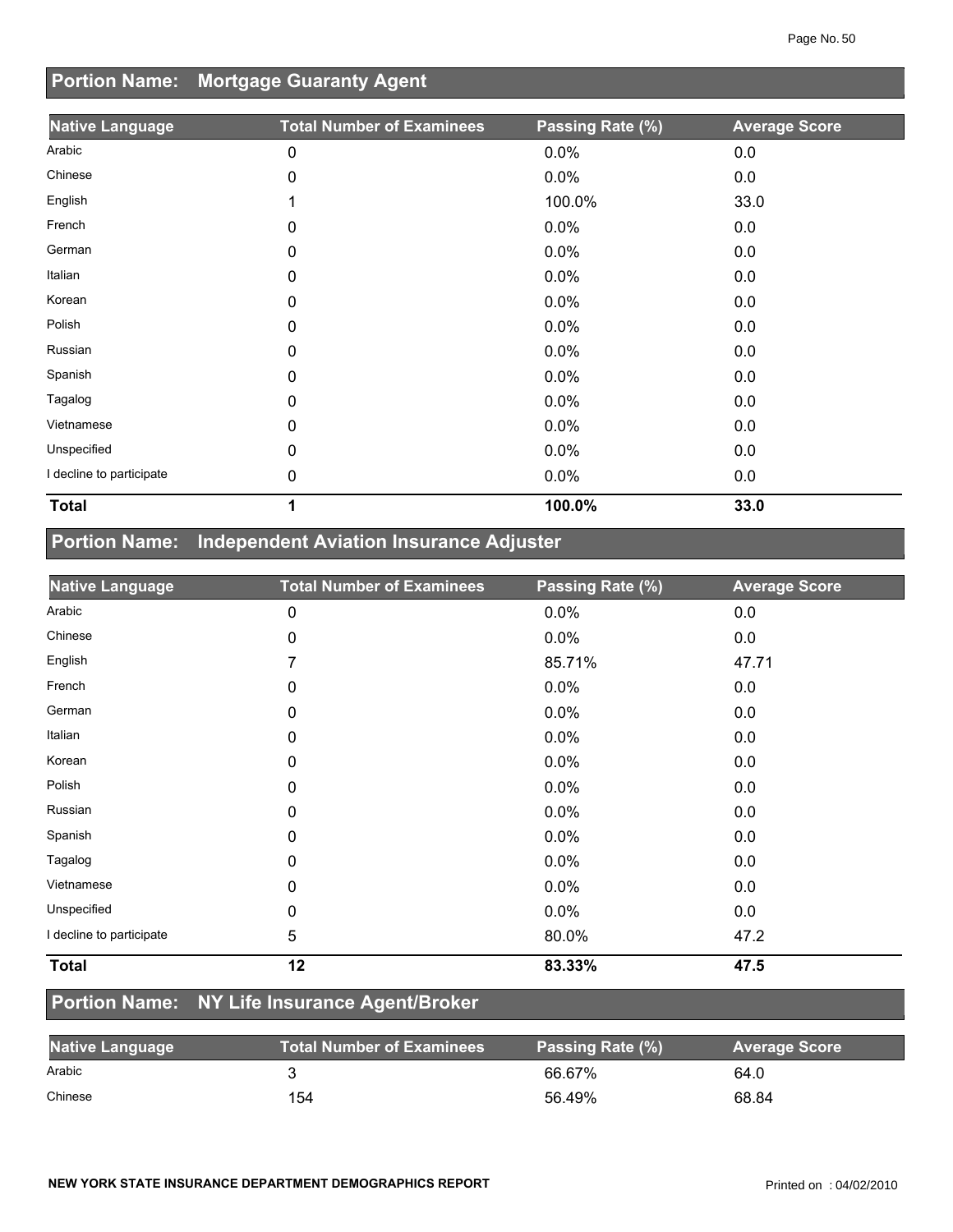| <b>Total</b>             | 7119           | 53.63% | 69.59 |  |
|--------------------------|----------------|--------|-------|--|
| I decline to participate | 4650           | 51.29% | 69.04 |  |
| Unspecified              | 227            | 49.34% | 67.75 |  |
| Vietnamese               | 4              | 100.0% | 81.25 |  |
| Tagalog                  | 49             | 38.78% | 65.06 |  |
| Spanish                  | 260            | 40.77% | 65.72 |  |
| Russian                  | 16             | 62.5%  | 69.19 |  |
| Polish                   | 13             | 46.15% | 66.08 |  |
| Korean                   | 38             | 57.89% | 70.21 |  |
| Italian                  | 12             | 41.67% | 68.67 |  |
| German                   | $\overline{2}$ | 50.0%  | 66.5  |  |
| French                   | 31             | 41.94% | 66.35 |  |
| English                  | 1660           | 63.01% | 72.26 |  |

# **Portion Name: NY Accident and Health Insurance Agent/Broker**

| <b>Native Language</b>   | <b>Total Number of Examinees</b> | Passing Rate (%) | <b>Average Score</b> |
|--------------------------|----------------------------------|------------------|----------------------|
| Arabic                   | 1                                | 100.0%           | 82.0                 |
| Chinese                  | 25                               | 60.0%            | 69.4                 |
| English                  | 280                              | 56.79%           | 70.25                |
| French                   | 5                                | 40.0%            | 66.4                 |
| German                   | 1                                | 100.0%           | 76.0                 |
| Italian                  | 3                                | 33.33%           | 60.33                |
| Korean                   | 9                                | 33.33%           | 67.67                |
| Polish                   | 1                                | 0.0%             | 69.0                 |
| Russian                  | 4                                | 50.0%            | 67.25                |
| Spanish                  | 40                               | 37.5%            | 65.98                |
| Tagalog                  | 3                                | 33.33%           | 71.67                |
| Vietnamese               | 0                                | 0.0%             | 0.0                  |
| Unspecified              | 32                               | 53.13%           | 67.16                |
| I decline to participate | 740                              | 42.97%           | 66.91                |
| <b>Total</b>             | 1144                             | 46.77%           | 67.78                |

## **Portion Name: NY Life, Accident, and Health Insurance Agent/Broker**

| <b>Native Language</b> | <b>Total Number of Examinees</b> | Passing Rate (%) | <b>Average Score</b> |
|------------------------|----------------------------------|------------------|----------------------|
| Arabic                 | 14                               | 50.0%            | 100.21               |
| Chinese                | 102                              | 58.82%           | 106.49               |
| English                | 4307                             | 66.36%           | 109.07               |
| French                 | 30                               | 43.33%           | 103.17               |
| German                 | 6                                | 66.67%           | 107.5                |
| Italian                | 16                               | 43.75%           | 101.56               |
| Korean                 | 24                               | 62.5%            | 108.25               |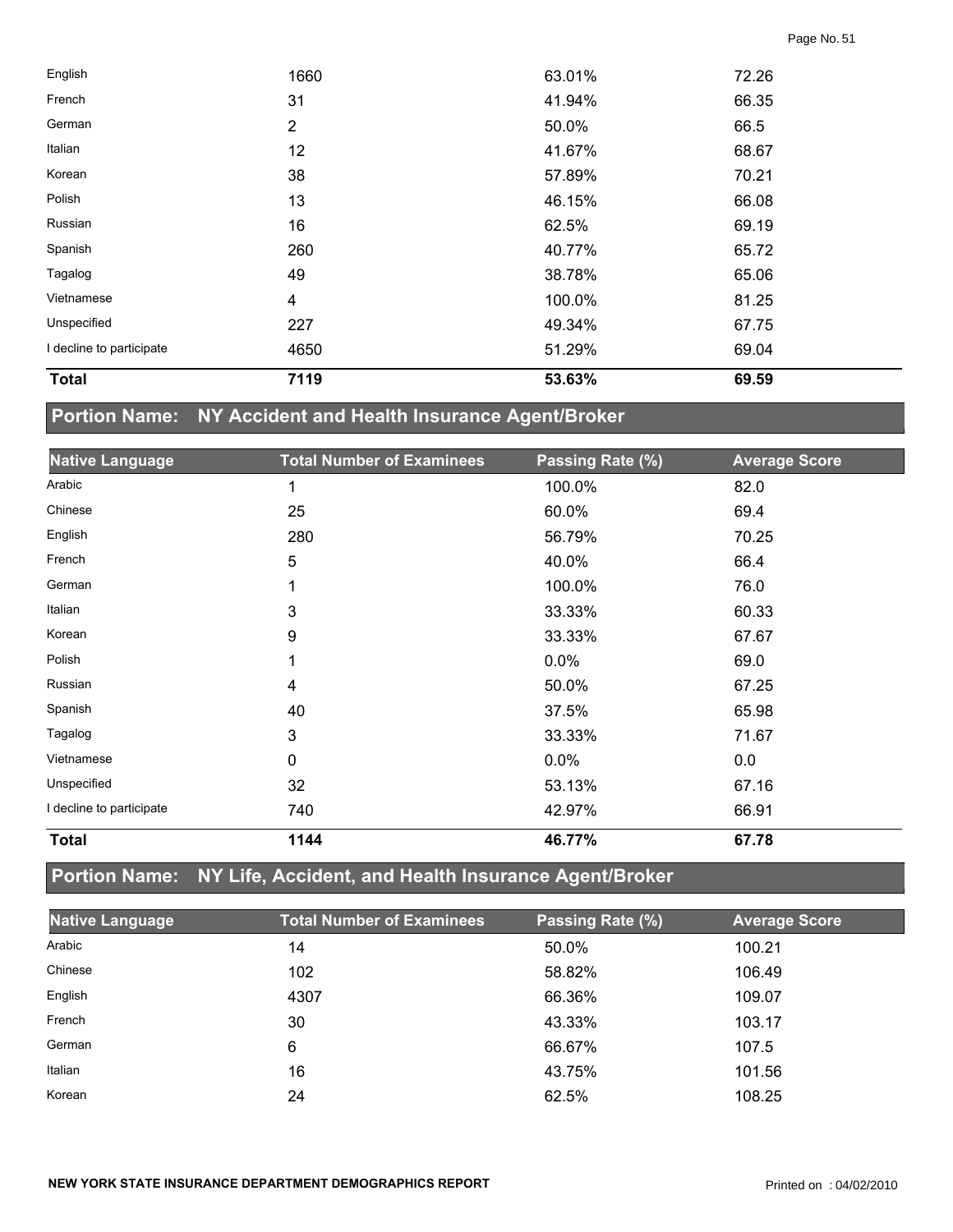| <b>Total</b>             | 10716 | 56.97% | 105.68 |  |
|--------------------------|-------|--------|--------|--|
| I decline to participate | 5559  | 50.49% | 103.39 |  |
| Unspecified              | 348   | 58.33% | 105.38 |  |
| Vietnamese               | 5     | 40.0%  | 110.4  |  |
| Tagalog                  | 8     | 50.0%  | 104.63 |  |
| Spanish                  | 227   | 38.77% | 98.59  |  |
| Russian                  | 56    | 53.57% | 103.82 |  |
| Polish                   | 14    | 50.0%  | 104.29 |  |
|                          |       |        |        |  |

### **Portion Name: NY Property and Casualty Insurance Broker**

| <b>Native Language</b>   | <b>Total Number of Examinees</b> | Passing Rate (%) | <b>Average Score</b> |
|--------------------------|----------------------------------|------------------|----------------------|
| Arabic                   | 6                                | 33.33%           | 90.17                |
| Chinese                  | 49                               | 32.65%           | 95.63                |
| English                  | 1183                             | 39.31%           | 100.17               |
| French                   | $\overline{\mathbf{4}}$          | 25.0%            | 99.25                |
| German                   | 1                                | 100.0%           | 105.0                |
| Italian                  | 12                               | 25.0%            | 93.83                |
| Korean                   | 13                               | 15.38%           | 84.62                |
| Polish                   | 1                                | 0.0%             | 94.0                 |
| Russian                  | 13                               | 30.77%           | 94.54                |
| Spanish                  | 60                               | 11.67%           | 88.28                |
| Tagalog                  | 8                                | 50.0%            | 103.63               |
| Vietnamese               | $\mathbf 0$                      | 0.0%             | 0.0                  |
| Unspecified              | 101                              | 26.73%           | 95.59                |
| I decline to participate | 1522                             | 29.24%           | 96.6                 |
| <b>Total</b>             | 2973                             | 32.86%           | 97.74                |

## **Portion Name: NY Property and Casualty Insurance Agent**

| <b>Native Language</b> | <b>Total Number of Examinees</b> | Passing Rate (%) | <b>Average Score</b> |
|------------------------|----------------------------------|------------------|----------------------|
| Arabic                 | 0                                | 0.0%             | 0.0                  |
| Chinese                | 37                               | 24.32%           | 96.27                |
| English                | 579                              | 42.14%           | 101.09               |
| French                 | 0                                | $0.0\%$          | 0.0                  |
| German                 | 1                                | $0.0\%$          | 99.0                 |
| Italian                | 0                                | $0.0\%$          | 0.0                  |
| Korean                 | 12                               | 50.0%            | 102.5                |
| Polish                 | 3                                | 66.67%           | 113.0                |
| Russian                | 11                               | 27.27%           | 97.0                 |
| Spanish                | 55                               | 7.27%            | 91.98                |
| Tagalog                | 0                                | $0.0\%$          | 0.0                  |
| Vietnamese             | 0                                | 0.0%             | 0.0                  |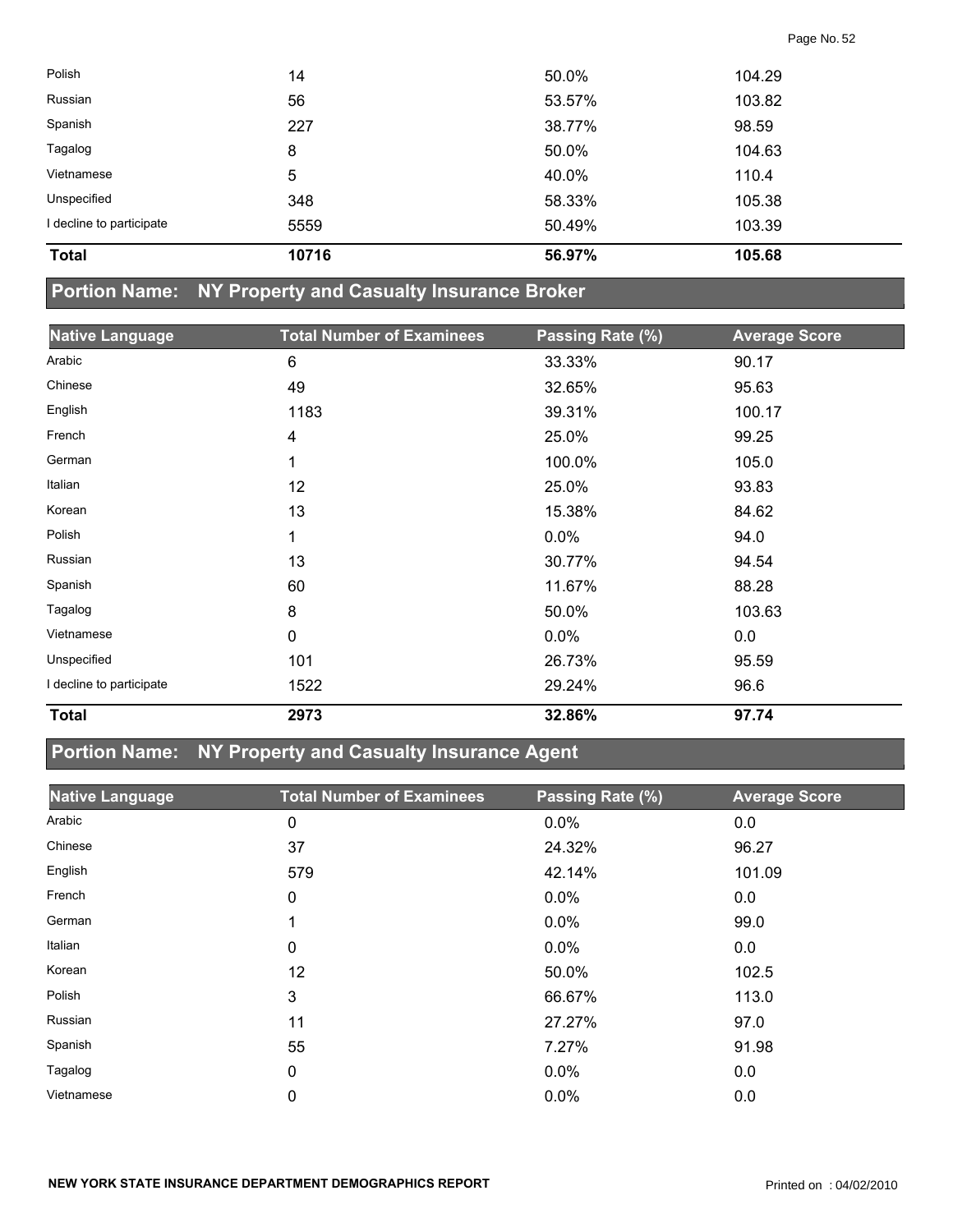| Unspecified              | 46   | 39.13% | 101.33 |
|--------------------------|------|--------|--------|
| I decline to participate | 675  | 34.96% | 98.73  |
| <b>Total</b>             | 1419 | 36.79% | 99.5   |

## **Portion Name: NY Personal Lines Insurance Agent/Broker**

| <b>Native Language</b>   | <b>Total Number of Examinees</b> | Passing Rate (%) | <b>Average Score</b> |
|--------------------------|----------------------------------|------------------|----------------------|
| Arabic                   | $\overline{2}$                   | 0.0%             | 58.0                 |
| Chinese                  | 4                                | 75.0%            | 72.25                |
| English                  | 462                              | 44.16%           | 67.73                |
| French                   | 1                                | 100.0%           | 81.0                 |
| German                   | 1                                | 100.0%           | 73.0                 |
| Italian                  | 1                                | 0.0%             | 66.0                 |
| Korean                   | 0                                | $0.0\%$          | 0.0                  |
| Polish                   | 3                                | 66.67%           | 76.67                |
| Russian                  | 3                                | 0.0%             | 55.0                 |
| Spanish                  | 62                               | 24.19%           | 64.1                 |
| Tagalog                  | 3                                | 0.0%             | 64.0                 |
| Vietnamese               | $\mathbf 0$                      | 0.0%             | 0.0                  |
| Unspecified              | 163                              | 68.71%           | 72.58                |
| I decline to participate | 746                              | 51.34%           | 70.36                |
| <b>Total</b>             | 1451                             | 49.69%           | 69.47                |

#### **Portion Name: NY Property and Casualty Insurance Consultant**

| <b>Native Language</b>                                   | <b>Total Number of Examinees</b> | Passing Rate (%) | <b>Average Score</b> |
|----------------------------------------------------------|----------------------------------|------------------|----------------------|
| Arabic                                                   | 0                                | 0.0%             | 0.0                  |
| Chinese                                                  | 0                                | 0.0%             | 0.0                  |
| English                                                  | 2                                | 50.0%            | 109.5                |
| French                                                   | 0                                | 0.0%             | 0.0                  |
| German                                                   | 0                                | 0.0%             | 0.0                  |
| Italian                                                  | 0                                | 0.0%             | 0.0                  |
| Korean                                                   | 0                                | 0.0%             | 0.0                  |
| Polish                                                   | 0                                | 0.0%             | 0.0                  |
| Russian                                                  | 0                                | 0.0%             | 0.0                  |
| Spanish                                                  | 0                                | 0.0%             | 0.0                  |
| Tagalog                                                  | 0                                | 0.0%             | 0.0                  |
| Vietnamese                                               | 0                                | 0.0%             | 0.0                  |
| Unspecified                                              | 0                                | 0.0%             | 0.0                  |
| I decline to participate                                 | 2                                | 100.0%           | 113.5                |
| <b>Total</b>                                             | 4                                | 75.0%            | 111.5                |
| Portion Name: NY Independent Casualty Insurance Adjuster |                                  |                  |                      |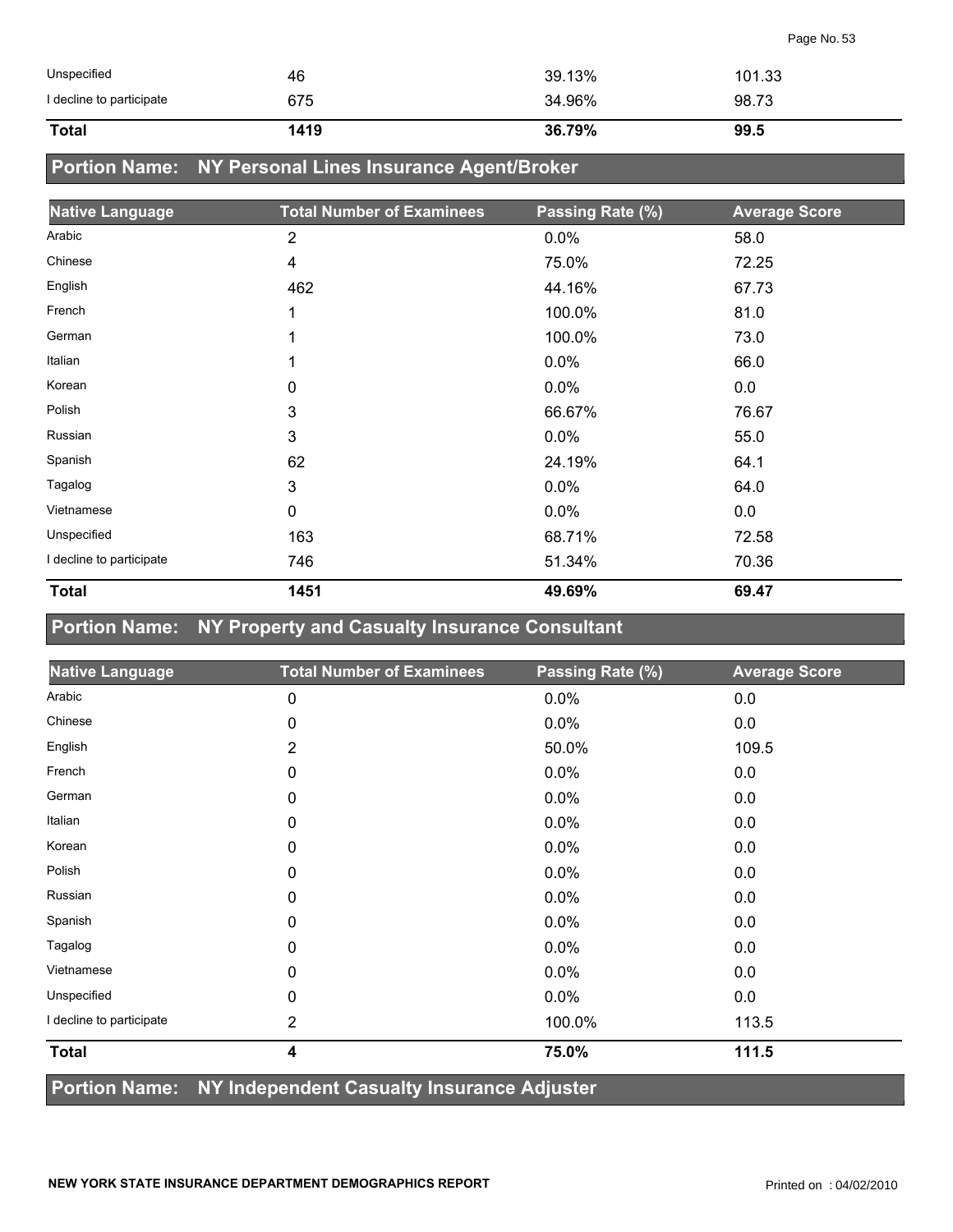| <b>Native Language</b>   | <b>Total Number of Examinees</b> | Passing Rate (%) | <b>Average Score</b> |
|--------------------------|----------------------------------|------------------|----------------------|
| Arabic                   | $\overline{2}$                   | 50.0%            | 43.0                 |
| Chinese                  |                                  | 0.0%             | 40.0                 |
| English                  | 427                              | 49.41%           | 41.09                |
| French                   | 4                                | 75.0%            | 44.25                |
| German                   | 0                                | 0.0%             | 0.0                  |
| Italian                  | $\overline{2}$                   | 0.0%             | 24.0                 |
| Korean                   | 0                                | $0.0\%$          | 0.0                  |
| Polish                   |                                  | $0.0\%$          | 34.0                 |
| Russian                  |                                  | 100.0%           | 45.0                 |
| Spanish                  | 9                                | 33.33%           | 34.89                |
| Tagalog                  | 0                                | 0.0%             | 0.0                  |
| Vietnamese               | 0                                | 0.0%             | 0.0                  |
| Unspecified              | 31                               | 54.84%           | 42.32                |
| I decline to participate | 659                              | 48.25%           | 40.54                |
| <b>Total</b>             | 1137                             | 48.72%           | 40.74                |

### **Portion Name: NY Independent General Adjuster**

| <b>Native Language</b>   | <b>Total Number of Examinees</b> | Passing Rate (%) | <b>Average Score</b> |
|--------------------------|----------------------------------|------------------|----------------------|
| Arabic                   | 0                                | 0.0%             | 0.0                  |
| Chinese                  | 1                                | 0.0%             | 49.0                 |
| English                  | 396                              | 44.7%            | 67.81                |
| French                   | 0                                | 0.0%             | 0.0                  |
| German                   | 0                                | 0.0%             | 0.0                  |
| Italian                  | $\mathbf{0}$                     | 0.0%             | 0.0                  |
| Korean                   | 0                                | 0.0%             | 0.0                  |
| Polish                   | 0                                | 0.0%             | 0.0                  |
| Russian                  | 0                                | 0.0%             | 0.0                  |
| Spanish                  | 10                               | 20.0%            | 62.6                 |
| Tagalog                  |                                  | 100.0%           | 76.0                 |
| Vietnamese               | 0                                | 0.0%             | 0.0                  |
| Unspecified              | 22                               | 13.64%           | 65.45                |
| I decline to participate | 411                              | 36.01%           | 65.88                |
| <b>Total</b>             | 841                              | 39.36%           | 66.73                |

## **Portion Name: NY Independent Automobile Damage and Theft Appraisal Adjuster**

| <b>Native Language</b> | <b>Total Number of Examinees</b> | Passing Rate (%) | <b>Average Score</b> |
|------------------------|----------------------------------|------------------|----------------------|
| Arabic                 |                                  | $0.0\%$          | 39.0                 |
| Chinese                |                                  | $0.0\%$          | 32.33                |
| English                | 215                              | 54.88%           | 42.26                |
| French                 |                                  | $0.0\%$          | 0.0                  |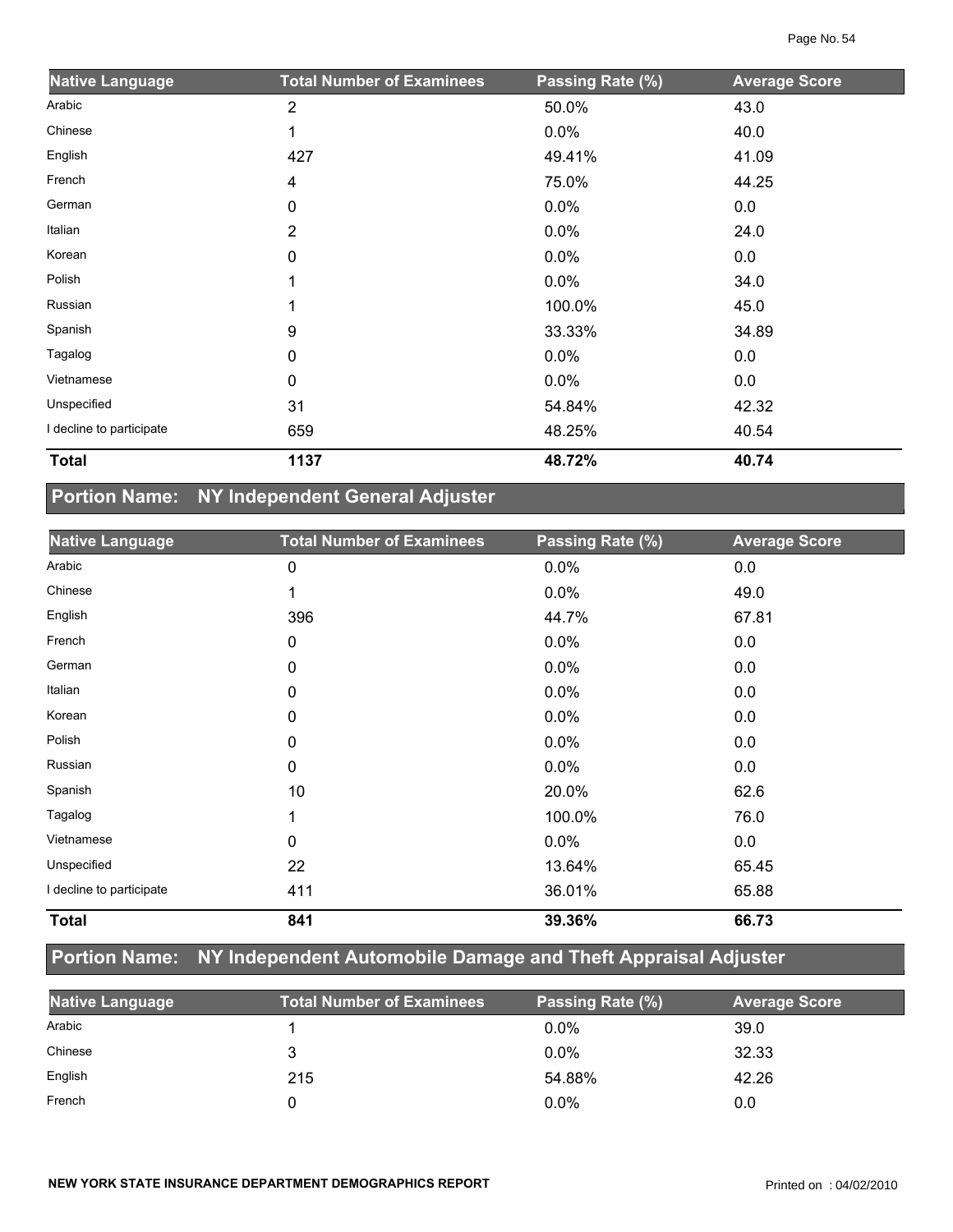| <b>Total</b>             | 582         | 64.6%  | 43.88 |  |
|--------------------------|-------------|--------|-------|--|
| I decline to participate | 339         | 71.09% | 44.95 |  |
| Unspecified              | 21          | 71.43% | 44.9  |  |
| Vietnamese               | 0           | 0.0%   | 0.0   |  |
| Tagalog                  | 0           | 0.0%   | 0.0   |  |
| Spanish                  | 3           | 66.67% | 45.33 |  |
| Russian                  | $\mathbf 0$ | 0.0%   | 0.0   |  |
| Polish                   | 0           | 0.0%   | 0.0   |  |
| Korean                   | $\mathbf 0$ | 0.0%   | 0.0   |  |
| Italian                  | 0           | 0.0%   | 0.0   |  |
| German                   | 0           | 0.0%   | 0.0   |  |

### **Portion Name: NY Ind Motor Vehicle No-Fault Work Comp Health Adj**

| <b>Native Language</b>   | <b>Total Number of Examinees</b> | Passing Rate (%) | <b>Average Score</b> |
|--------------------------|----------------------------------|------------------|----------------------|
| Arabic                   | 0                                | 0.0%             | 0.0                  |
| Chinese                  | 0                                | 0.0%             | 0.0                  |
| English                  | 179                              | 38.55%           | 39.84                |
| French                   | 0                                | 0.0%             | 0.0                  |
| German                   | 0                                | 0.0%             | 0.0                  |
| Italian                  | 0                                | 0.0%             | 0.0                  |
| Korean                   | 0                                | 0.0%             | 0.0                  |
| Polish                   | 0                                | 0.0%             | 0.0                  |
| Russian                  | 0                                | 0.0%             | 0.0                  |
| Spanish                  |                                  | 0.0%             | 34.0                 |
| Tagalog                  | 0                                | $0.0\%$          | 0.0                  |
| Vietnamese               | 0                                | 0.0%             | 0.0                  |
| Unspecified              | $\overline{2}$                   | 50.0%            | 41.5                 |
| I decline to participate | 193                              | 44.56%           | 39.87                |
| <b>Total</b>             | 375                              | 41.6%            | 39.85                |

## **Portion Name: NY Independent Fire Adjuster**

| <b>Native Language</b> | <b>Total Number of Examinees</b> | Passing Rate (%) | <b>Average Score</b> |
|------------------------|----------------------------------|------------------|----------------------|
| Arabic                 | 0                                | 0.0%             | 0.0                  |
| Chinese                |                                  | $0.0\%$          | 34.0                 |
| English                | 64                               | 60.94%           | 41.48                |
| French                 | 0                                | $0.0\%$          | 0.0                  |
| German                 | 0                                | 0.0%             | 0.0                  |
| Italian                |                                  | 100.0%           | 44.0                 |
| Korean                 | 0                                | $0.0\%$          | 0.0                  |
| Polish                 | 0                                | $0.0\%$          | 0.0                  |
| Russian                | 0                                | 0.0%             | 0.0                  |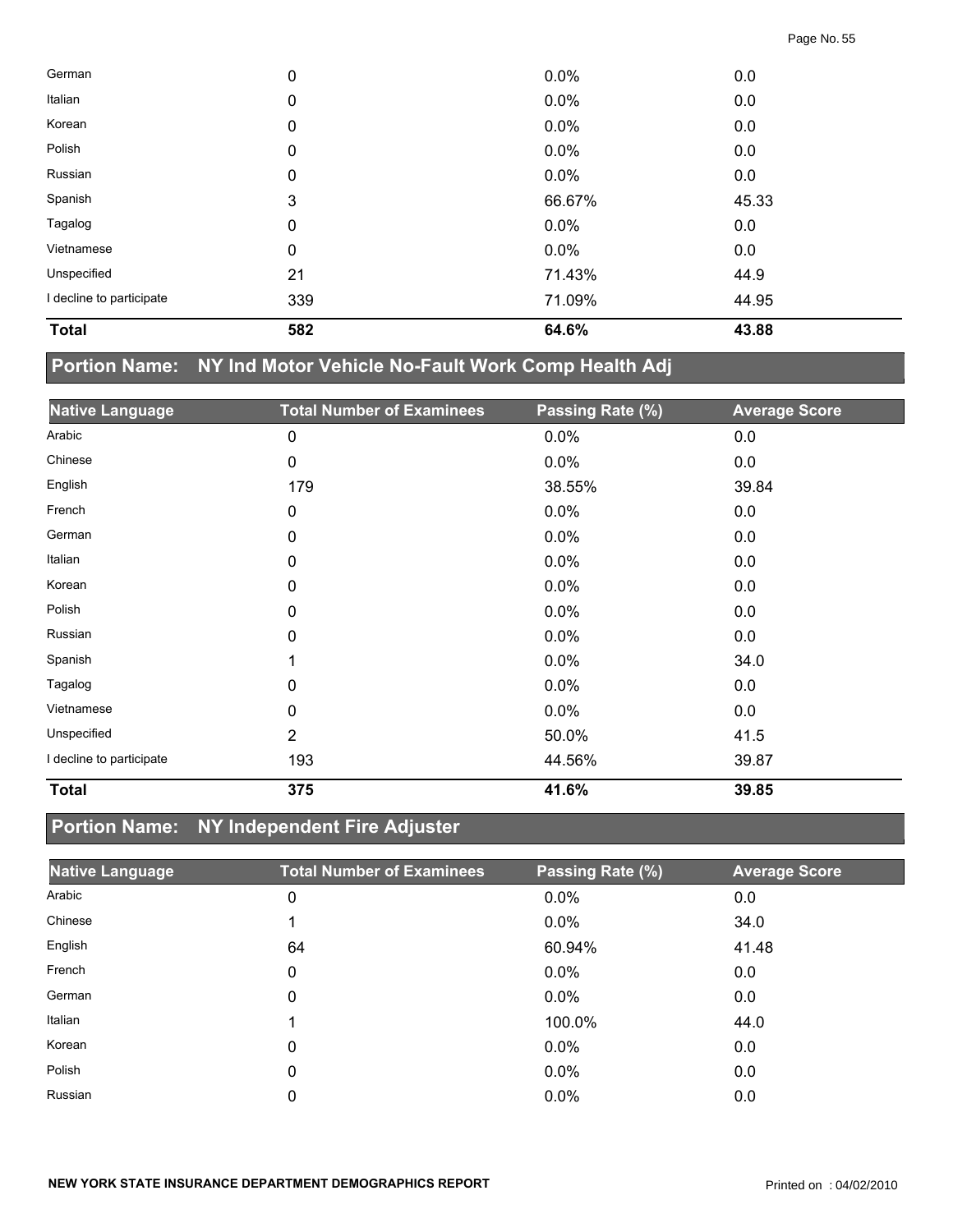| Spanish                  |     | $0.0\%$ | 0.0   |
|--------------------------|-----|---------|-------|
| Tagalog                  |     | $0.0\%$ | 0.0   |
| Vietnamese               |     | $0.0\%$ | 0.0   |
| Unspecified              | 2   | 100.0%  | 44.0  |
| I decline to participate | 77  | 36.36%  | 39.25 |
| <b>Total</b>             | 145 | 48.28%  | 40.3  |

**Portion Name: NY Independent Automobile Insurance Adjuster**

| <b>Native Language</b>   | <b>Total Number of Examinees</b> | Passing Rate (%) | <b>Average Score</b> |
|--------------------------|----------------------------------|------------------|----------------------|
| Arabic                   | 0                                | 0.0%             | 0.0                  |
| Chinese                  | 0                                | 0.0%             | 0.0                  |
| English                  | 67                               | 46.27%           | 39.54                |
| French                   | 0                                | 0.0%             | 0.0                  |
| German                   | 0                                | 0.0%             | 0.0                  |
| Italian                  | 0                                | 0.0%             | 0.0                  |
| Korean                   | 0                                | 0.0%             | 0.0                  |
| Polish                   | 0                                | 0.0%             | 0.0                  |
| Russian                  | 0                                | 0.0%             | 0.0                  |
| Spanish                  | 0                                | 0.0%             | 0.0                  |
| Tagalog                  | 0                                | 0.0%             | 0.0                  |
| Vietnamese               | 0                                | 0.0%             | 0.0                  |
| Unspecified              | $\overline{2}$                   | 100.0%           | 46.0                 |
| I decline to participate | 148                              | 45.95%           | 40.51                |
| <b>Total</b>             | 217                              | 46.54%           | 40.26                |

#### **Portion Name: NY Independent Accident and Health Insurance Adjuster**

| <b>Native Language</b>   | <b>Total Number of Examinees</b> | Passing Rate (%) | <b>Average Score</b> |
|--------------------------|----------------------------------|------------------|----------------------|
| Arabic                   |                                  | 100.0%           | 42.0                 |
| Chinese                  | 0                                | 0.0%             | 0.0                  |
| English                  | 124                              | 67.74%           | 43.69                |
| French                   |                                  | 100.0%           | 45.0                 |
| German                   |                                  | 100.0%           | 53.0                 |
| Italian                  | 0                                | 0.0%             | 0.0                  |
| Korean                   |                                  | 0.0%             | 31.0                 |
| Polish                   | 0                                | 0.0%             | 0.0                  |
| Russian                  | 0                                | 0.0%             | 0.0                  |
| Spanish                  | 2                                | 0.0%             | 36.5                 |
| Tagalog                  | 3                                | 0.0%             | 35.0                 |
| Vietnamese               | 0                                | 0.0%             | 0.0                  |
| Unspecified              | 8                                | 37.5%            | 40.13                |
| I decline to participate | 229                              | 43.23%           | 40.24                |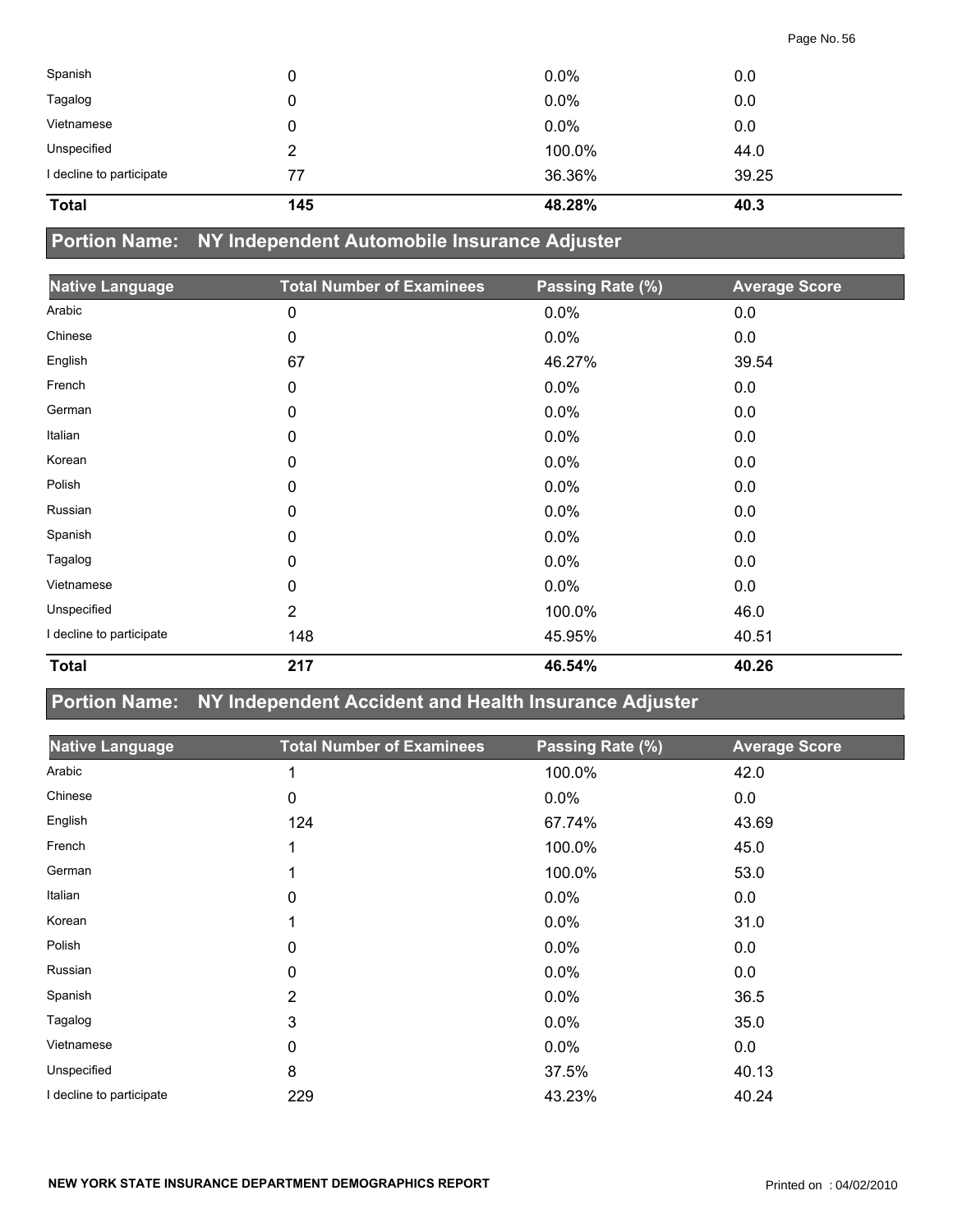| <b>Total</b> | 370  | 51.08% | 41.36 |
|--------------|------|--------|-------|
|              | $ -$ |        | .     |

## **Portion Name: NY Independent Inland Marine Adjuster**

| <b>Native Language</b>   | <b>Total Number of Examinees</b> | Passing Rate (%) | <b>Average Score</b> |
|--------------------------|----------------------------------|------------------|----------------------|
| Arabic                   | 0                                | 0.0%             | 0.0                  |
| Chinese                  | 0                                | 0.0%             | 0.0                  |
| English                  | 2                                | 100.0%           | 47.5                 |
| French                   | 0                                | 0.0%             | 0.0                  |
| German                   | 0                                | 0.0%             | 0.0                  |
| Italian                  | 0                                | 0.0%             | 0.0                  |
| Korean                   | 0                                | 0.0%             | 0.0                  |
| Polish                   | 0                                | 0.0%             | 0.0                  |
| Russian                  | 0                                | 0.0%             | 0.0                  |
| Spanish                  | 0                                | 0.0%             | 0.0                  |
| Tagalog                  | 0                                | 0.0%             | 0.0                  |
| Vietnamese               | 0                                | 0.0%             | 0.0                  |
| Unspecified              | 0                                | 0.0%             | 0.0                  |
| I decline to participate | 5                                | 40.0%            | 41.4                 |
| <b>Total</b>             | $\overline{7}$                   | 57.14%           | 43.14                |

## **Portion Name: NY Life, Accident and Health Ins Laws and Regs**

| <b>Native Language</b>   | <b>Total Number of Examinees</b> | Passing Rate (%) | <b>Average Score</b> |
|--------------------------|----------------------------------|------------------|----------------------|
| Arabic                   | 0                                | 0.0%             | 0.0                  |
| Chinese                  | 1                                | 100.0%           | 35.0                 |
| English                  | 17                               | 76.47%           | 37.12                |
| French                   | 0                                | 0.0%             | 0.0                  |
| German                   | 0                                | 0.0%             | 0.0                  |
| Italian                  | 0                                | 0.0%             | 0.0                  |
| Korean                   | 0                                | 0.0%             | 0.0                  |
| Polish                   | 0                                | 0.0%             | 0.0                  |
| Russian                  | 0                                | 0.0%             | 0.0                  |
| Spanish                  | 1                                | 100.0%           | 41.0                 |
| Tagalog                  | 0                                | 0.0%             | 0.0                  |
| Vietnamese               | 0                                | 0.0%             | 0.0                  |
| Unspecified              | 4                                | 75.0%            | 37.75                |
| I decline to participate | 7                                | 71.43%           | 38.14                |
| <b>Total</b>             | 30                               | 76.67%           | 37.5                 |

#### **Portion Name: NY Life, Accident and Health Insurance Consultant**

| <b>Native Language</b> | <b>Total Number of Examinees</b> | Passing Rate (%) | <b>Average Score</b> |
|------------------------|----------------------------------|------------------|----------------------|
| Arabic                 |                                  | $0.0\%$          | 0.0                  |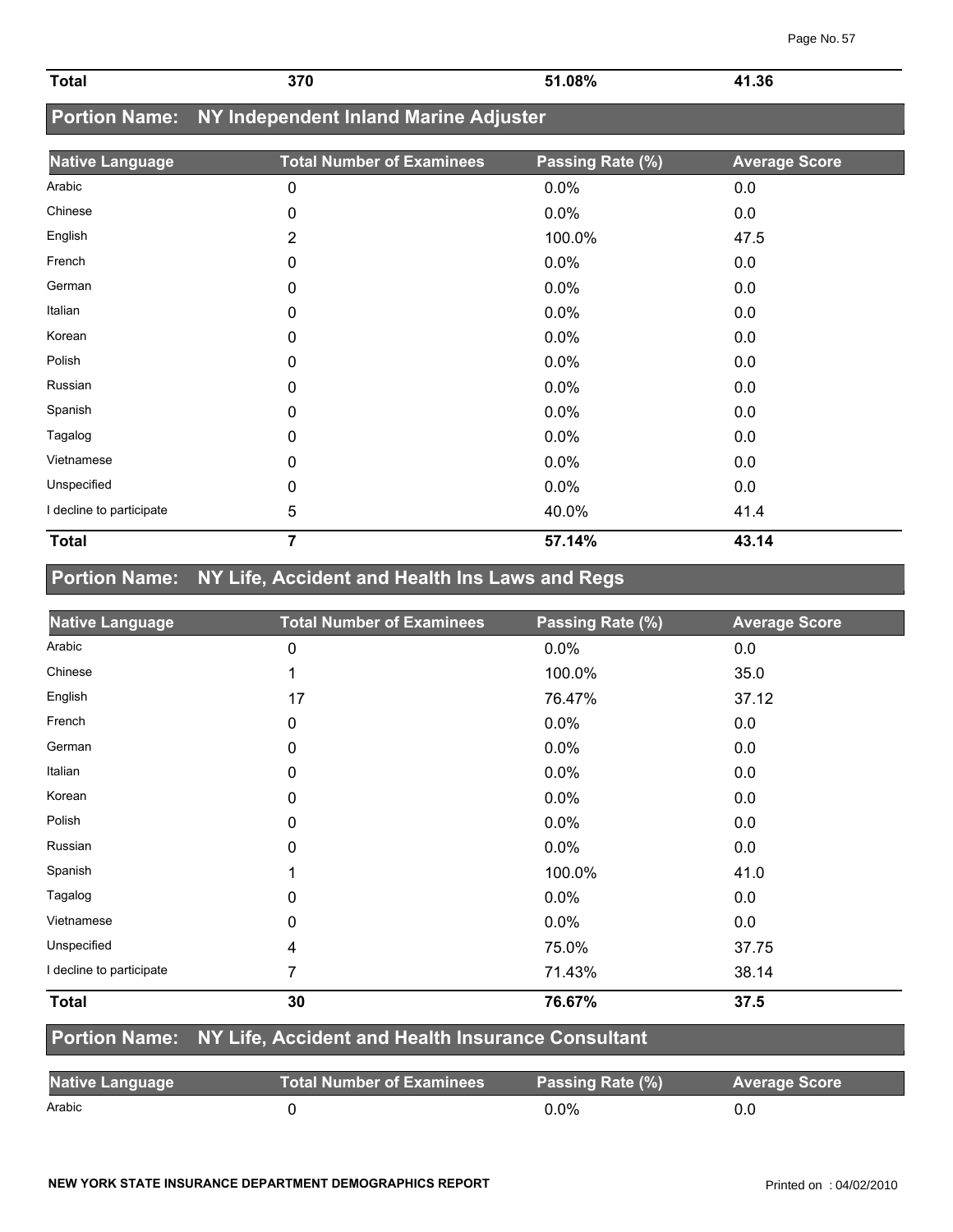| <b>Total</b>             | 23               | 30.43% | 93.3   |  |
|--------------------------|------------------|--------|--------|--|
| I decline to participate | $\,6$            | 33.33% | 100.17 |  |
| Unspecified              | 0                | 0.0%   | 0.0    |  |
| Vietnamese               | $\mathbf 0$      | 0.0%   | 0.0    |  |
| Tagalog                  | $\mathbf 0$      | 0.0%   | 0.0    |  |
| Spanish                  | $\overline{2}$   | 0.0%   | 91.5   |  |
| Russian                  | $\mathbf 0$      | 0.0%   | 0.0    |  |
| Polish                   | $\boldsymbol{0}$ | 0.0%   | 0.0    |  |
| Korean                   | 0                | 0.0%   | 0.0    |  |
| Italian                  | $\boldsymbol{0}$ | 0.0%   | 0.0    |  |
| German                   | $\mathbf 0$      | 0.0%   | 0.0    |  |
| French                   | $\pmb{0}$        | 0.0%   | 0.0    |  |
| English                  | 14               | 35.71% | 91.0   |  |
| Chinese                  | 1                | 0.0%   | 88.0   |  |

# **Portion Name: NY Public Adjuster**

| <b>Native Language</b>   | <b>Total Number of Examinees</b> | Passing Rate (%) | <b>Average Score</b> |
|--------------------------|----------------------------------|------------------|----------------------|
| Arabic                   | 0                                | 0.0%             | 0.0                  |
| Chinese                  | 0                                | 0.0%             | 0.0                  |
| English                  | 52                               | 42.31%           | 37.29                |
| French                   | 0                                | 0.0%             | 0.0                  |
| German                   | 0                                | 0.0%             | 0.0                  |
| Italian                  |                                  | 100.0%           | 46.0                 |
| Korean                   | 0                                | $0.0\%$          | 0.0                  |
| Polish                   | 0                                | 0.0%             | 0.0                  |
| Russian                  |                                  | 100.0%           | 49.0                 |
| Spanish                  | 2                                | 50.0%            | 44.0                 |
| Tagalog                  | 0                                | 0.0%             | 0.0                  |
| Vietnamese               | 0                                | 0.0%             | 0.0                  |
| Unspecified              | 3                                | 33.33%           | 36.0                 |
| I decline to participate | 76                               | 35.53%           | 39.78                |
| <b>Total</b>             | 135                              | 39.26%           | 38.91                |

## **Portion Name: NY Property and Casualty Ins Laws and Regs**

| <b>Native Language</b> | <b>Total Number of Examinees</b> | Passing Rate (%) | <b>Average Score</b> |
|------------------------|----------------------------------|------------------|----------------------|
| Arabic                 | 0                                | $0.0\%$          | 0.0                  |
| Chinese                |                                  | 0.0%             | 0.0                  |
| English                | 12                               | 50.0%            | 31.83                |
| French                 |                                  | 0.0%             | 0.0                  |
| German                 | 0                                | $0.0\%$          | 0.0                  |
| Italian                |                                  | $0.0\%$          | 0.0                  |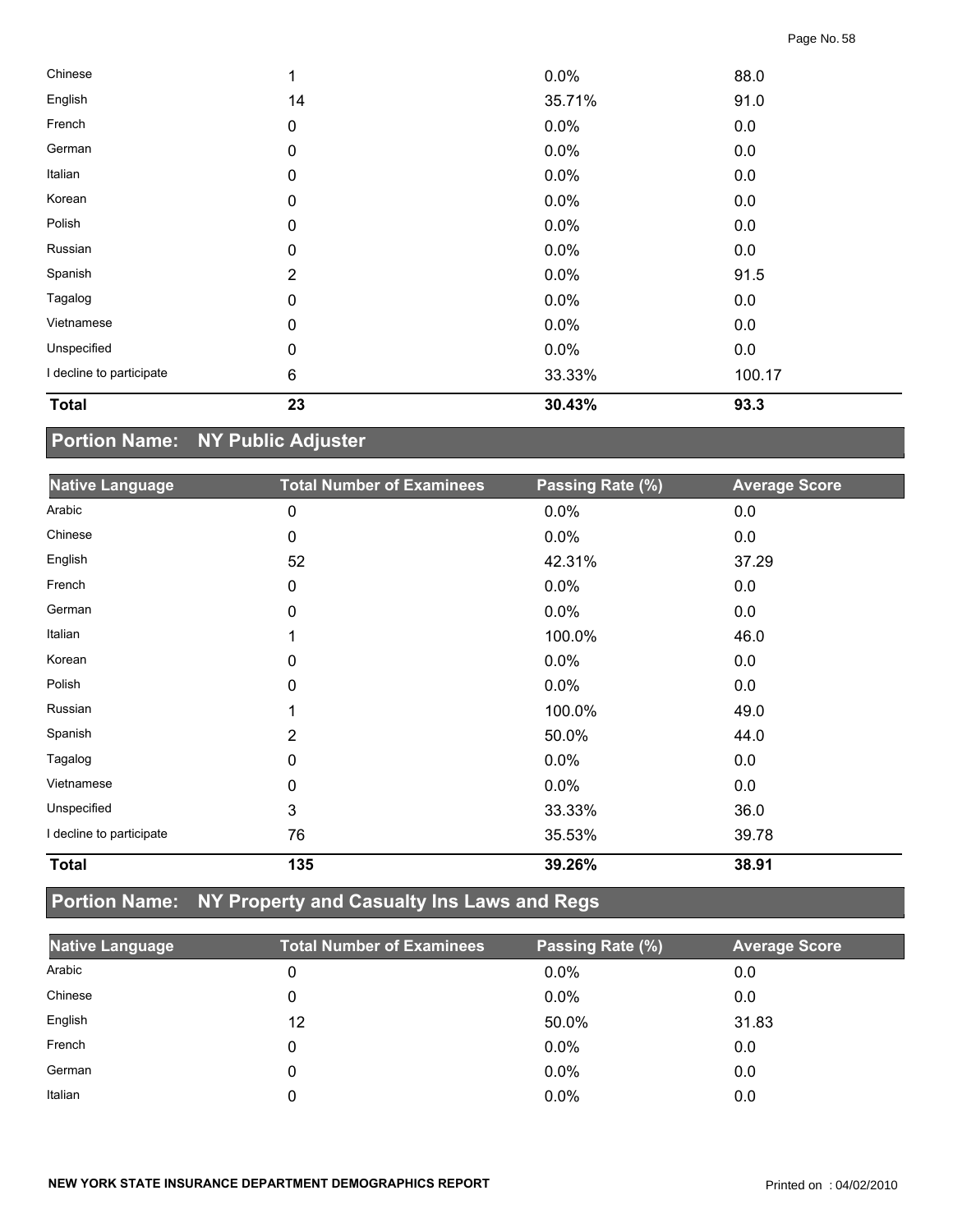| <b>Total</b>             | 17 | 52.94%  | 32.76 |  |
|--------------------------|----|---------|-------|--|
| I decline to participate | 5  | 60.0%   | 35.0  |  |
| Unspecified              | 0  | $0.0\%$ | 0.0   |  |
| Vietnamese               | 0  | 0.0%    | 0.0   |  |
| Tagalog                  | 0  | 0.0%    | 0.0   |  |
| Spanish                  | 0  | 0.0%    | 0.0   |  |
| Russian                  | 0  | 0.0%    | 0.0   |  |
| Polish                   | 0  | 0.0%    | 0.0   |  |
| Korean                   | 0  | 0.0%    | 0.0   |  |

## **Portion Name: NY Accident and Health Insurance Agent/ Broker Exam - SPANISH**

| <b>Native Language</b>   | <b>Total Number of Examinees</b> | Passing Rate (%) | <b>Average Score</b> |
|--------------------------|----------------------------------|------------------|----------------------|
| Arabic                   | 0                                | 0.0%             | 0.0                  |
| Chinese                  | 0                                | 0.0%             | 0.0                  |
| English                  | 0                                | 0.0%             | 0.0                  |
| French                   | 0                                | 0.0%             | 0.0                  |
| German                   | 0                                | 0.0%             | 0.0                  |
| Italian                  | 0                                | 0.0%             | 0.0                  |
| Korean                   | 0                                | 0.0%             | 0.0                  |
| Polish                   | 0                                | 0.0%             | 0.0                  |
| Russian                  | 0                                | 0.0%             | 0.0                  |
| Spanish                  | $\overline{2}$                   | 0.0%             | 54.0                 |
| Tagalog                  | 0                                | 0.0%             | 0.0                  |
| Vietnamese               | 0                                | 0.0%             | 0.0                  |
| Unspecified              | 0                                | $0.0\%$          | 0.0                  |
| I decline to participate | 4                                | 0.0%             | 55.25                |
| <b>Total</b>             | 6                                | 0.0%             | 54.83                |

## **Portion Name: NY Life Insurance Agent/Broker Exam - SPANISH**

| <b>Native Language</b> | <b>Total Number of Examinees</b> | Passing Rate (%) | <b>Average Score</b> |
|------------------------|----------------------------------|------------------|----------------------|
| Arabic                 | 0                                | 0.0%             | 0.0                  |
| Chinese                | 0                                | 0.0%             | 0.0                  |
| English                | 3                                | $0.0\%$          | 58.33                |
| French                 | 0                                | $0.0\%$          | 0.0                  |
| German                 | 0                                | $0.0\%$          | 0.0                  |
| Italian                | 0                                | $0.0\%$          | 0.0                  |
| Korean                 | 0                                | $0.0\%$          | 0.0                  |
| Polish                 | 0                                | $0.0\%$          | 0.0                  |
| Russian                | 0                                | $0.0\%$          | 0.0                  |
| Spanish                | 188                              | 13.3%            | 55.57                |
| Tagalog                | 0                                | 0.0%             | 0.0                  |